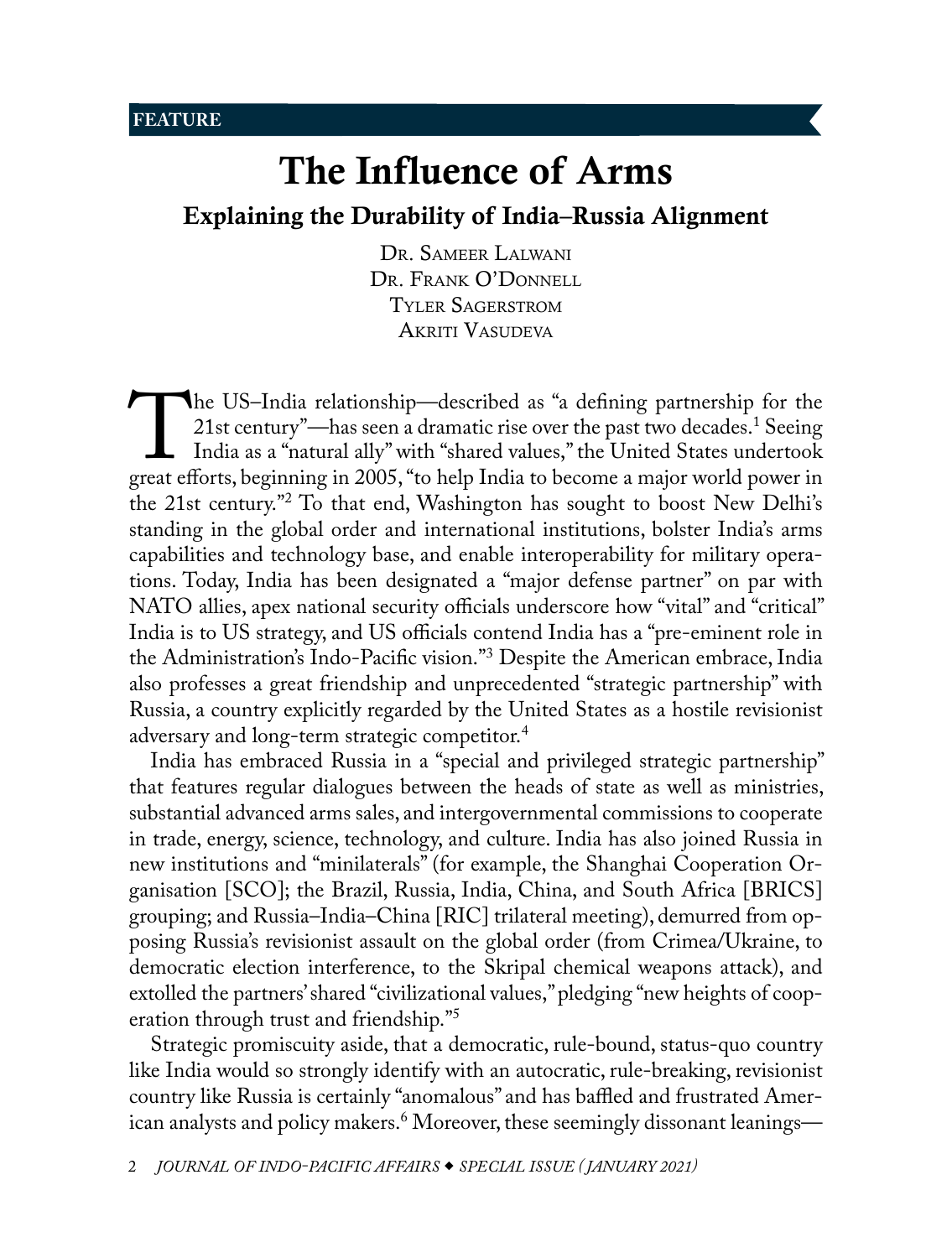<span id="page-1-0"></span>between the chief proponent of the rules-based international order and one of its principal antagonists—present a fundamental puzzle and question for policy makers. Given different interests, institutions, and ideas about global order, *what has kept India and Russia bound together and why?* This line of inquiry should be of interest to US policy makers seeking to make sense of Russia's enduring appeal as well as expanding the strategic relationship with India.

This article seeks to offer a set of historic, political, ideational, and material factors driving the India–Russia relationship forward that require scrutiny. In short, we find that while the residue of Cold War collaboration, contemporary geopolitical alignments, and ideological convergence on a polycentric global order all contribute, the material arms relationship provides the strongest and most durable driver of the relationship. The breadth of Russian-origin platforms in the Indian military—which our analysis suggests composes 85 percent of major Indian weapons systems rather than the 60 percent figure often cite[d7](#page-29-0) —have created a "lock-in" effect, while the depth of relative support to India's technology base and strategic systems have engendered a relatively high degree of indebtedness and trust in key strategic circles. Yet the quantity and sensitivity of Russian contributions to the Indian arsenal—features that could reinforce and sustain the relationship much to the chagrin of US policy makers—have largely been underappreciated[.8](#page-29-0) At the same time, we find scant evidence that India's extended arms collaboration and geopolitical relationship with Russia have led to a diffusion of strategic thinking that has directly or indirectly shaped military doctrine.

Following this introduction, this article proceeds to detail the path dependency from the pair's historic Cold War ties. Section three examines broad contemporary strategic alignment maintained due to geopolitical configurations and mutual political support for balancing threats. Section four assesses overlapping ideas and strategic worldviews regarding the international order. Section five hones in on the material bonds that we judge to be the leading driver that has carried the relationship during and after the Cold War: direct arms and technology transfers. Even if the India–Russia relationship is comparatively narrow without significant economic and people-to-people ties, this final component of the relationship, in particular, has preserved a high and unique degree of trust between India and Russia, which ensures the relationship will remain strong for decades. Following this, section six considers whether certain material arms transfers and technology sharing have had a distinct feedback effect on strategic concepts or doctrines, which could potentially render India unconsciously even more aligned to Russia. Finally, we conclude with implications for India's future relations with Russia and the United States.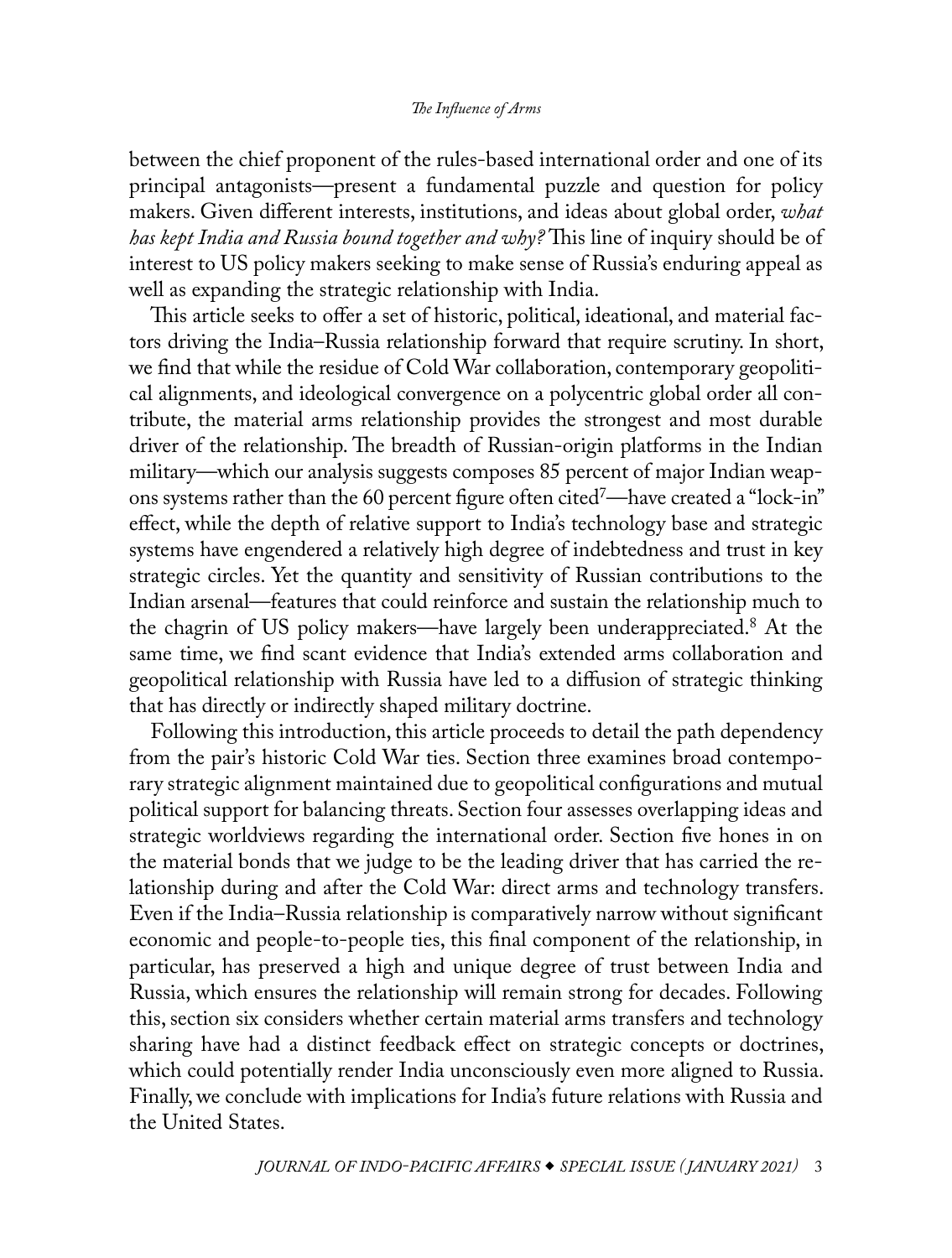## Cold War Inheritance

<span id="page-2-0"></span>India initially moved toward the Soviet Union owing to a set of security, economic, and political motives, but this relationship has continued to inform India's preferences and incentives, while shaping future relations with great powers long after the dissolution of the Soviet Union. Although India was a self-professed nonaligned power, by the second half of the Cold War it had clearly gravitated toward the USSR through significant purchases of Soviet defense equipment, the signing of the 1971 treaty, dense scientific cooperation, and *de facto* endorsement of the Soviet occupation of Afghanistan.

# *Origins*

There are several reasons why India first gravitated toward the USSR. Prime Minister Jawaharlal Nehru's anticolonial sentiments set the country on a path to autonomy and self-reliance, but Defence Minister Krishna Menon's socialist leanings drew India closer to the Soviet Union. India's nonalignment approach initially sought to counterbalance its legacy defense and bureaucratic ties to the British and the West by actively strengthening its defense relations with the USSR.<sup>[9](#page-29-0)</sup>

More significant though was the US–Pakistan alliance. While Nehru was fundamentally skeptical of the United States and did not want to be drawn into the Cold War by siding with either the United States or the Soviet Union,  $^{10}$  US alignment with Pakistan forced India's hand. US partnership with Pakistan, first through the Southeast Asia Treaty Organization (SEATO) and then the Baghdad Pact in the 1950s, naturally prompted India to lean toward the USSR to balance Pakistan.[11](#page-29-0)

New Delhi and Moscow also supported each other internationally beginning in the 1950s, with the Soviets quickly adopting the Indian position on Kashmir (and casting vetoes in the United Nations Security Council to back them) and calling for negotiations over Sino-Indian border disputes rather than backing the Chinese. The Soviets were motivated to keep India out of the Western bloc and to check China's expansion.<sup>12</sup> Moscow also sought to bolster India internally through substantial economic aid beginning in 1955 totaling 1 billion USD in long-term credit over a decade, including support for heavy industrial projects, and pressing the Communist Party of India to move from militarized opposition to peaceful opposition within the Indian parliamentary democracy[.13](#page-29-0) India, for its part, voted against the UN General Assembly resolution that called for Soviet troops to withdraw from Hungary and tacitly supported their invasion of Czechoslovakia.<sup>[14](#page-29-0)</sup>

Furthermore, arms sales added a new dimension to the relationship. As the Sino-Soviet relationship began to fray and India grew more capable of managing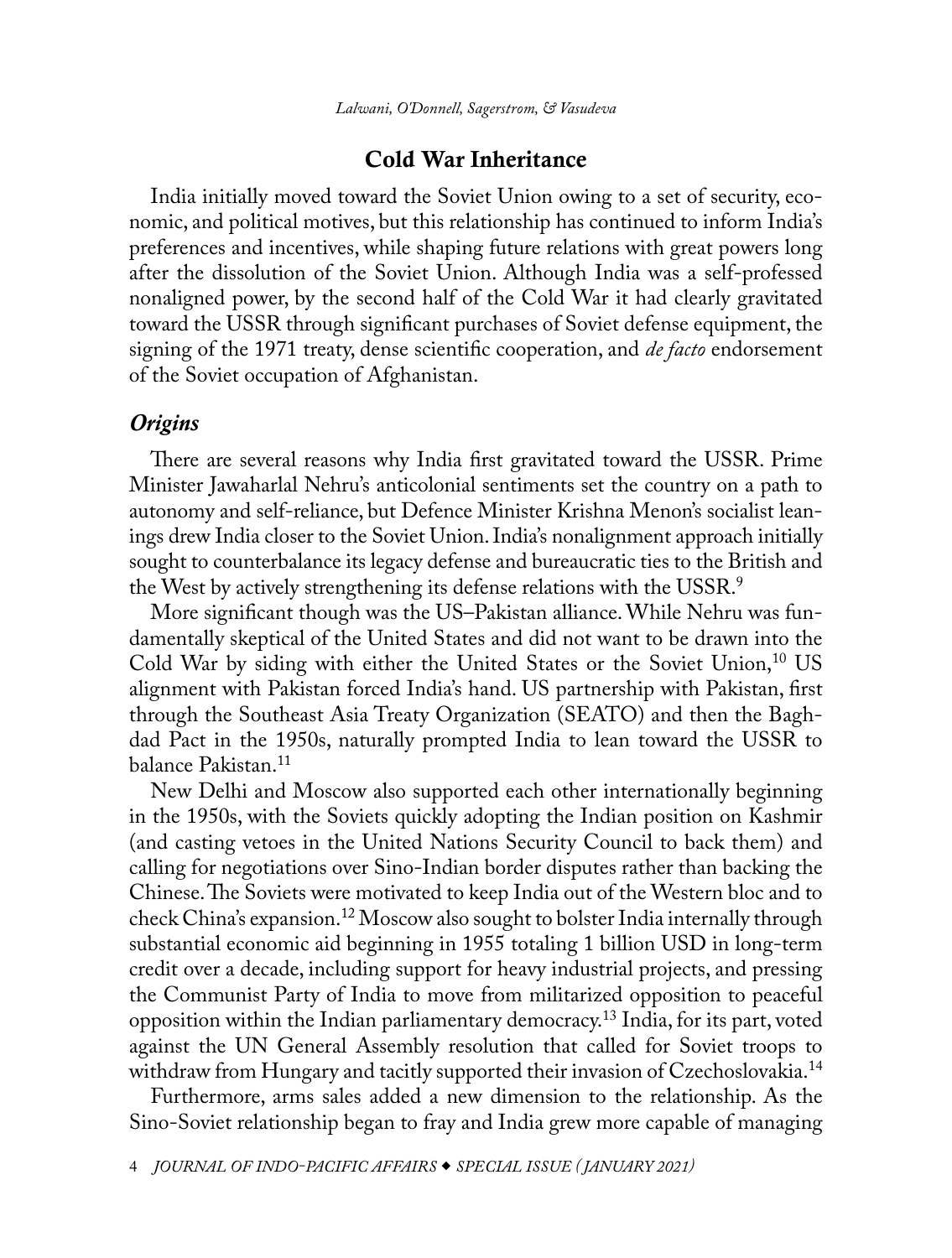<span id="page-3-0"></span>the internal communist threat to its security in the 1950s, New Delhi began to look to Soviet military technology to balance China, and more importantly Pakistan. After India began its defense cooperation with the USSR with engine acquisitions, one of the first major arms agreements it made was of its first supersonic jet fighter, the MiG-21, in 1962, which opened the gate to large-scale defense cooperation, production, and arguably dependence (to be discussed later).

## *Tilt*

India more explicitly tilted toward the Soviets in the second half of the Cold War, particularly during and after the events of 1971. Though a treaty had been offered as early as 1969, India's impending clash with Pakistan moved it to formalize the Indo-Soviet Treaty of Friendship and Cooperation in 1971 under Indira Gandhi, who was also more ideologically aligned with the Soviets than the Americans.[15](#page-29-0) This tightening of relations was largely due to India's wartime experience. After the United States ended all arms sales to India and Pakistan during the 1965 and 1971 wars, India came to perceive the Soviets as more reliable. However, India did not want to be perceived as a Soviet ally; so, New Delhi limited the scope of the Friendship Treaty and excluded any mutual defense clause[.16](#page-29-0) The two sides also signed the treaty for different reasons: the Soviets desired India's support against China, and, although India also sought to deter China, New Delhi believed that the treaty implied Soviet support for its position on East Pakistan.<sup>17</sup> Additionally, even while the Soviets feared Pakistan's dismemberment, this treaty gave Gandhi the confidence to intervene in the Bangladesh War of Independence against West Pakistani forces, as she perceived the treaty as a deterrent to Chinese or US intervention on behalf of Pakistan[.18](#page-29-0)

Perceptions of Russian reliability and American perfidy can be distilled in a single US-Soviet engagement during the 1971 conflict. While the details remain sketchy and disputed, several accounts suggest the Indian leadership was convinced that Russian naval intervention in December 1971 directly helped deter US military action against India in support of Pakistan.[19](#page-29-0) When the US dispatched warships—including the USS *Enterprise* aircraft carrier to the Indian Ocean—to deter India from destroying Pakistan, several accounts suggest around 16 Soviet vessels were believed to have entered the region and begun trailing US ships as others positioned themselves to intercept with antiship missiles backed by nuclear submarines, forcing a US departure.<sup>[20](#page-29-0)</sup>

New Delhi's tilt to the Soviets only sharpened after Moscow refrained from condemning India's 1974 nuclear test and even agreed to ship heavy water for India's nuclear reactors after the United States and Canada suspended shipment.<sup>21</sup>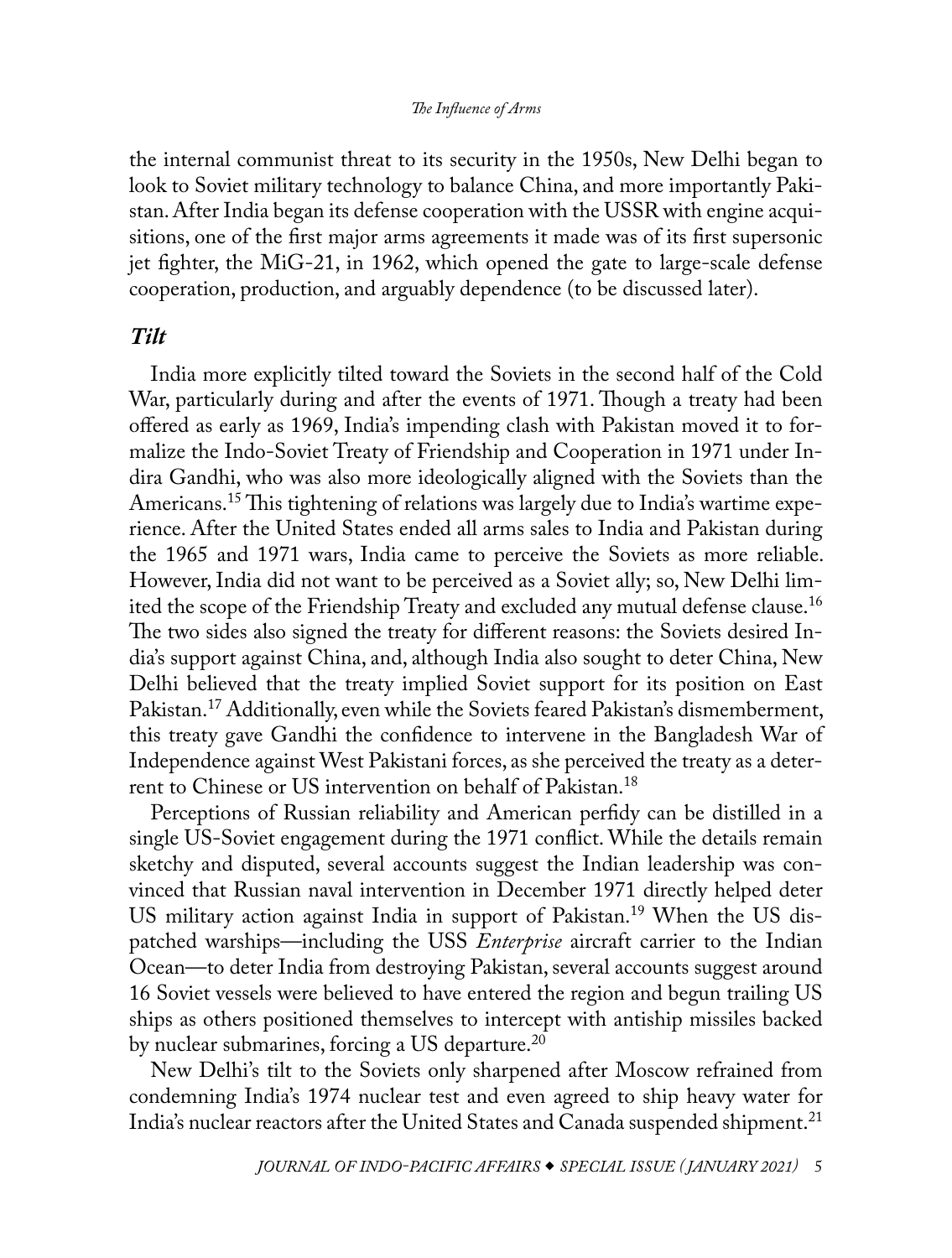<span id="page-4-0"></span>The Soviets also backed India's military involvement in Sri Lanka in the 1980s, while India backed the Soviet invasion and occupation of Afghanistan.

It might be said the USSR perhaps overinvested in India—even in its waning days arguably "prepared to pay more than it received"—as it harbored visions for Delhi at the center of a Soviet-led security system in Asia[.22](#page-29-0) The Soviets made assurances without requests for reciprocity. During a visit to New Delhi soon after the Sino-Soviet border clashes in 1969, Soviet Premier Alexei Kosygin promised India that "if your great country is threatened at its borders, then we will be there to help you."[23](#page-29-0) Nevertheless, despite the tremendous strategic altruism Moscow showed New Delhi, believing India to be its "bridgehead in Asia," this never materialized even as India continued to view itself as "indispensable" to Moscow, and not a client state.<sup>[24](#page-29-0)</sup>

In total, a slight ideological preference for the Soviet Union, Washington's support for Pakistan, Moscow's crisis-time political and military support for India, but most importantly, a robust and generous arms sales program that facilitated an enduring military-technical relationship (detailed later) coalesced to form the logic behind the Indo-Soviet relationship, which has, in many ways, carried over into the present day.

# *Path Dependence from Cold War*

The Indo-Russian relationship has persisted in the post–Cold War period due, in large part, to path dependence. There is accumulated familiarity, goodwill, and seemingly emotional residue among senior Indian diplomats and bureaucrats due to the various elements of Soviet support for India detailed above.<sup>25</sup> Even as a dissolving Soviet Union created uncertainty for many of its partners, including India, the Soviet state, and later Russian scientists, continued to provide India with advanced nuclear and space technology.

Additionally, path dependence suggests the relationship has achieved some lock-in effects for several potential reasons: high fixed costs sunk into the venture render reversal or switching quite difficult (and the risk that much of India's existing stock of materiel could be compromised if Russia denied spare parts, ammunition, or servicing support); the accumulation of learning by organizations, operators, and maintainers of Russian systems; and, potentially, the network effects between operational, procurement, financing, and political organizations like the military services, the Ministries of Defence and External Affairs, and political leadership.[26](#page-30-0)

In short, the historic experiences of alignment, fulfillment of commitments, and the joint weathering of major crises undoubtedly all strongly influence India's decision to keep Russia as a close partner. However, as we will explore later in this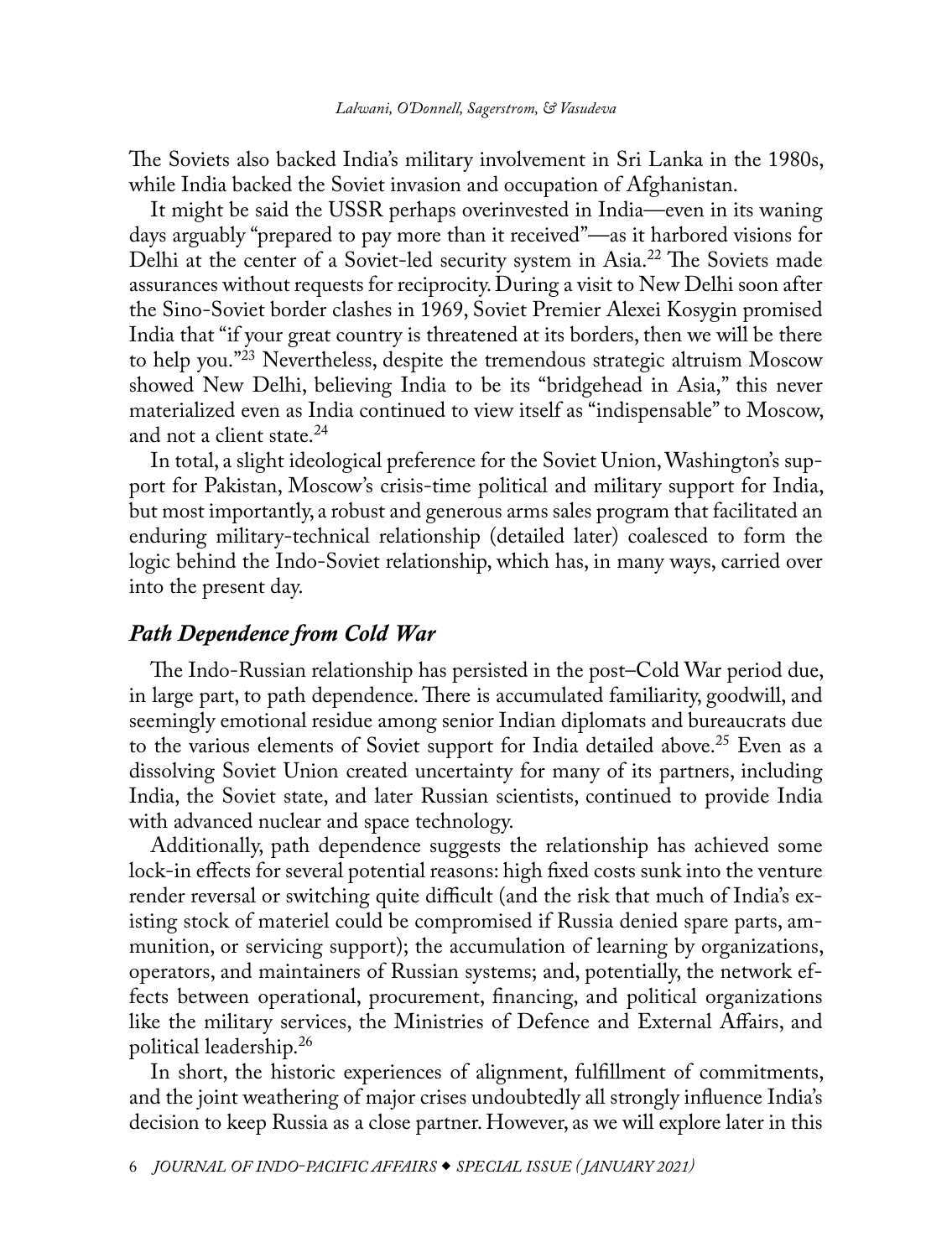<span id="page-5-0"></span>article, the accumulated stock of materiel from the Cold War created specific lock-in effects that ensured a robust defense sales relationship with Russia even after the end of the Cold War.[27](#page-30-0)

# Contemporary Geopolitical Alignments

The Cold War is over, but even if ideological ties no longer bind as they once did, India and Russia still share broad political and strategic convergences on several key issues in Asia. These priorities include mutual silence, if not political support, in conflicts with key adversaries as well as stability in Eurasia through a balance of power with China that entails engagement and hedging rather than direct confrontation. However, friction emerges regarding either state's relationships with the United States, China, Pakistan, and Afghanistan.

# *Mutual Backing*

Historically India and the USSR embraced what one scholar describes as a "reciprocity of silence."[28](#page-30-0) During the Cold War, through forbearance, silence, and abstentions, India effectively backed Soviet invasions in Eastern Europe and Afghanistan, while the Soviets supported India in its wars with Pakistan, its military operations in Goa, Bangladesh, and Sri Lanka, and its position on Kashmir at the UN.[29](#page-30-0) The Russian "all-weather friend" stood by New Delhi even after India's nuclear tests in 1974 and 1998. More recently, Russia became the first member of the United Nations Security Council to endorse India's position on Kashmir after New Delhi abrogated the autonomy provisions of the state in 2019, imprisoned political leaders, and reinstituted central control.[30](#page-30-0) In return, India has defended or remained silent on Russian actions in the Syrian conflict, its seizure of Crimea and destabilization of Ukraine, political interference in democratic elections, and its position on chemical weapons use.<sup>31</sup>

The summer 2020 Sino-Indian border crisis in eastern Ladakh further illuminated India's dependence on Russia. Early in the crisis, Indian Defense Minister Rajnath Singh discounted pandemic lockdowns to travel to Moscow, confer with Russian defense officials, secure emergency supplies of spare parts and equipment, purchase new fighter aircraft, and seek expedited transfer of arms purchases. India may have also sought Russia's help as a potential crisis manager helping to defuse the border clashes in India's favor as they were credited with doing during the 2017 Doklam standoff.<sup>32</sup>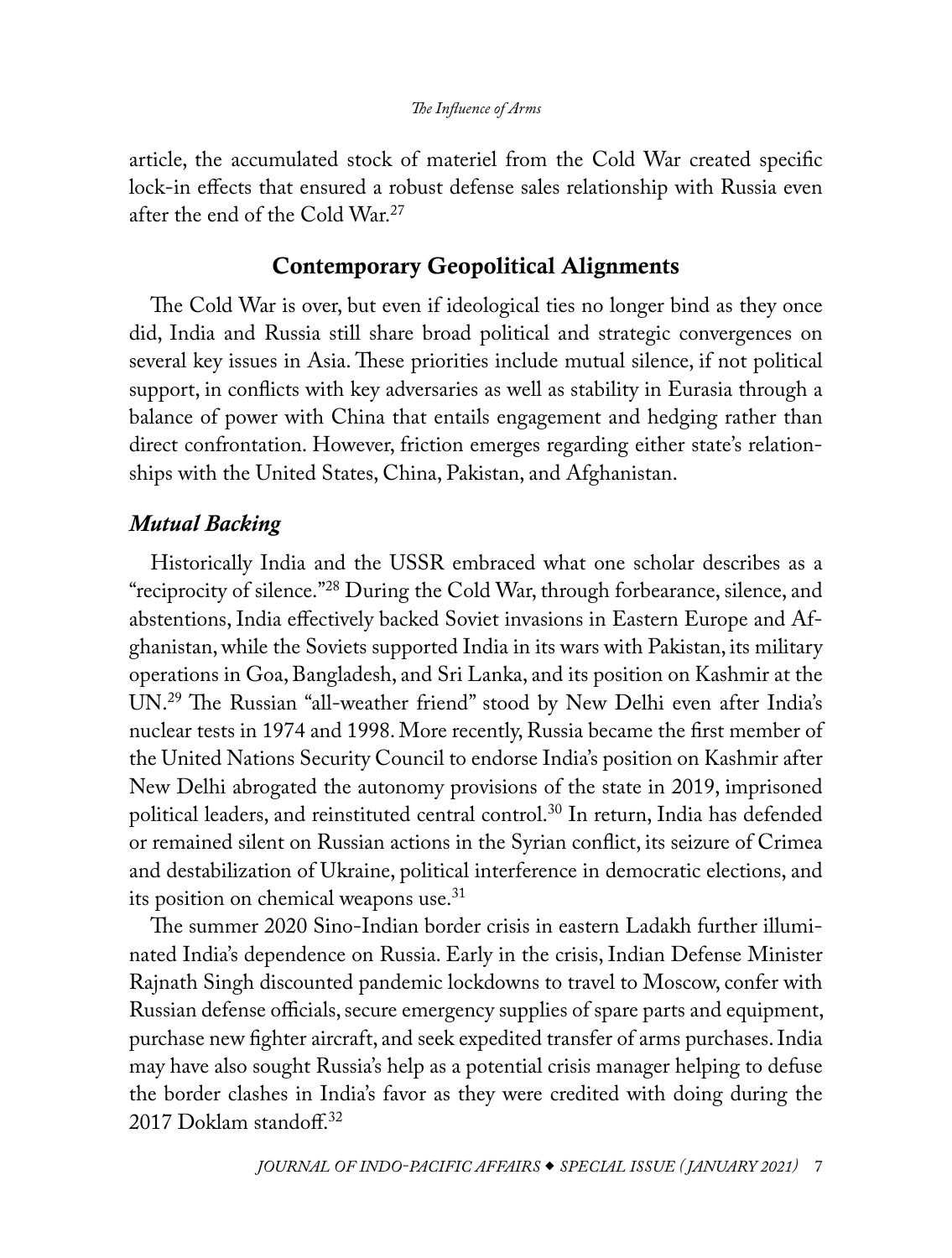## <span id="page-6-0"></span>*Priority of China Threat*

Russia and India possess a shared concern over China and mutual interests in contending with Beijing's rise but also identify higher priorities, less confrontational approaches, and opportunities for cooperation with China. While neither state has sought to overtly hard balance China, India has hedged between slowly building some internal capabilities, rhetorically supporting US regional strategy, and challenging Chinese initiatives, while carefully trying not to draw China's ire. In comparison, Russia appears to have bandwagoned for now, strengthening its military and economic ties to China. Many attest that in private though, Russia remains profoundly apprehensive of Beijing due to population asymmetries, China's encroachment into Central Asia, and its bypassing of Russia to get to Europe.<sup>33</sup>

First, Russia and India do not view their eastern borders with China as their primary threat. At present, Russia still perceives US–NATO presence to its West as its main threat. Despite some shifts underway since the Sino-Indian clashes in Ladakh in summer 2020, Indian force posture, deployments, and current Indian doctrine suggest it sees Pakistan as the more immediate threat.[34](#page-30-0) These legacy concerns dominate both states' conventional force planning and short- to mediumterm focus. While both are suspicious of China and its intentions, they appear to prefer free-riding or buck-passing by letting Western states, particularly the United States, deal with China.[35](#page-30-0) India's and Russia's borders with China are also lengthy, a geographic vulnerability that may partially account for their desire to keep tensions low.

India's and Russia's theories of how China should be managed also differ from the prevailing thoughts of the United States and some of its allies, like Australia and Japan, who have chosen to counter China through hard balancing: military build-ups and deepening alliance relationships to push back against Chinese influence and economic power[.36](#page-30-0) Conversely, Russia and India have preferred a more diplomatic, multilateral "tethering" strategy with China, focused on mutual benefit[.37](#page-30-0) This has come in the form of substantive political investments in some multilateral alignments including China, such as the RIC trilateral,<sup>38</sup> BRICS, and SCO.

Despite some apprehension, Russia and India have pursued deeper economic cooperation with China while minimizing confrontation.[39](#page-31-0) For example, after the 2017 Doklam border dispute, Prime Minister Narendra Modi went to great lengths to curb friction points, meet President Xi Jinping in a bilateral Wuhan summit to discuss pragmatic economic and information-sharing arrangements.<sup>40</sup> Russia's embrace of the Belt and Road Initiative (BRI) is well known, but India has criticized China's BRI out of concern for sovereignty, transparency, and sustainability.<sup>41</sup> Nevertheless, India has sought to work around this to enhance China–India trade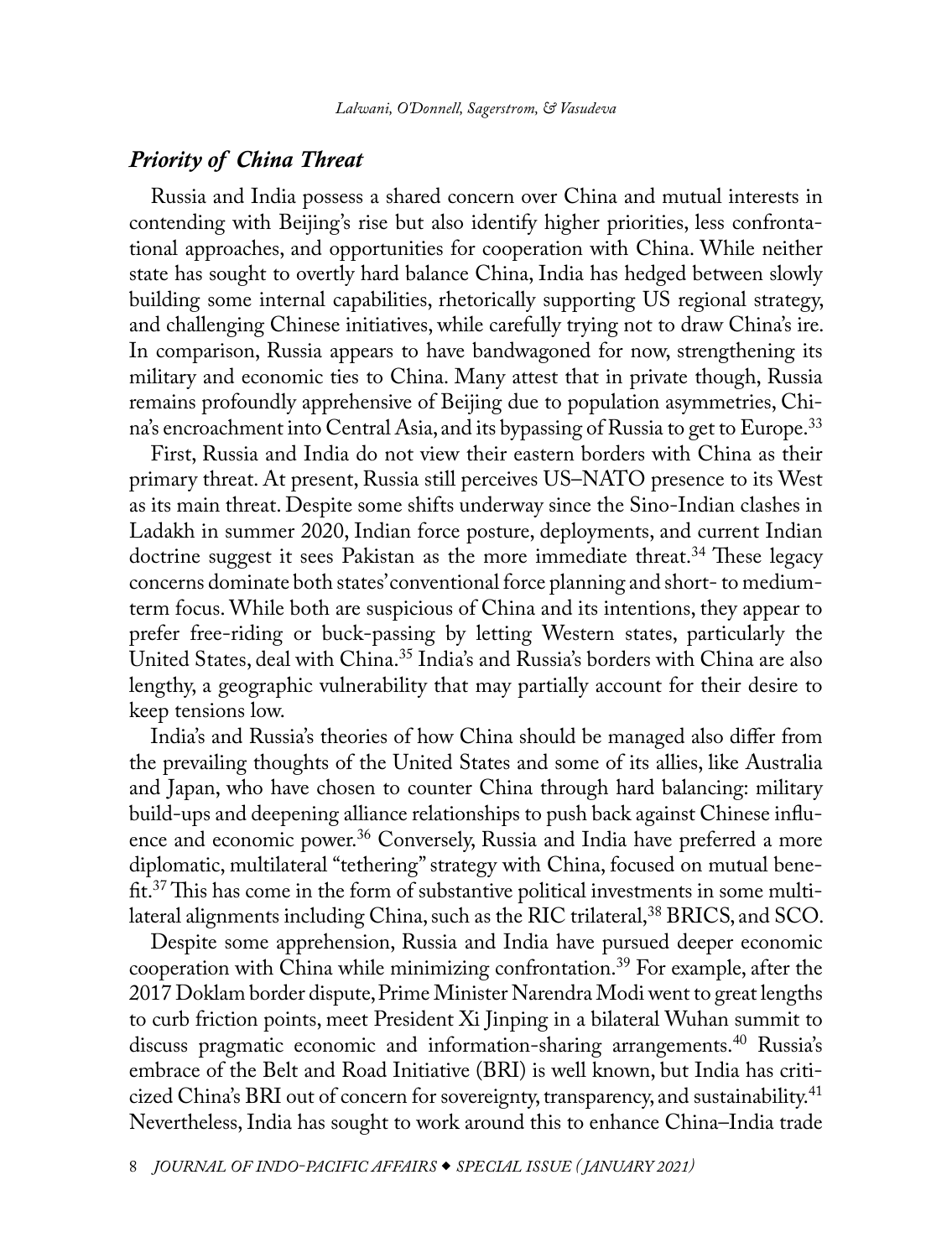<span id="page-7-0"></span>and investment, though the events of 2020 have also put this in flux.<sup>42</sup> India maintains large financial stakes in the China-led Asian Infrastructure Investment Bank, and since 2014, has received at least 10 billion USD in Chinese investments, with planned investments totaling 26 billion USD.[43](#page-31-0)

Despite different threat prioritization, tethering, and economic cooperation, India and Russia seek to hedge their bets with China, sometimes in tandem. Moscow nurtures a relationship with both Asian powers, even as Russia helps India acquire defense technology to compete with China and pursues a rapprochement with Japan[.44](#page-31-0) Indian relations boost Russia's political and economic status for potentially many reasons: a "preclusion" strategy with Russia to prevent a deep alliance with China; a rising-power strategy to distribute the costs of balancing while minimizing opposing coalitions; or an extractive strategy to "enhance its bargaining power with the US."[45](#page-31-0) While India is more open about supporting the US Indo-Pacific strategy and hedging China, Russia may be assisting it by aiding India's military modernization.

## *Geopolitical Friction*

Of course, contemporary geopolitical conditions also bring innumerable frictions. Both India and Russia have partnered with each other's rivals and adversaries. This section explores how these partnerships have created a divergence in the Indo-Russian relationship that both sides have attempted to compartmentalize to maintain their partnership.

*India–US Relations*. For Russia, India's closer partnership with the United States has become a source of unease. Along with harmonizing its Indo-Pacific strategy with the United States—which Russia has been critical of—India has recently upgraded the Quad dialogue to the ministerial level and pledged to purchase more US weapons systems.<sup>46</sup> India has managed to straddle both relationships with noncommittal hedging, but Washington entrenched a harder position on revisionist competitors in the 2018 *National Defense Strategy* (*NDS*), which may box New Delhi into zero-sum choices. An India hewing closer to US positions on international order could alienate Moscow.

*Russia–China Relations.* The Sino-Russian defense relationship has deepened in recent years in the form of joint exercises, high technology sharing and codevelopment, cyber security, and space ventures.[47](#page-31-0) Russia's relationship with China has progressed and could generate two vulnerabilities for India, as the latter continues to rely on Russian arms. First, if there was another border conflict with China (or even with Pakistan), Beijing's asymmetric leverage on Moscow may press Russia to slow or arrest the supply of spare parts and ammunition.<sup>48</sup> Second, in peacetime, China's acquisition and knowledge of advanced Russian systems can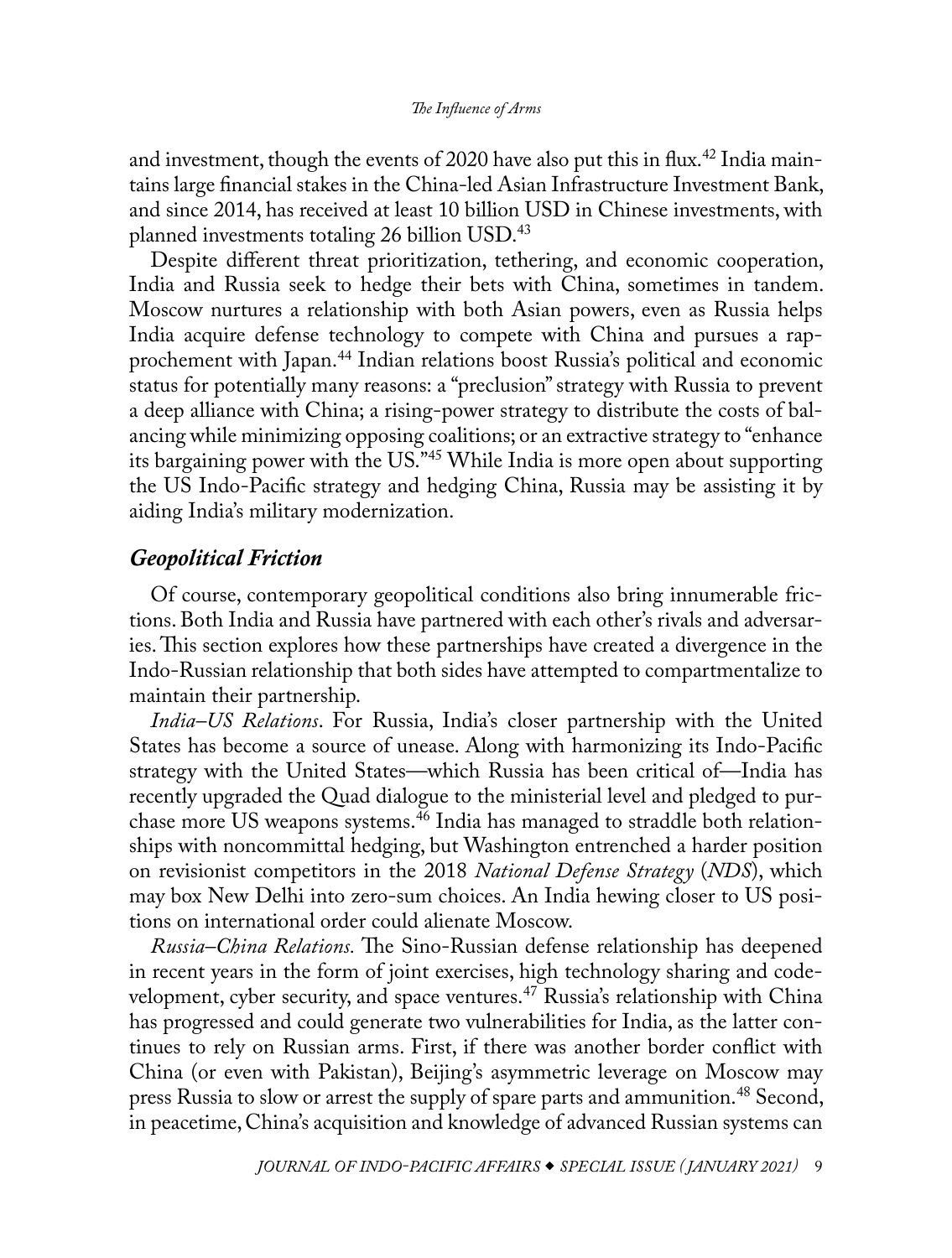<span id="page-8-0"></span>allow it to identify and exploit weaknesses in India's defenses. India cannot easily mitigate these risks because sudden procurement shifts may cause Russia to deny India critical spares or maintenance before India can sufficiently diversify.[49](#page-31-0)

*Russia–Pakistan Relations.* Russia's relationship with Pakistan has been quite possibly a greater source of frustration for India than the Russia–China entente because India sees Pakistan as a direct near-term threat.<sup>50</sup> Despite periodic attempts at warming in the 1960s, Russia–Pakistan relations turned hostile in the 1980s after the latter sponsored Afghan mujahideen against Soviet forces, a relationship that persisted in the post–Cold War era. [51](#page-32-0) Today, though, Moscow has been slowly improving relations—with sales of attack helicopters to Pakistan and three military exercises—as Russia positions itself for a post-US withdrawal Afghanistan.[52](#page-32-0) While some analysts dismiss a Russian pivot as mostly symbolic, in part to enable collaboration on Afghanistan and because Pakistan simply cannot afford substantial amounts of Russian equipment at commercial prices, others fear it is a warning to India about diversification.<sup>[53](#page-32-0)</sup>

*Afghanistan End Game.* A final realm of India–Russia friction appears in their divergent approaches toward the Afghanistan conflict. While India has long opposed a political reconciliation between the Taliban and the government, Russia's theory of regional stability has led it to support the Taliban in recent years. While India perceives the Taliban as a Pakistani proxy and a potential host to regional anti-India militant groups, Moscow sees the Taliban as a potential bulwark against the transnational terror groups—like the Islamic State (ISIS)—that Russia most fears[.54](#page-32-0) Nevertheless, Moscow's and New Delhi's views may converge during the peace process, since they share an interest in limiting the degree of Taliban influence in a future power-sharing government. Of particular interest is whether Russia permits India to reactivate and scale up its military and intelligence presence at Ayni Air Base in Dushanbe, Tajikistan, where India previously had been able to conduct logistics and supply operations in the 1990s.<sup>[55](#page-32-0)</sup>

# Views of International Order

Despite the tensions outlined above, in many ways, India and Russia share a strategic approach to world order.<sup>[56](#page-32-0)</sup> India and Russia share several similar theories of how the international system should be organized—particularly their embrace of "polycentrism," which encompasses both spheres of influence and multipolarity. [57](#page-32-0) However, they hold divergent views on the international rules-based order.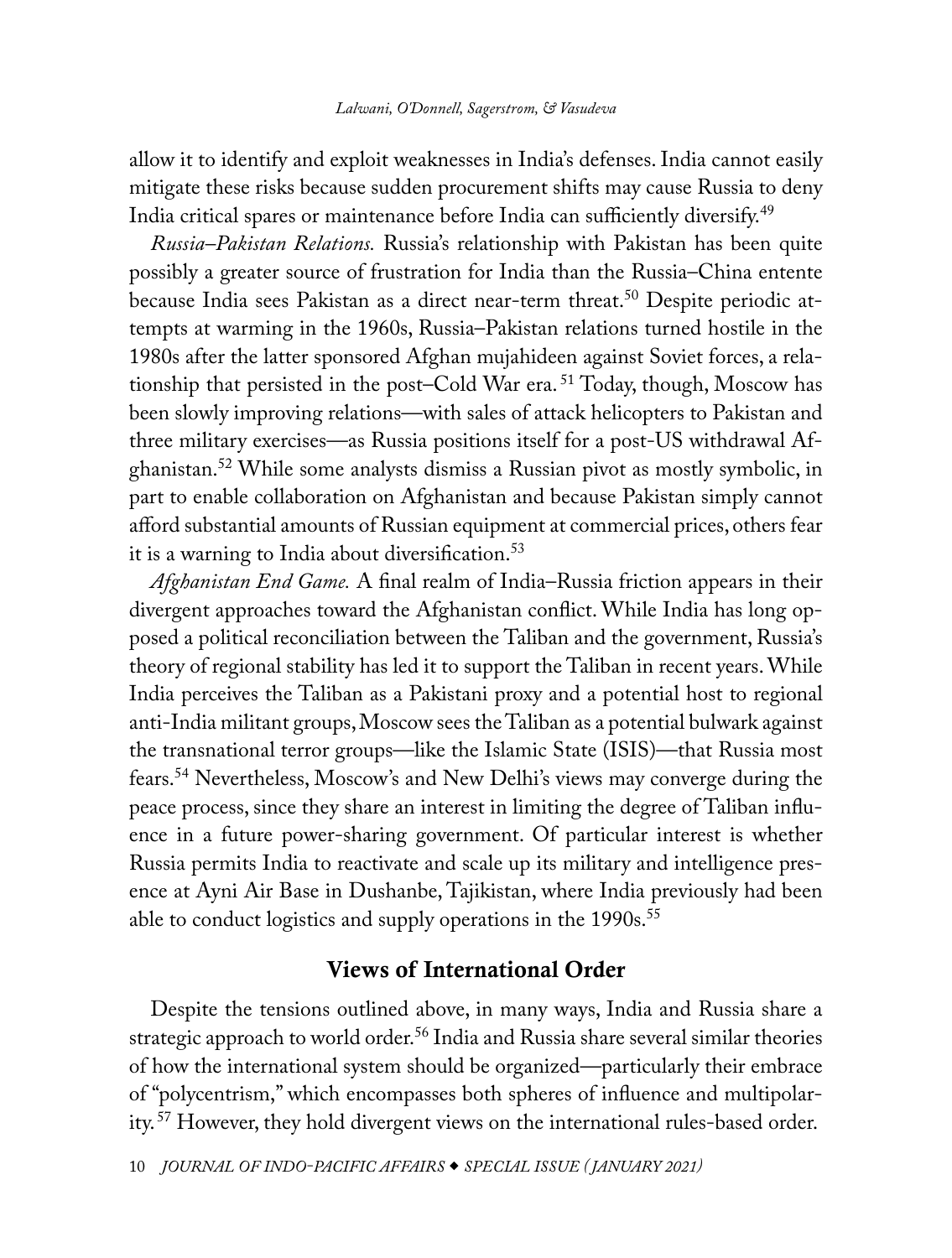# <span id="page-9-0"></span>*Spheres of Influence*

Moscow and New Delhi are strong proponents of spheres of influence, with Russia arguing that it should have unrivaled influence over parts of the former Soviet Union and those states in the Commonwealth of Independent States, and India asserting that its cultural ties in the Indian Ocean Region (IOR) constitute a sphere of influence[.58](#page-32-0) (To be sure, some contend the United States also engages in this thinking with the de facto extension of its historic Monroe Doctrine to Latin America).<sup>59</sup> Therefore, both states believe that their role as the regionally dominant power bestows upon them the right to exert influence over smaller states, preventing them from forming alliances with outside powers. Polycentrism for Russia extends beyond security interests to the protection of political, economic, and cultural spaces impervious to Western liberal ideas.<sup>60</sup> India has embraced Western values for decades, but a potential sociopolitical transformation underway may give rise to a similar nationalist defensiveness and antipathy toward Western liberalism.<sup>61</sup>

While Russia is undoubtedly suspicious of US engagement in its sphere of influence or "areas of privileged interest," it is often not appreciated that New Delhi too jealously guards India's own sphere of influence and has historically "firmly stood against US presence in the region."[62](#page-32-0) In the 1980s, India got entangled in a civil war in Sri Lanka to preclude US regional involvement and then collaborated with Moscow to designate the Indian Ocean a "zone of peace" to eject US forces from the island base of Diego Garcia.<sup>63</sup> Until late 2020, India had not only vetoed a plan for US basing rights in the Maldives but also pursued a diplomatic strategy that has complicated current US basing in Diego Garcia.<sup>64</sup>

While India supports the US vision for a rules-based order throughout the Indo-Pacific, New Delhi still desires that its Western partners "treat South Asia and the adjoining Indian Ocean waters as the 'traditional sphere of Indian influence.'["65](#page-33-0) India's desire for "political hegemony" in the IOR, and in particular India's views on legal jurisdiction, freedom of navigation, and foreign military surveying within its exclusive economic zone, conflict with the UN Convention on the Law of the Sea.<sup>[66](#page-33-0)</sup> While some claim India has sought to cooperate and not dominate regional states, others contend that the resentment toward India from its neighbors stems from its heavy-handedness, and lack of economic heft to underwrite regional integration.<sup>67</sup>

## *Multipolarity*

In a joint press conference following a 2018 summit with Pres. Vladimir Putin, Prime Minister Modi stated, "Russia and India agree on multipolarity and multilateralism in the world."[68](#page-33-0) Although India has aligned with the United States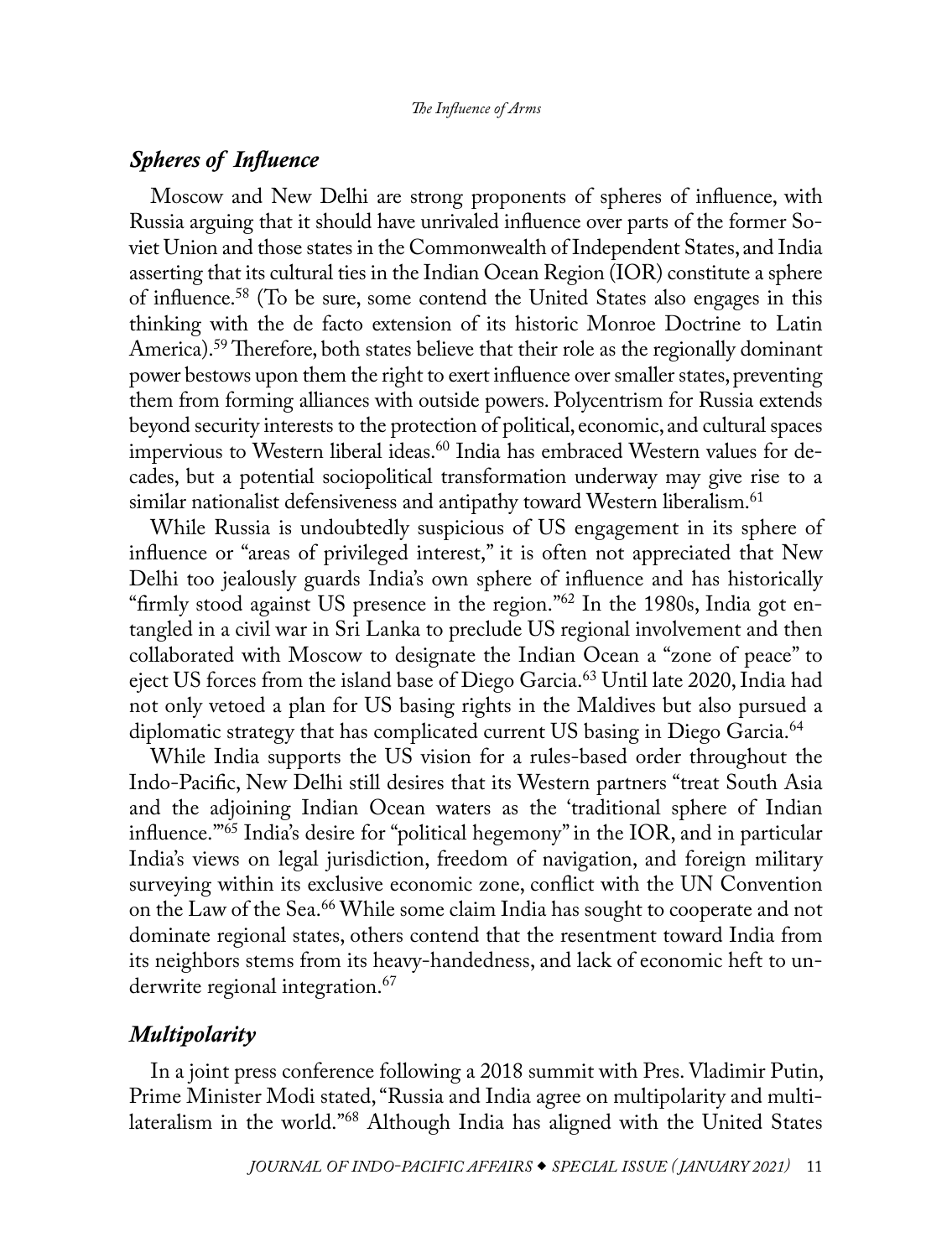<span id="page-10-0"></span>against China, New Delhi does not wish to be steered into a bipolar world order where it plays a subordinate role. However, Washington seems poised to replicate its Cold War alliance strategy that embraces a bipolar distribution of power, with a US-guided, but looser, "networked security architecture" in place of a "hub and spokes" system.[69](#page-33-0) The residue of India's Cold War nonalignment posture, though, predisposes New Delhi to oppose great-power competitions, jealously guard its strategic autonomy, and balk at serving as a vessel for another state's strategic priorities. India's theory then is not to coalesce under a single Western bloc but to support geopolitical pluralism through multialignment with regional powers like Russia, the European Union, Japan, the United States, and even Iran.<sup>70</sup> However, Russia and India do differ on which state is the target of the multipolar reordering: Russia wants an end to US hegemony, while India wants to preempt Chinese hegemony in Asia.<sup>[71](#page-33-0)</sup>

## *Rules-Based International Order*

While India's and Russia's views of spheres of influence and multipolarity generally converge, their view of the status-quo global order diverges. New Delhi recognizes the immense benefits India has accrued from the status-quo order and, therefore, has some investment in maintaining it. In a noteworthy speech at the 2018 Shangri-La Dialogue, Prime Minister Modi articulated India's support for a rules-based order built on international law, a respect for sovereignty, and equal access to the commons.[72](#page-33-0) In harmony with the US Indo-Pacific strategy, India has prioritized protection of the free flow of trade throughout the region and supported the US-backed status quo. Simultaneously, India's support for this order comes with qualifications, as it has left the door open to be "inclusive" of China and Russia playing a constructive role in the region.<sup>[73](#page-33-0)</sup>

In contrast, Russia has explicitly broken with parts of this order. Moscow perceives foreign intervention (particularly in the former Soviet republics), democracy promotion, and the free flow of information as threats to Russia's regime and international interests.[74](#page-33-0) Moscow has developed a raiding or "brigandry" strategy as an asymmetrical response to Russia's power imbalance with NATO. Such indirect coercion, disruption, and cost imposition— characterized by many as "hybrid," "gray zone," and "information warfare"—seek to compel Washington to compromise on a new power condominium for Moscow.[75](#page-33-0)

Though New Delhi and Moscow share a belief in polycentrism, consisting of multipolarity and spheres of influence, and India may be sympathetic to Russia's critiques of the international order (consistent with India's critiques of Western moralist intervention), India likely does not endorse Russia's brigandry strategy, which Islamabad may draw inspiration from for Pakistan's own disruptive playbook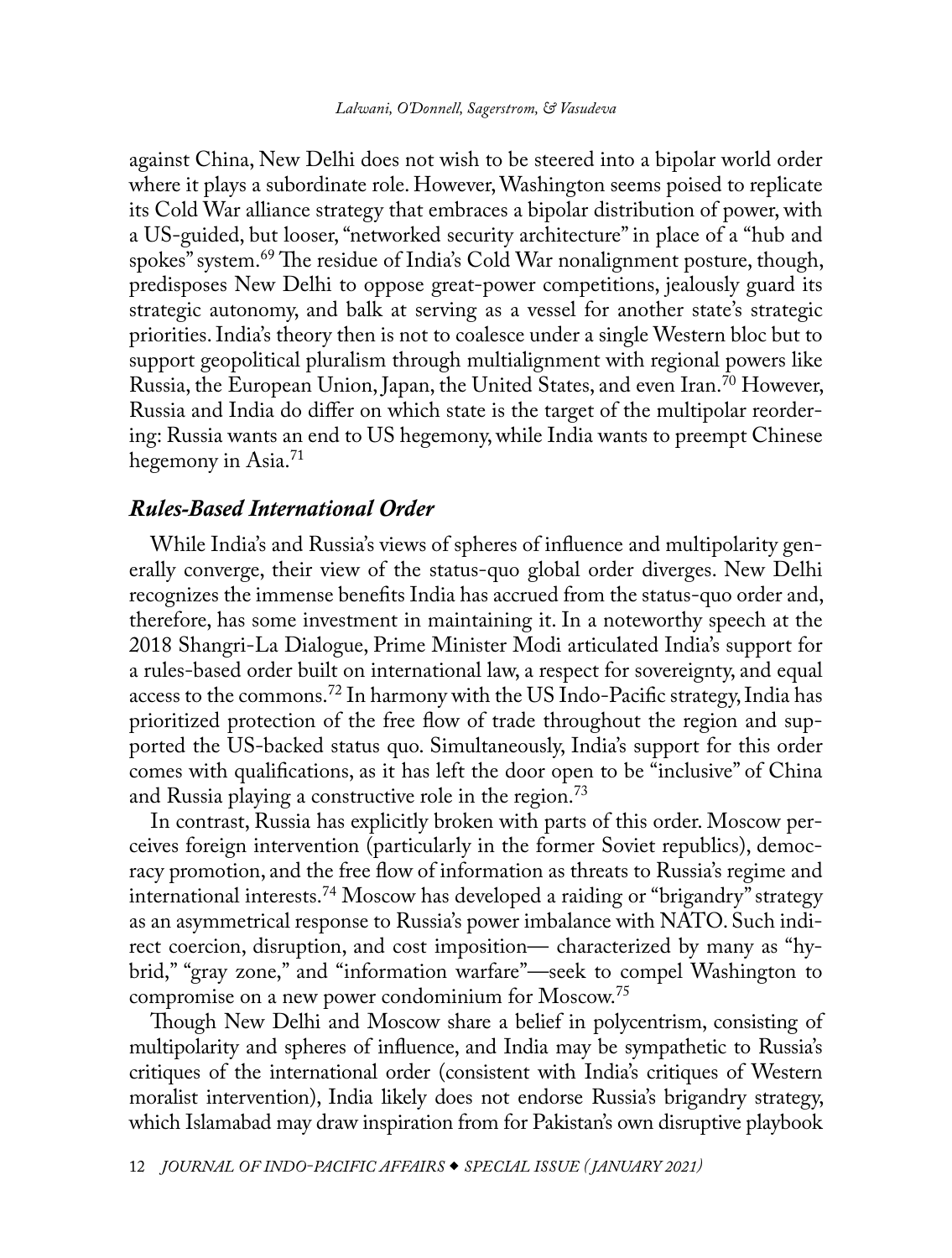<span id="page-11-0"></span>within South Asia.<sup>76</sup> Nevertheless, New Delhi's willingness to accept or even defend Russia's methods stands in conspicuous contrast to India's rhetorical defense of the rules-based international order. One cannot dismiss that Indian interests may be advanced if reckless Russian brigandry effectively accelerates a transition to polycentrism.

# Enduring Arms Relationship

While the geopolitical and ideational agreements certainly enhance the strength of the India–Russia partnership, the true core of the relationship is the abiding arms relationship, which has persisted since the Cold War and evolved from arms sales and technology transfer to the lease of a nuclear submarine and technical advising on the development of an indigenous Indian ballistic missile submarine (nuclear-powered) (SSBN). The depth of this relationship may not have been fully appreciated or at least may have been discounted. It is estimated that the Soviet Union supplied India with 35 billion USD in equipment between 1960 and 1990, most without immediate payment, and that too to be paid in Indian rupees at concessionary interest rates.[77](#page-33-0) Former deputy chairman of India's Planning Commission, PN Haskar, remarked that this Soviet/Russian support helped to bolster "India's dignity, India's sovereignty and India's independence."[78](#page-33-0) Indo-Soviet defense ties began in the 1960s and have persisted ever since, maturing from a buyer-seller dynamic to codevelopment of weapon systems.



*<sup>(</sup>Source: Arms Transfers Dataset, Stockholm International Peace Institute)*

## **Figure 1. Cumulative value of arms transfers by seller-buyer between 1992-2019.**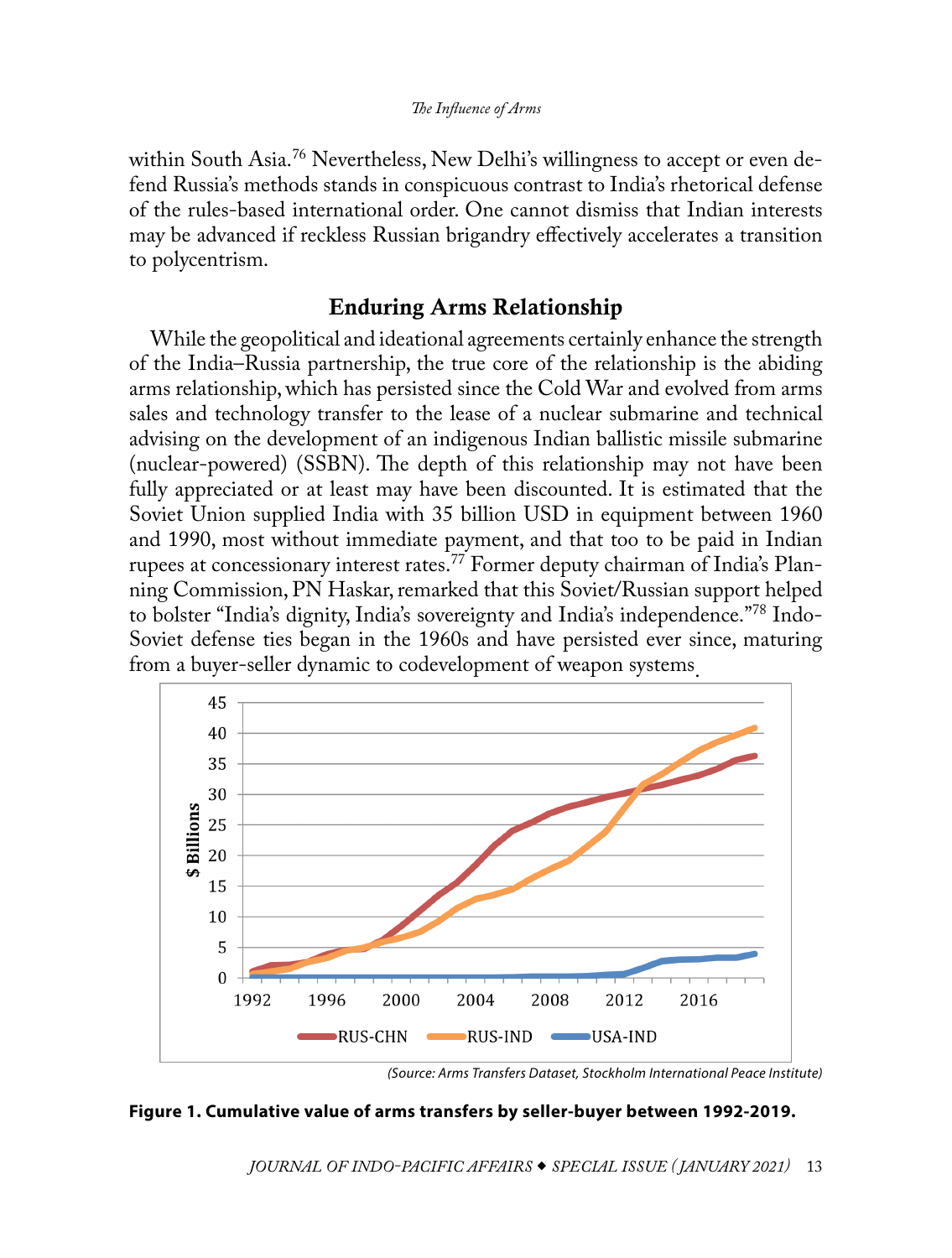<span id="page-12-0"></span>Despite Indian frustrations with issues of quality, spares, and maintenance costs of Soviet-origin systems, Russian officials estimate New Delhi has purchased a hefty 70 billion USD worth of arms from Moscow since 1991, including thirdand fourth-generation fighter aircrafts, transport helicopters, aircraft carriers, nuclear submarines, frigates, cruise missiles, air defenses.[79](#page-34-0) Today, India has absorbed a third of Russian arms exports over the past decade, far exceeding China's arms purchases from Russia, and the vast majority of India's contemporary armed forces systems originate from Russia.[80](#page-34-0) While the United States touts as the cornerstone of its relationship with India the fact that arms sales have grown from nothing to between 16–18 billion USD over 15 years, New Delhi signed 15 billion USD in new arms contracts with Moscow in the span of a year between 2018 and 2019.<sup>81</sup> Though SIPRI data differs from other sources due to accounting procedures, anchoring years, and exchange rates, the data in figure 1 suggests that while Indian arms purchases from the US grew from zero in 2005 to 4 billion USD over 15 years, in that same period, cumulative Indian arms purchases from Russia grew by seven times that figure.

## *Cold War Acquisitions*

New Delhi's procurement of the MiG-21 in the early 1960s provided the first big boost for Indo-Soviet defense ties. India's relationship with the Soviets served to not only secure its immediate security needs but also to facilitate technological transfers in service of long-term goals like defense production indigenization and industrial development.

*Reliable, cost-effective supplier*. Before the MiG-21, India's fighter squadrons consisted entirely of British and French aircraft. India chose to purchase the MiG-21 rather than the alternative American or British offers because of the MiG's superior speed, cost, and ease of operation and maintenance as well as the supplier's efficient, centralized decision making and absence of any conflicting defense relationship with Pakistan. On top of this, the Soviets offered assistance in the manufacture of the MiG-21 in India and integration of India into the sup-ply chain for airframes, engines, and component parts.<sup>[82](#page-34-0)</sup>

Furthermore, around the same time, the Indians were unable to acquire US naval equipment or receive approval to borrow three British destroyers. These failures led Indian officials to question whether the West was a reliable source for arms. India then moved to procuring submarines, frigates, bombers, attack and transport helicopters, air defense systems, and tanks from the Soviets. Geopolitical factors such as the Sino-Soviet split and the Sino-US détente also pushed New Delhi and Moscow to develop more significant military-industrial ties. Ultimately, India's preference for Soviet-origin weapons was nurtured over the years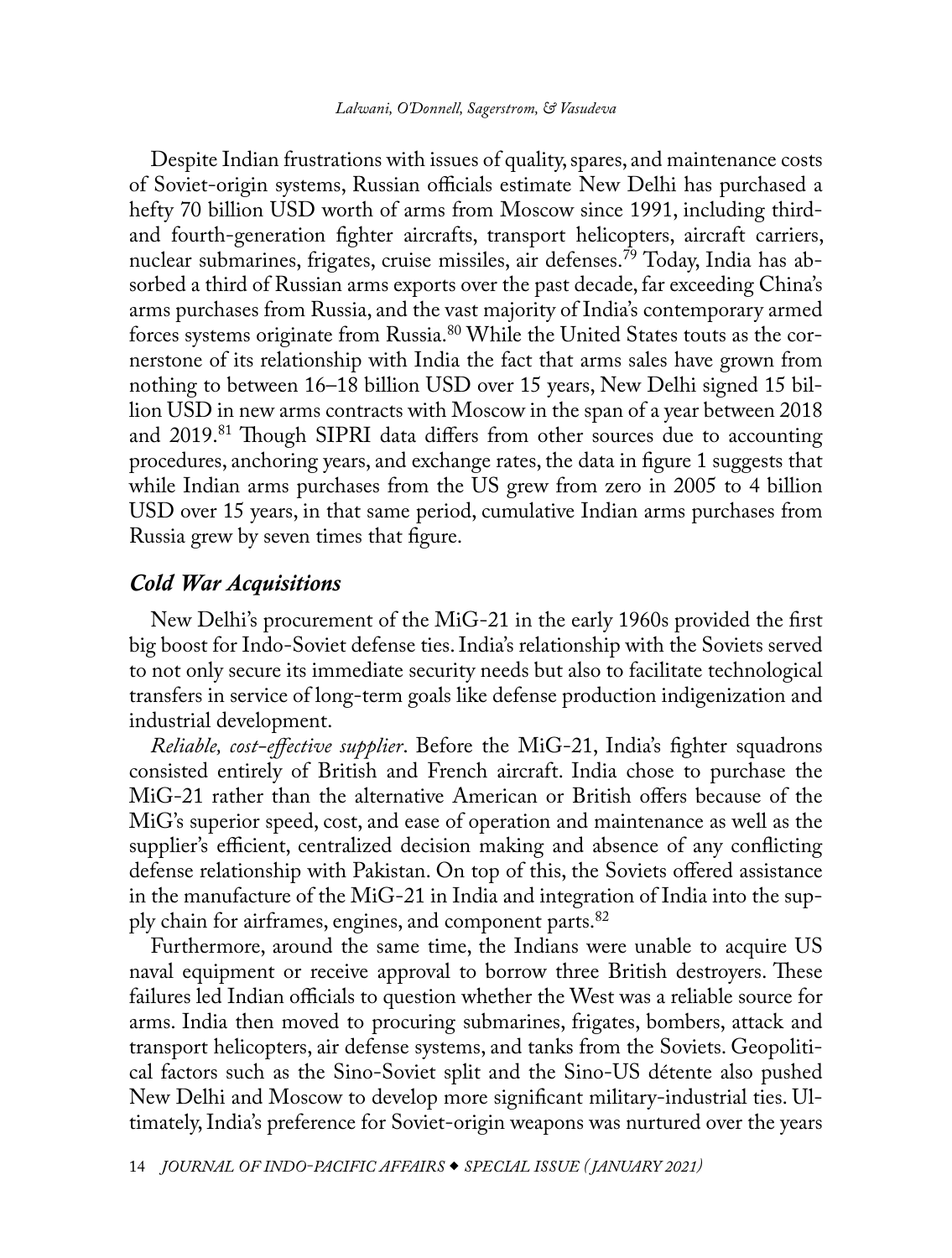<span id="page-13-0"></span>and came down to "the perceived low risk of embargoes or of denial of technologies and spare parts, together with easy credit and barter arrangements, low price and competitive performance."<sup>[83](#page-34-0)</sup>

The terms of the Soviet arms trade to India were eminently favorable, often referred to as "friendship prices." The Soviets offered advanced systems at low prices, allowing India to stagger payment over an extended period and purchase in rupees. Alternatively, Western governments often required upfront payment before delivery and rarely allowed sales in local currency.<sup>84</sup> Furthermore, the pricing was set at the same time as the Soviet political leadership approved the sale, not separately by the private firm delivering the system. While European arms makers operated similarly, American firms did not, creating an additional complicating factor.<sup>85</sup>

The persistence of the Indo-Soviet relationship has been attributed to the pragmatic transactionalism of both countries. The Soviets were attracted to India because of its large defense market, even though they were dissatisfied with the payment system, at times. By the end of the Cold War, the Indian military consisted of an estimated 70-percent Soviet-origin equipment, but our data suggests this has actually grown over the past three decades.<sup>[86](#page-34-0)</sup>

*Indigenization*. In addition to immediate security needs, the Indians also selected the MiG-21 in the hopes that it would result in the transfer of technology and capacities to stimulate indigenous defense production of advanced weapons systems. Indigenization served two purposes: first, it would ensure military selfsufficiency and greater autonomy from major powers; second, there was the potential for economic spillover effects into the commercial domain.

The extent of Soviet assistance and licensing of arms production to India was substantial—India received more assistance with its production than any other developing country that purchased Soviet arms. This included assistance with the construction of factories to assemble licensed MiG-21 and MiG-23/27 fighters as well as to repair T-72 tanks.<sup>87</sup> More significantly, after the Soviets denied China licensing production, they granted this opportunity to India (though the USSR did offer significant technological transfers to China in the 1950s).<sup>88</sup>

Finally, India's desire for technology transfers to help speed the pace of indigenization was aimed not only at defense production but also at industrialization more broadly. New Delhi, much like Japan and Israel, sought to diffuse the technical learning and human capital India built up in the military-industrial complex into the commercial sector, with the goal of boosting technological innovation.[89](#page-34-0) Though this has had mixed success—in part because of India's lack of absorptive capacity, including the requisite technological and industrial base and tacit organizational knowledge—this motive still animates Indian procurement decision making.<sup>[90](#page-34-0)</sup>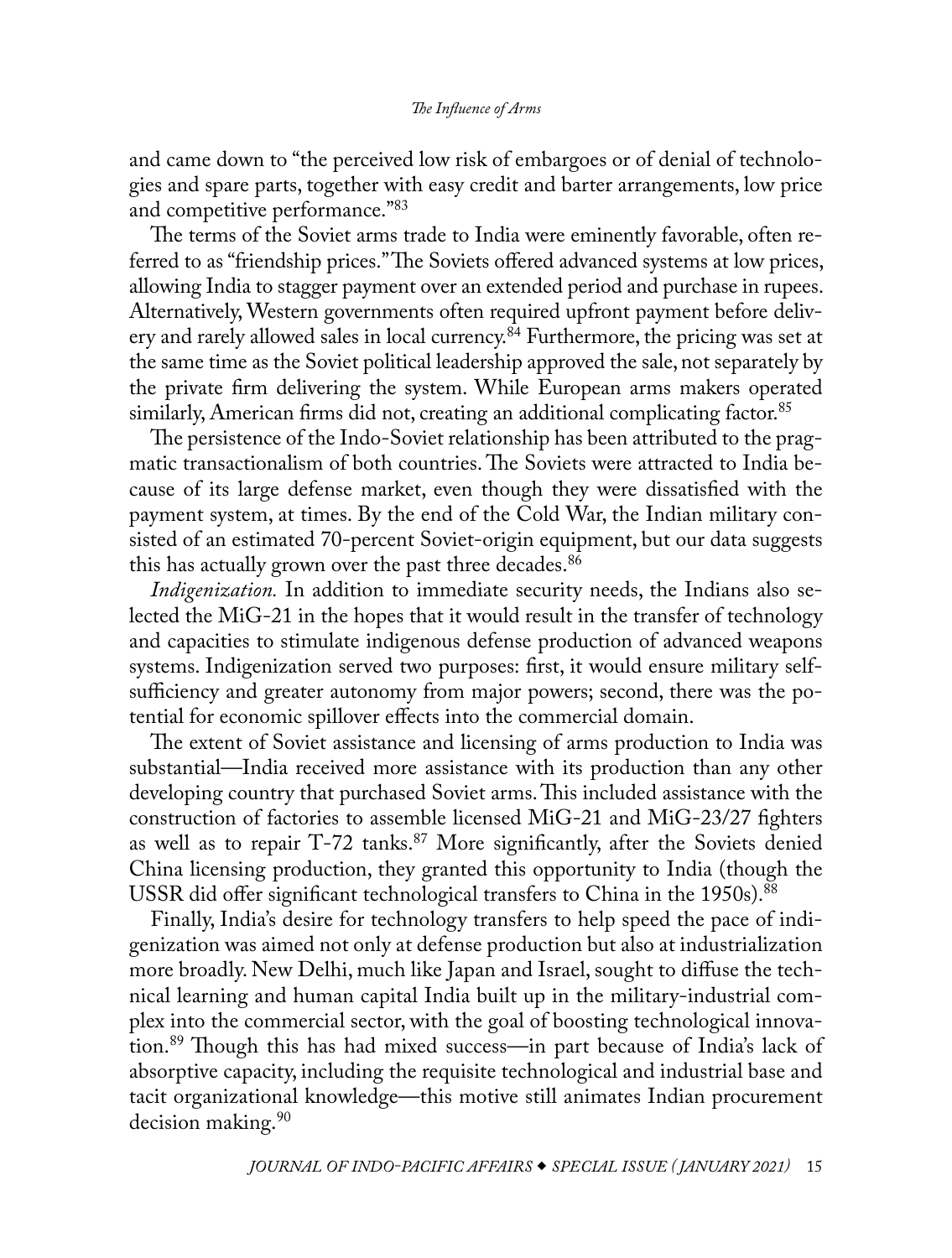## <span id="page-14-0"></span>*Contemporary Arms Trade*

The breakup of the Soviet Union sent New Delhi scrambling for sustainment lines and alternative sources of spare parts and defense equipment, but India persisted with Russian arms procurement post 1991 for several reasons. The biggest reason was path dependence of accumulated stock, platform familiarity by operators, training, and organization around acquisition flows. India, essentially, remains reliant on Russia to keep its military functioning, which makes a deliberate split, either political or on arms sales, near impossible without rendering India deeply vulnerable. Furthermore, India still considered Russian weapons cost-efficient, even though friendship prices evaporated in the post–Cold War period and, perhaps, because the full lifecycle costs, inclusive of servicing and maintenance, were not immediately apparent[.91](#page-34-0) Additionally, as India diversified sourcing from other Western suppliers like Israel, France, and later the United States, its bargaining power vis-à-vis Russia grew.[92](#page-34-0) Due to Moscow's economic need for foreign exchange through defense exports, Russia was more open to India's demand for licensed production or joint development on some technologically advanced systems, like cruise missiles, nuclear submarines, fighter aircraft, nuclear energy, and surface ships (including an aircraft carrier). India is unlikely to find another state as willing as Russia is to develop high-level collaboration on advanced strategic systems. This only strengthens India's resolve to continue the relationship, as it will likely bear fruit well into the future.

*Missiles*. The joint development of the BrahMos cruise missile system is considered the most substantive case of Indo-Russian defense collaboration. In 1998, India's Defense and Research Development Organization (DRDO) and Russia's NPO Mashinostroyenia created joint venture BrahMos Aerospace to develop a supersonic cruise missile system. Russia developed the missile's engine and seeker, while India worked on the guidance control system, airframe, and on-board electronics.[93](#page-34-0) For India, the advantage of joint development with Russia on BrahMos was access to technology related to canisterization of missiles, which enabled DRDO to indigenously develop it for India's Agni-I missile.<sup>94</sup> The degree of "joint" development should not be overstated, however, since the BrahMos propulsion technology, arguably the most sophisticated part of the missile, is based almost entirely on Russia's Yakhont SS-N-26 antiship cruise missile.<sup>95</sup>

*Naval Equipment*. The Soviet Union loaned India one of its Charlie-class nuclear-powered submarines (SSN) for a period of three years between 1988 and 1991, the first time any country had ever done so for another.<sup>[96](#page-35-0)</sup> New Delhi and Moscow built on this cooperation, with Russia leasing another nuclearpowered attack submarine, the K-152 *Nerpa*, to India for a period of 10 years in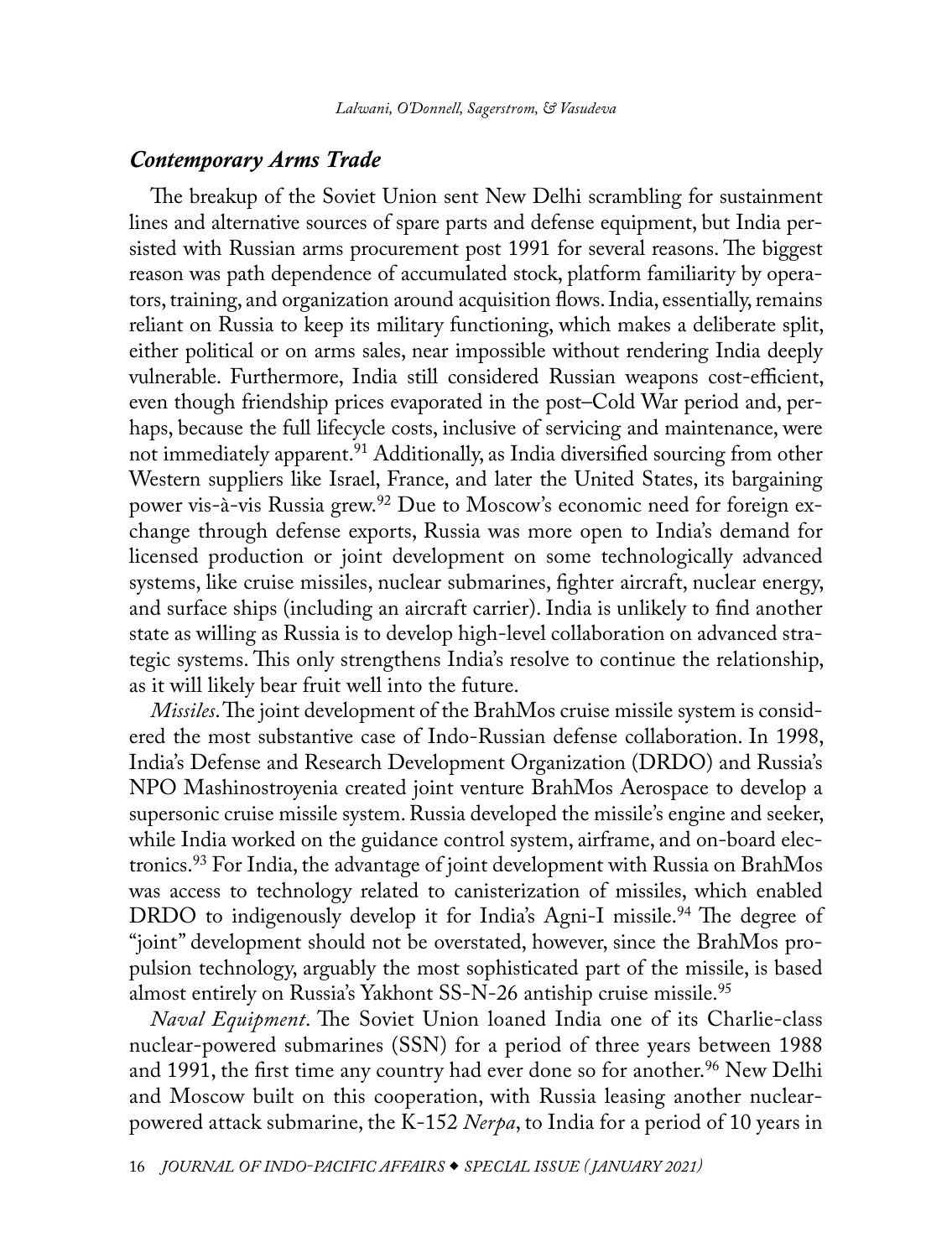<span id="page-15-0"></span>2012, and a third SSN will be leased in  $2025.^{97}$  $2025.^{97}$  $2025.^{97}$  India also purchased Russian Talwar-class frigates, which came into service in 2003–04.<sup>98</sup> India purchased another three in 2013 and has contemplated purchasing more.<sup>[99](#page-35-0)</sup> Russia also sold India an aircraft carrier, designated INS *Vikramaditya*, which, though marred by cost overruns and delays, was offered at a marginally concessionary rate to replace India's retiring British-origin carrier.[100](#page-35-0) The most significant example of a collaborative project has been Russian assistance in the development of India's SSBN, the INS *Arihant*. [101](#page-35-0)

*Fighter Aircraft.* An agreement between New Delhi and Moscow for India's Hindustan Aeronautics Limited (HAL) to manufacture the Su-30MKI under a "deep license" production was seen as a significant development because India would be able to indigenously manufacture all the components of the multirole fighter aircraft, including the engine.[102](#page-35-0) Russia's Su-30MKI, with Israeli and French avionics, ultimately became the Indian Air Force's frontline aircraft.<sup>103</sup> Indian analysts routinely bemoan the fact that licensed production did not result in complete transfer of technology, but this may be more a function of the deficiencies within India's indigenous state-owned defense enterprises (defense public-sector undertakings).

When India and Russia began discussions on the fifth-generation fighter aircraft (FGFA) in the early 2000s, the Russians had already developed a prototype for it, the Su-57. New Delhi was concerned that India would not receive significant access to technology or know-how, since most of the design and development of the aircraft had already been completed.<sup>104</sup> Ultimately, a joint development agree-ment was finally signed between Russia's Sukhoi and India's HAL in 2007,<sup>[105](#page-35-0)</sup> and Sukhoi's director announced that they would "share the funding, engineering, and intellectual property in a 50-50 proportion."[106](#page-35-0) However, the project encountered stumbling blocks when Sukhoi balked at giving HAL a large work share due to India's lack of experience, and New Delhi worried India would not be able to reap indigenization benefits for its investment.<sup>107</sup> Delays and cost overruns on the Russian side also continued to plague the project. After 11 years of negotiations, India withdrew from joint development of the FGFA in 2018, but the Russians reoffered the agreement in 2019 under better relations and potentially better technology-transfer terms, which India has not ruled out.<sup>108</sup> Russia's consideration of sharing the source codes for a FGFA likely outstrips anything on offer from other partners.<sup>109</sup>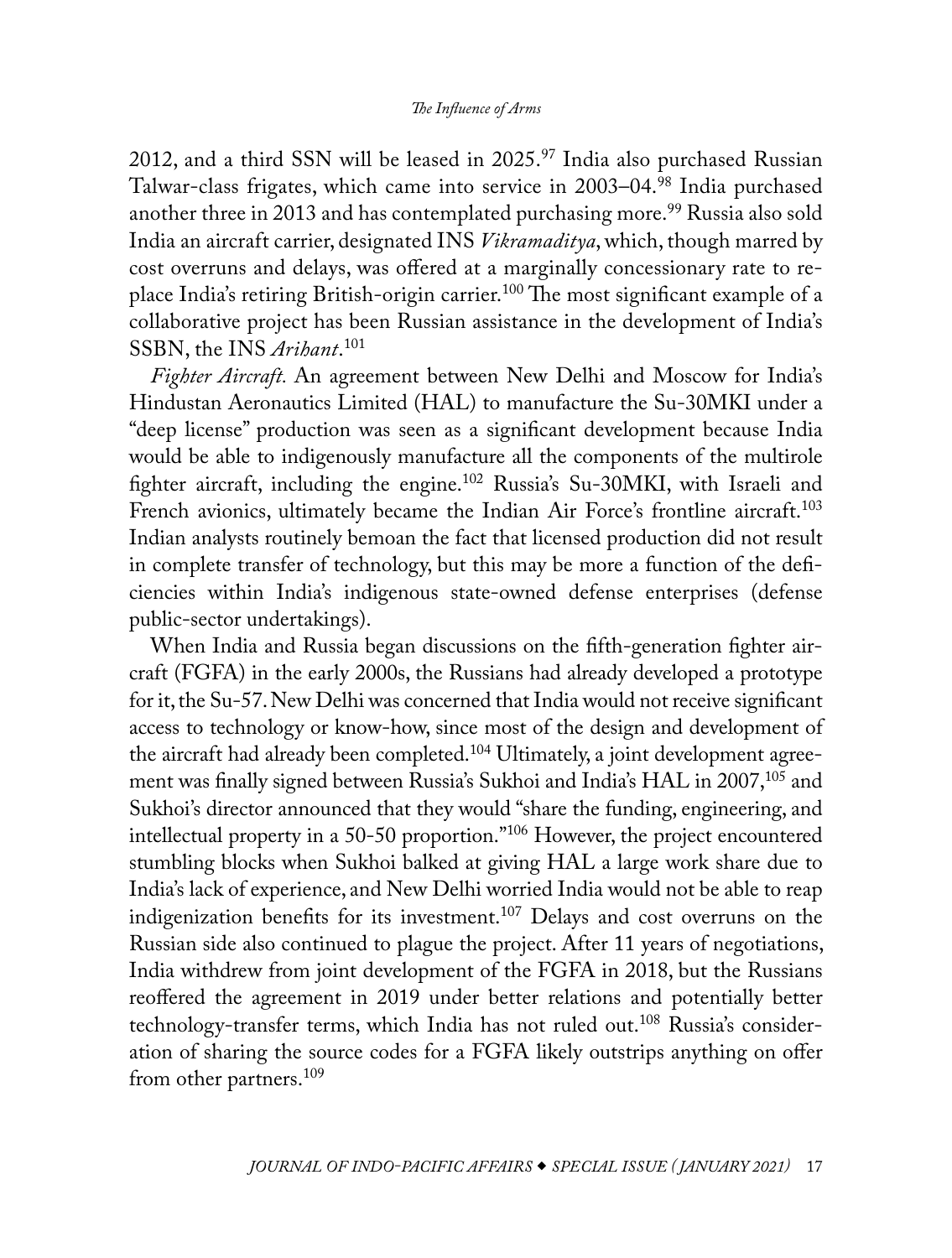

*Lalwani, O'Donnell, Sagerstrom, & Vasudeva*

*(Source: The Military Balance, IISS)*



**Figure 2. Major Indian military equipment of Russian origin (% per decade)**

*(Source: The Military Balance, IISS)* 

# **Figure 3. Cumulative major Indian military equipment pieces (by national origin/decade)**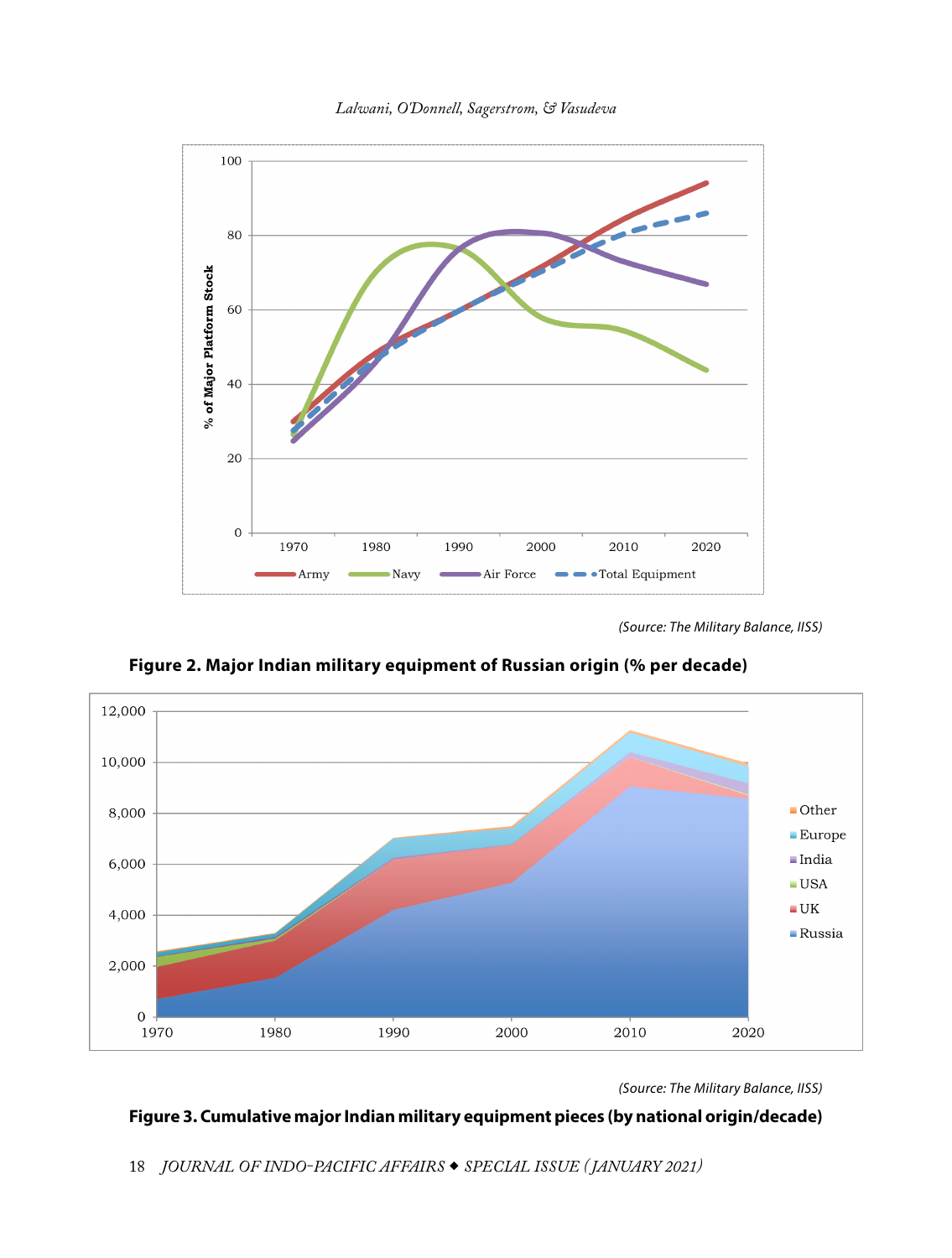<span id="page-17-0"></span>*Nuclear Energy Cooperation.* Russia has been India's most important nuclear energy partner for the past few decades. Russia has completed construction on four nuclear reactors, with two more under construction and as many as six planned.<sup>110</sup> Russian assistance to India's civilian nuclear program, in the form of enriched uranium fuel supply, became increasingly important after some Western partners, like the United States, ended cooperation after India's 1974 nuclear test. Russia continued construction on two nuclear reactors, even after India's 1998 nuclear tests and international pressure to end nuclear cooperation with India. Additionally, analysts assume that the India–Russia nuclear cooperation agreement, which is not public, "allows India to reprocess the spent fuel from Russian reactors" and, very likely, any other spent Russian fuel used in non-Russian-origin reactors[.111](#page-36-0)

## *Arms Procurement Frictions*

Despite their deep arms relationship, there have been several points of friction between New Delhi and Moscow over these procurements. The first issue has been quality. Russian systems were never the highest quality but were considered optimal at comparable levels of Western quality, with 30–35-percent lower cost, robust performance, and simplicity of maintenance.<sup>112</sup> India encountered several problems, though, including substandard systems or contractual obligations not being met. For instance, in 2012, India's defense ministry reported that more than half the 872 MIGs procured from USSR/Russia had crashed, the source of the aircraft's "flying coffin" nickname.<sup>113</sup> The recently procured Su-30MKI has also been plagued by engine-related issues and display systems problems that may have contributed to five aircraft crashes between 2012 and 2017.<sup>114</sup> However, some contend the problem has to do with systems integration, because the DRDO has sought to experiment with "Frankenstein" platforms by adding in French and Israeli avionics onto a Russian fighter.<sup>[115](#page-36-0)</sup>

In addition, when it comes to supply of spare parts, Indian officials have privately complained about delays, price revisions, cost overruns, and demands for advance payments or new or long-term contracts, some even designed to leverage India's dependence on Russia.[116](#page-36-0) However, this may begin to be redressed with a recent agreement that would allow India to manufacture spare parts and components domestically.[117](#page-36-0)

Finally, even as Russian codevelopment and technology transfers are routinely heralded and are the standard by which all other arms agreements are implicitly evaluated against, India remains perennially dissatisfied with the limits of technology transfers and access.[118](#page-36-0) For instance, while the Soviet Union/Russia's lease of a nuclear submarine to India from 1988–1991 and 2012–present demonstrates a unique willingness to share technology, accompanying restrictions hampered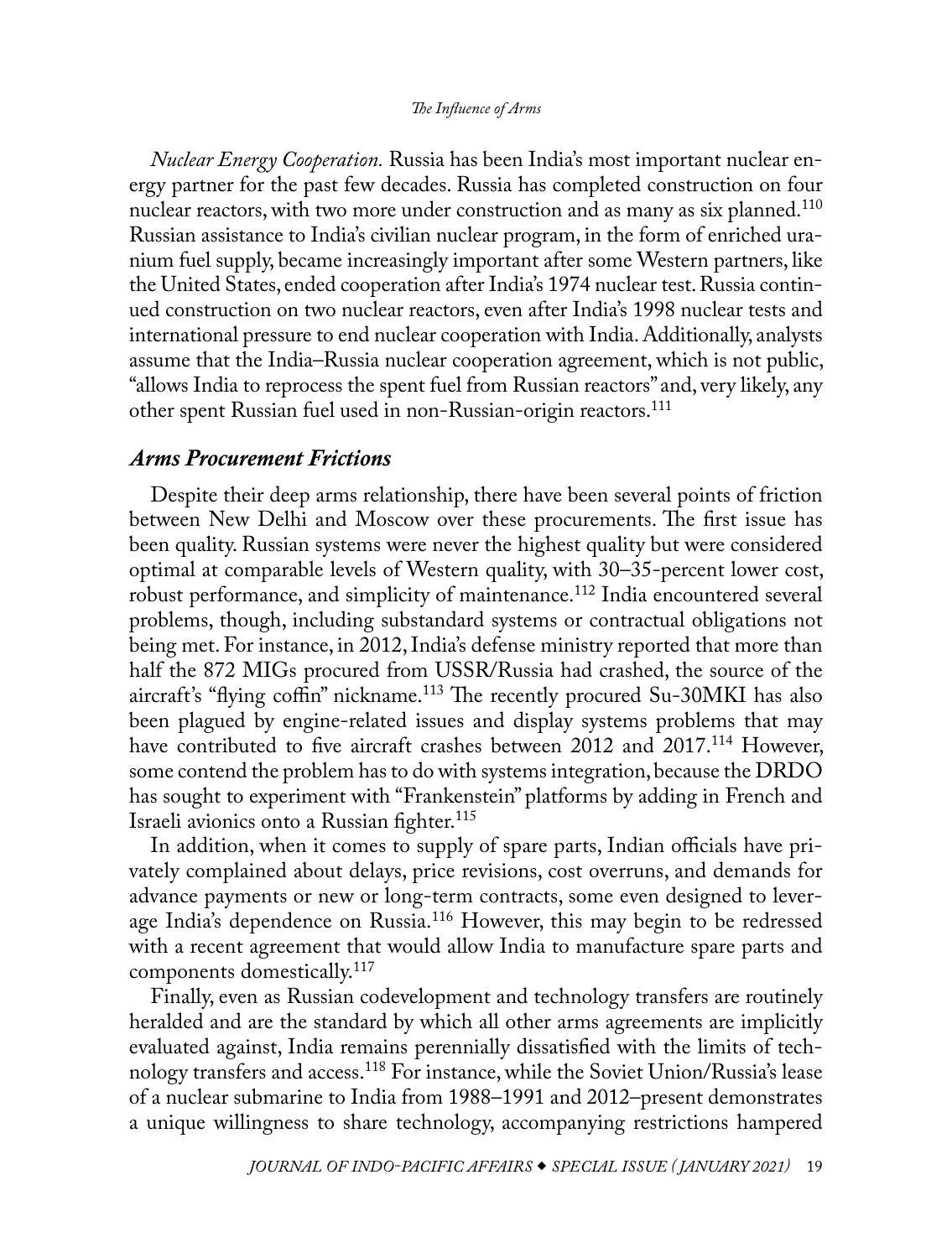<span id="page-18-0"></span>India's ability to train personnel and to learn from Soviet technology. During the first lease, Soviet personnel continued to man the SSN's reactor and refused to provide access to any Indian personnel.[119](#page-36-0) Further, the Soviets provided little technical data on the SSN.[120](#page-36-0) Additionally, some Indian Ministry of Defence officials have, in hindsight, called the Su-30MKI program a "mistake," alleging that licensed production without technology transfer or access had not brought the expected benefit of advancing an indigenous capability to manufacture a fighter aircraft and move toward research-and-development self-reliance.<sup>[121](#page-36-0)</sup>

Ultimately, a competitive marketplace has compelled Russia to grow more open to technology transfers; but Moscow—given its experience with Chinese replication or reverse engineering—will likely remain hesitant to allow technology transfers that eventually undercut Russia's own defense exports.[122](#page-36-0) Upon close review, Indian expectations appear somewhat unreasonable and the magnitude of Soviet/Russian support for India's arsenal appears unusually generous.

# *Russian Contributions to India's Strategic Deterrent*

Russian support for Indian defense technology and indigenization—while never fully satiating India's desires—cannot be understated. In the 1970s, Soviet leader Leonid Brezhnev purportedly considered transferring nuclear weapons technology but was disabused of that after advisors recalled the missteps with China and Cuba.[123](#page-36-0) But short of direct transfer, what is often unappreciated is Russia's enormous contribution to India's nuclear deterrent. While reports of Russian contributions to Indian submarine-launched, intermediate-range and intercontinental ballistic missile capabilities have been unconfirmed, there is a consensus that decades of Soviet and Russian support proved critical to the recent fielding of India's indigenous SSBN, the INS *Arihant*. [124](#page-36-0) Dozens of Russian engineers and advisors were dispatched to support India's Department of Atomic Energy and DRDO and assist with designs, precision equipment, and reactor miniaturization technology to fit it aboard a submarine.<sup>[125](#page-36-0)</sup> Ashok Parthasarathi, a former science and technology advisor to the Indian prime minister, writes that the *Arihant* "would have just been impossible to realise without the Soviet Union/ Russia's massive allround consultancy."[126](#page-36-0)

Furthermore, Russian space cooperation robustly boosted India's newest breakthrough strategic developments—such as enhanced intelligence, surveillance, and reconnaissance (ISR) capabilities and improved navigational satellite systems.<sup>[127](#page-36-0)</sup> This support dates back to the 1972 agreement the Soviets made to aid the Indian Space Research Organisation in the development of remotesensing capabilities.<sup>128</sup> In 2004, Russian and Indian space agencies signed an agreement to partner on reestablishing and revitalizing the Russian Global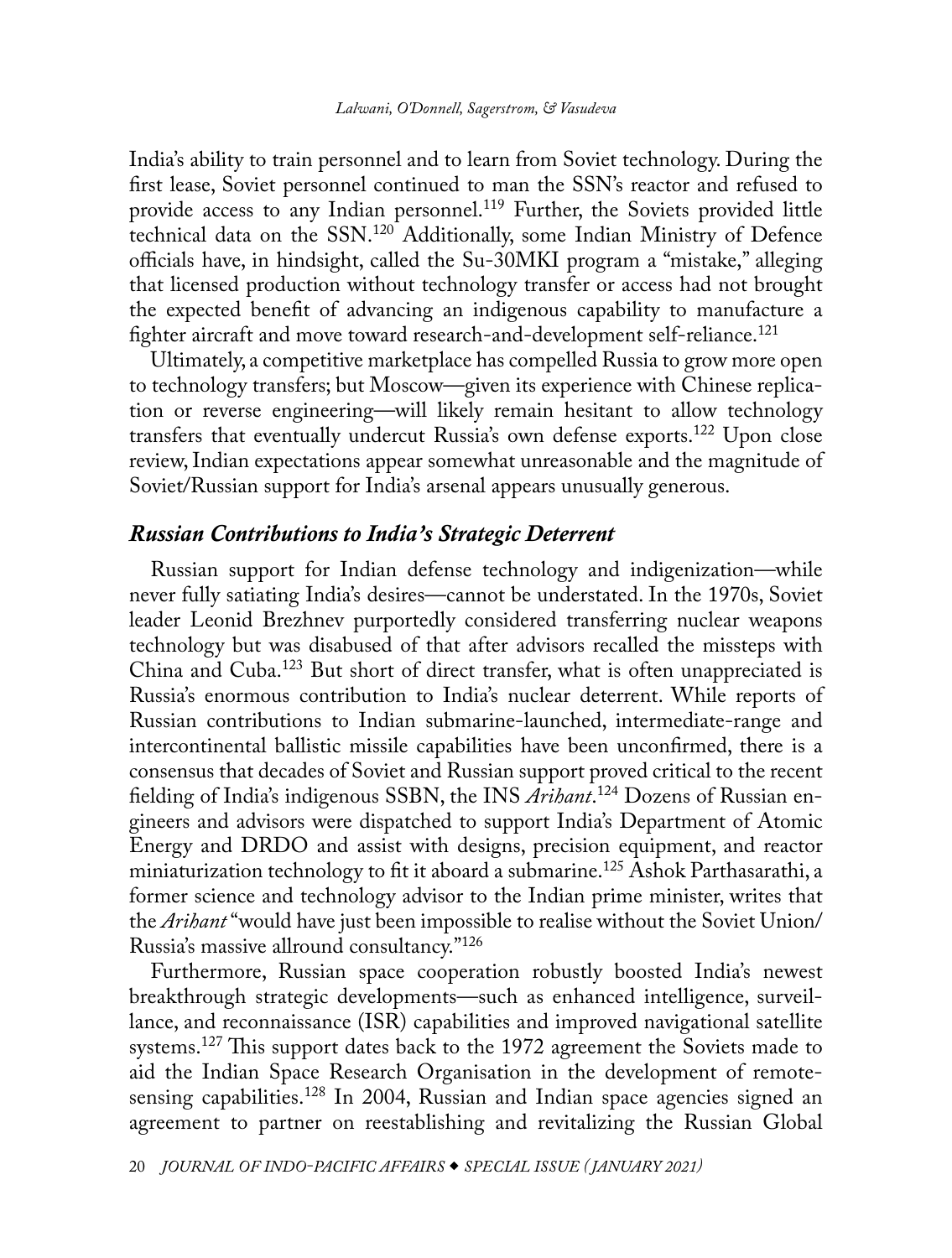<span id="page-19-0"></span>Navigational Satellite System (GLONASS) to avoid reliance on US GPS.[129](#page-37-0) Under this initiative, India was given preferential access to GLONASS for precision signals for enhanced missile targeting.[130](#page-37-0)

In particular, what has shaped India's perception of Russian reliability is that even in the face of US pressure, Moscow has strived to fulfill Russia's commitments to India for strategic capability transfers. The United States successfully pressured Russian president Boris Yeltsin to terminate the lease of a nuclear submarine to India and the transfer of missile engine technology for an Indian space launch vehicle[.131](#page-37-0) Nevertheless, Russian scientists maneuvered around the Yeltsin government to provide the technology to India, and the nuclear submarine lease was resurrected in the early 2000s.<sup>132</sup> After India's 1998 nuclear tests, Russia also continued to move forward on a deal to construct two light water 1,000MW nuclear reactors and may have continued to provide enrichment and uranium fuel for the submarine reactor.<sup>[133](#page-37-0)</sup>

In short, Russian arms sales, information sharing, collaboration, technology transfers, and hands-on technical guidance, often in the face of heavy US pressure, have made tremendous contributions to India's strategic deterrent. Despite frustrations over quality, spare parts, and costs, India continued to extract value from Moscow's arms technology, such that after the Cold War, even as India liberalized and warmed to the West, New Delhi expanded India's arsenal of Russian systems. These arms transfers proved essential not only in modernizing the Indian military but also advancing its strategic arsenal, ranging from fissile material production and reactor designs to delivery systems, and, ultimately, space and ISR assets for targeting. The support on these strategic systems, in particular, has also ensured Indian goodwill toward Russia and highlighted the special nature of the relationship. India will be unwilling to turn down this support if Russia continues to offer it, likely guaranteeing a future close-knit relationship.

# Arms for Influence?

We now turn the puzzle on its head and consider why Russia transferred this level of military technology to India and what it received (or expected) in return. States sell arms technology not only for security and economic motives but also to achieve *influence*. Certainly in the case of the Soviet Union's arms transfers to India, the calculated altruism of Soviet "largesse," extended credit lines, and technology transfers appears to be driven by far more political and commercial motives.[134](#page-37-0) Arms sales can enhance a seller's security by bolstering a partner's security, stabilizing a regional balance of power, and gaining access to valuable geography or intelligence facilities. Such sales can also accrue economic benefits, like commercial profit, employment, foreign exchange, or lowering the per-unit costs of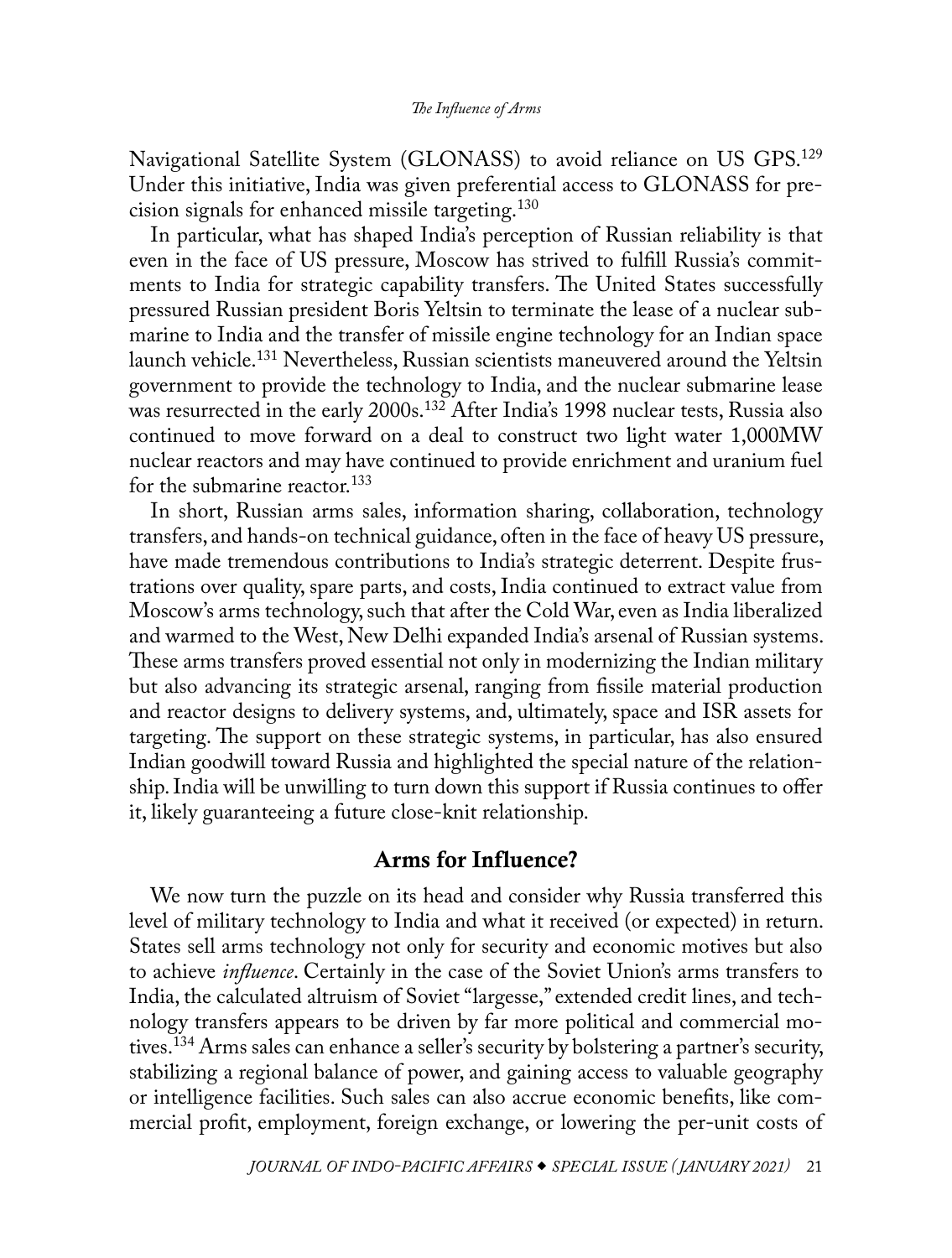<span id="page-20-0"></span>production. However, arms sales are also thought of as vehicles to generate influence and leverage in a target country—to both spark and/or nurture a relationship. Historically, these sales have been used to gain access to elites, to leverage their decision making, and even to shape strategic thinking.<sup>[135](#page-37-0)</sup>

This begs the causal direction question between arms transfers and strategic concepts: does strategy determine arms acquisition, or do arms shape and structure strategic preferences? Undoubtedly, there is some inevitable degree of endogeneity in this relationship. Still, we evaluate below whether New Delhi's relationship with the Soviet/Russian strategic establishment and induction of arms has shaped India's operational concepts in ways that might meaningfully endure and inform its strategic approach to New Delhi today. We investigate this question by first considering the theoretical mechanisms of influence, their presence or absence in the Soviet–Indian and Russia–Indian strategic relationships, and finally conducting plausibility probes in two "most likely" cases of India's SSBN program and its T-72 tank acquisition.

## *Influence Mechanisms*

If arms relationships are expected to generate influence on the target states, influence avenues may take two principal forms: direct and indirect. Direct pathways form intentional efforts to shape the future direction of foreign strategic thought, military planning, and related force acquisitions in accordance with Russian interests. Success in this objective would be manifested by evidence of a target state visibly emulating Soviet/Russian doctrine, operational art, and tactical approaches.

There are three potential pathways for this direct form of influence to be exercised. The first route is through the organization of high-level political and military dialogues with the target state. The second pathway, building upon the first, is through the conduct of joint military exercises potentially abetted by colocation or joint basing. The third pathway is through military education and training programs[.136](#page-37-0)

The second approach that states can take to influence foreign strategic thought and planning is indirect in nature. Whereas the above direct pathways can actively shape foreign military planning, the effect of indirect influences is largely limited to constraining or enabling trends in indigenous strategic thought, planning, and force acquisition in the target state. The first of two principal avenues of indirect influence is ideational diffusion. This transmission mechanism operates through independent studies—and interpretations—by the target state of the military thought and practice of the would-be influencer state. To maximize the success of this pathway, states must cultivate an aura of cutting-edge sophistication in op-erational art and technology.<sup>[137](#page-37-0)</sup> The second indirect avenue is through sales of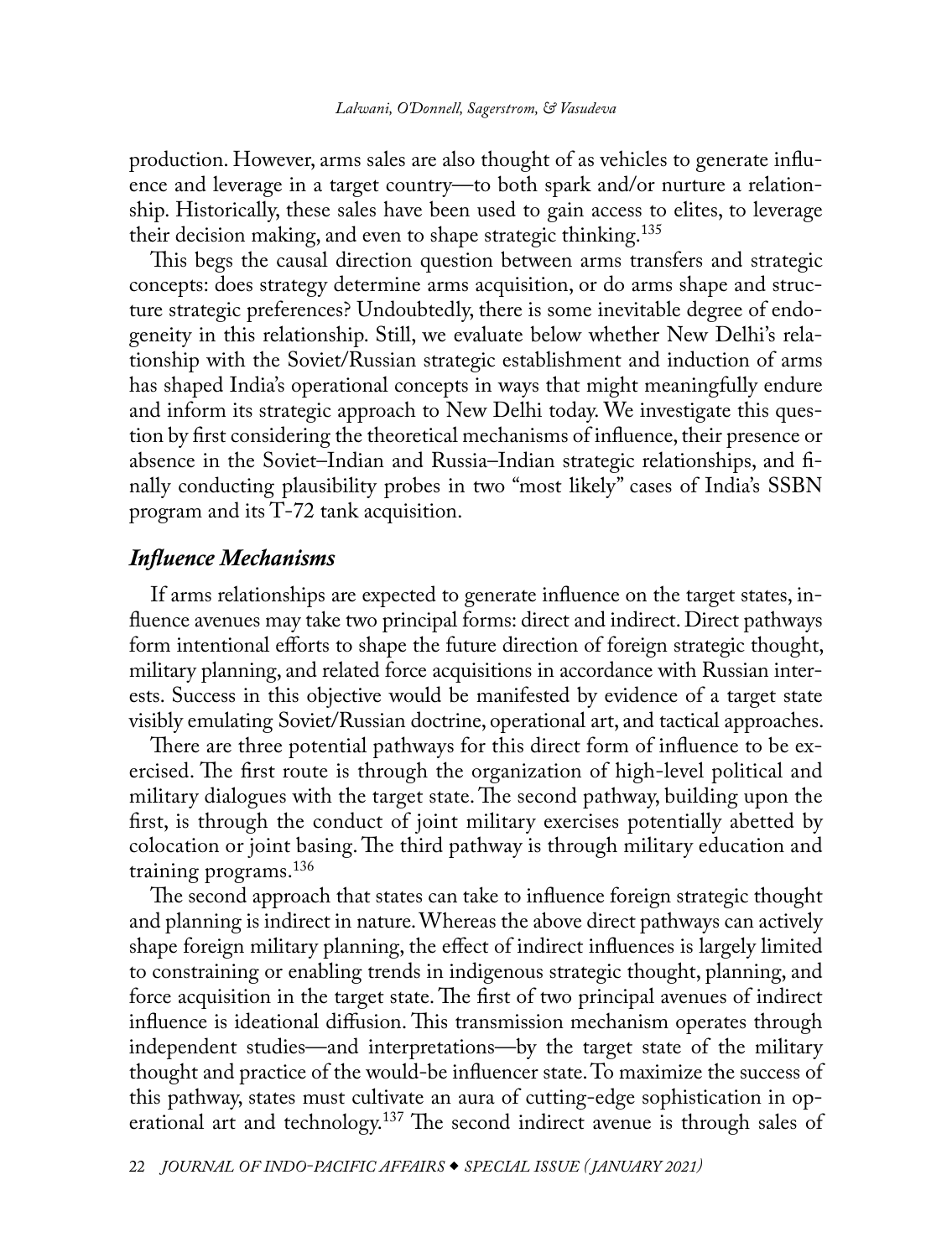<span id="page-21-0"></span>military technology to the target state, or technology codevelopment. These policies can lead to the target state's dependence upon the influencer state for upgrades, servicing, and maintenance.[138](#page-37-0)

*Direct mechanisms*. The existence of direct mechanisms of transmission were highly limited during the Soviet–Indian strategic relationship, with this condition continuing through today. While the Soviet Union, and then Russia, had trained more than 10,000 Indian service members as of 2004, this military education was only in terms of instruction on the operation of specific platforms and weapons to be sold to India.[139](#page-37-0) Indians have not attended Soviet and Russian higher staff colleges, where more advanced doctrinal concepts are taught. For instance, while the US Central Intelligence Agency reported that Indian forces were represented at Russian training installations specifically designated for foreigners to study tank and ground warfare operations as well as surface-to-air missile (SAM) and antiaircraft artillery (AAA) deployment and maintenance, they were conspicuously absent from the prestigious academies, command schools, and general staff colleges.[140](#page-37-0) Though some India sources contend no Soviet personnel enrolled in full Indian higher staff college curriculum programs as a rule, other US sources suggest the presence of Soviet Army (and possible intelligence) officers at India's Defence Services Staff College.<sup>141</sup>

Indian acquisition of Russian equipment often came with training of forces. One US military officer who attended India's command and staff college judged that roughly 50 percent of the Indian Navy students belonged to "the Russia school" because they operated Soviet/Russian equipment and had trained in Russia.[142](#page-38-0) However, as highlighted above, this training was much more tactical—in terms of basic technical operation of the platform—than strategic or even operational.[143](#page-38-0) For instance, in October 2005, as New Delhi finalized the terms of lease for India's SSN from Russia, 200–300 Indian naval officers began technical training at a submarine training center at Sosnovy Bor, near St. Petersburg[.144](#page-38-0)

Furthermore, there is little evidence of any joint military exercises between India and the Soviet Union. India–Russia military exercises were relatively infrequent to nonexistent in the 1990s. However, as the United States began to initiate exercises with the Indian military, particularly the Navy, Russia gradually followed suit. These began in earnest when Russia conducted a naval-based Indra exercise with the Indians in 2003, and these eventually grew into bi- and tri-service exercises.[145](#page-38-0) Furthermore, unlike other states, the Soviets did not have basing access or privileged port facilities in India.[146](#page-38-0) Given the limits on high-level exchanges, exercises, basing, and training along with several other features of the relationship, it appears unlikely that any substantial Soviet influence was directly exerted to shape Indian strategy or foreign policy.<sup>147</sup>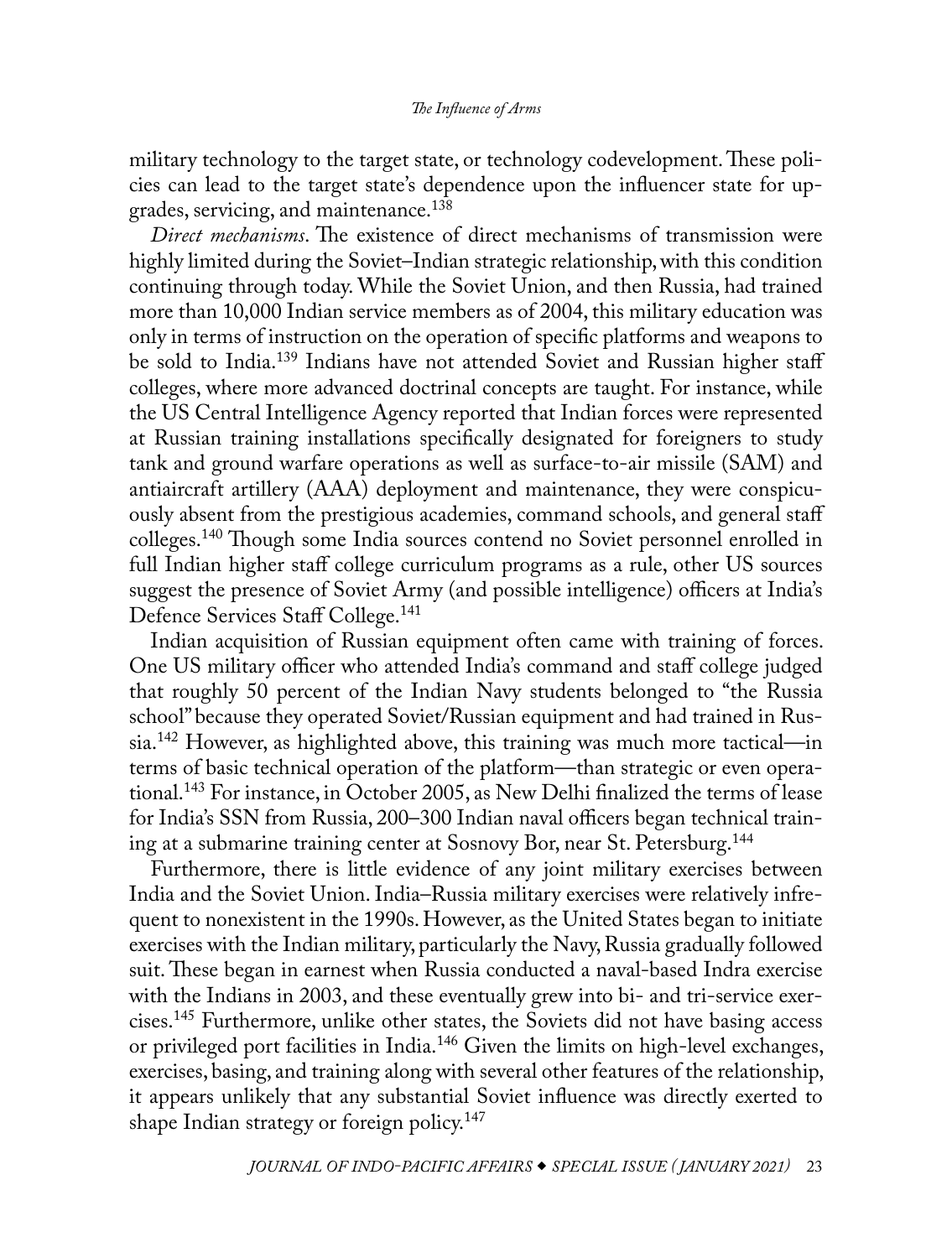<span id="page-22-0"></span>*Indirect Mechanism.* There is more evidence for indirect influence upon India, albeit not through India-centered Russian initiatives. Instead, we find that India has developed indigenous operational concepts with its own military experience and perceived lessons from crisis episodes as a primary point of influence. There is a felt need within New Delhi for India's operational art to be seen as cognizant of, and comparable to, similar themes within Soviet strategic planning, which is held by Indian experts to have especial refinement and prestige in global military history. Indian strategists utilize Soviet tactics and operational art to publicly legitimize new Indian indigenous operational concepts, *once these are finalized and announced*. However, this Soviet and Russian practice does not drive original Indian doctrinal conceptual development, with this role instead filled by the lessons of previous Indian conflicts.

This role of indirect influence is now further tested through two plausibility probes in Indian concepts and doctrine in subsurface warfare and ground forces "breakthrough" operations.

# *Influence over Subsurface Warfare?*

Some scholars contend that "Soviet naval thinking also influenced India's strategy," which may stem from the Indian Navy's heavy reliance upon Soviet and Russian platforms, with an estimated 70 percent of the current fleet sourced from Moscow[.148](#page-38-0) Further, Russian sales, technology, training, and guidance have technically supported India's strategic deterrent development. If technological capabilities determine strategy and doctrine as some contend, then it stands to reason that Indian doctrine may very well derive from its Russian platforms.<sup>149</sup> Though, at first glance this might appear to be the case, more indirect mechanisms have actually shaped India's doctrine.

In the naval domain, there are also some commonalities between the Soviet/ contemporary Russian and contemporary Indian SSBN posturing choices. Moscow's SSBN force has long been organized around a bastion posturing model, in which the submarines stay relatively close to port or are even berthed, in peacetime, and only deployed or assigned more far-reaching patrols in crises.<sup>150</sup> India too appears to be adopting a bastion strategy with its first SSBN, INS *Arihant*, which was officially inducted into the Strategic Forces Command in November 2018, and a second boat, INS *Arighat*, which is currently undergoing more localized sea trials.<sup>151</sup> The National Command Authority plans a total SSBN fleet size of at least five boats, and a second SSBN base is currently being built at Rambilli, Andhra Pradesh, on India's east coast, to complement its facility at Vishakapatnam, while a potential third "hardened submarine base" has also been under consideration for the Andaman & Nicobar Islands since 2002.<sup>152</sup>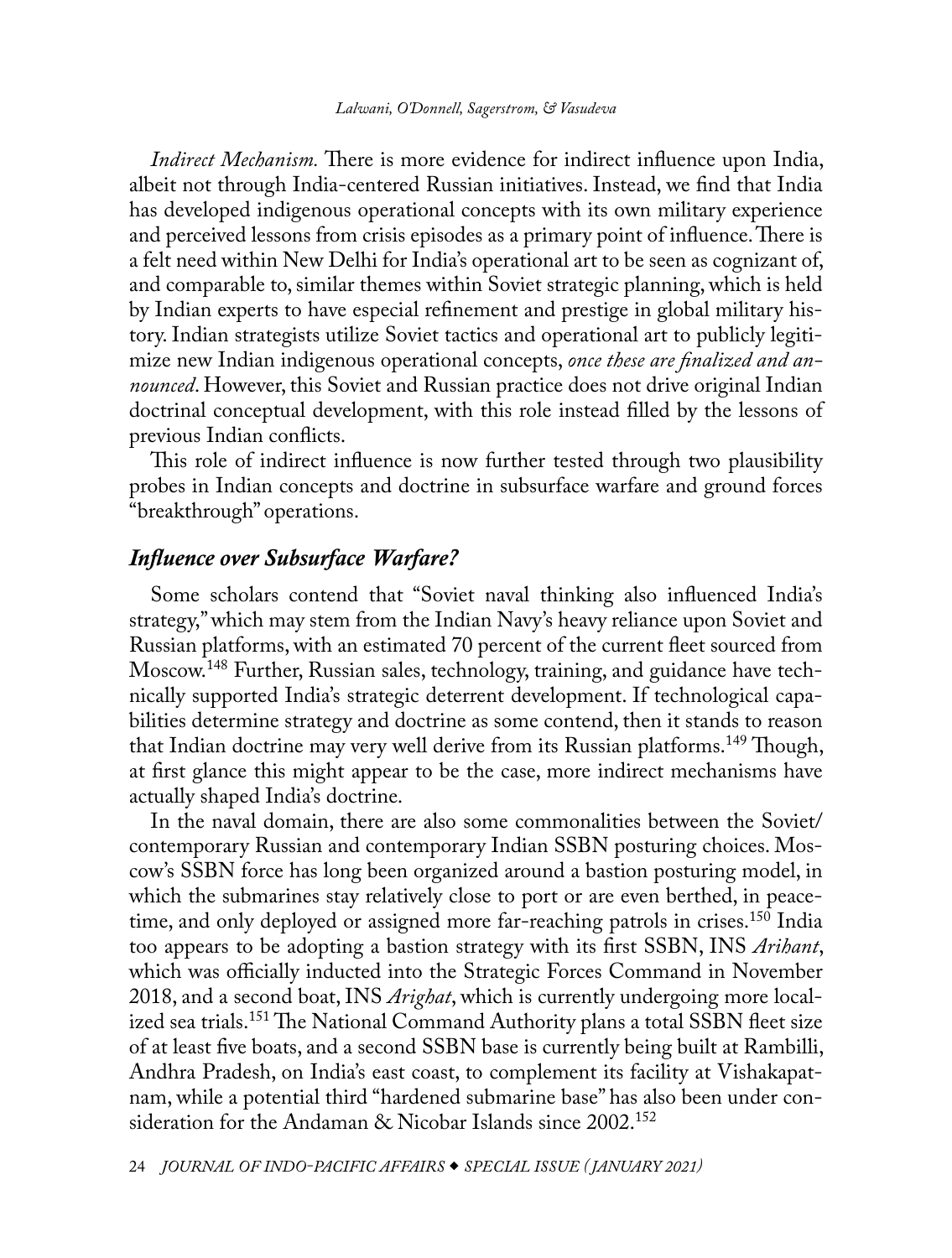<span id="page-23-0"></span>Despite the Russian loan of Akula-class nuclear-powered submarines to India and quiet assistance in developing the *Arihant*, it is unlikely that these direct interactions have led to Indian emulation of the Russian bastion model.The size of India's eventual SSBN force and number of bases implies that it will eventually move toward a continuous-at-sea-deterrent model. An Indian defense expert has noted that the current paucity of sufficient escort vessels is what mandates India's bastion model, suggesting that this will change as this capability gap is filled.<sup>153</sup> The commonality, then, between Russian and Indian modes of naval nuclear deterrence is more likely due to the technological novelty of the Indian SSBN force and supporting elements. This leaves the bastion model as India's only viable current option, as opposed to a permanent posture, like the one adopted by Moscow.

Further, while the Soviet and Russian navies have been organized around a submarine-heavy strategy of sea denial to defensively block adversary fleets from certain areas, the Indian Navy has long seen its naval strategy as one of bluewater sea control: an expeditionary fleet capable of establishing new control over contested domains.[154](#page-38-0)

## *Influence over Ground Warfare?*

New Delhi's ground warfare doctrinal shifts, in conjunction with India's acquisition of the Soviet T-72 tank in the 1970s and 1980s, offer another useful case to explore potential indirect transmission mechanisms of Soviet/Russian strategic influence. Russia and India do share common dilemmas in designing the employment of ground forces. Both states face challenges of planning conventional ground operations against an adversary (NATO and Pakistan, respectively) that has comparatively less strategic depth and explicitly relies upon a first-use policy and battlefield nuclear weapons to compensate[.155](#page-38-0)

The real landmarks in New Delhi's doctrinal evolution included India's 1971 war, in which it successfully tested new rapid-maneuver operations, and its subsequent 1975–76 Expert Committee ground warfare doctrinal redesign.<sup>156</sup> Following the 1971 war, the Indian military objective was to field fast-moving armor, closely coordinated with airpower, which could either punch through or bypass adversary forces to capture key military-communication hubs in the enemy's interior, thus disrupting organizational cohesion and causing rapid collapse of the enemy lines. Unlike the more attritionist, wars of the past, the Army and Prime Minister's Office now envisioned high-tempo maneuver warfare within a curtailed timeframe.[157](#page-39-0)

Each of the major Indian Army doctrinal reorderings since 1971—the Reorganised Army Plains Infantry Divisions and overarching Sundarji doctrine, the reorganization of some formations into new Integrated Battle Group models in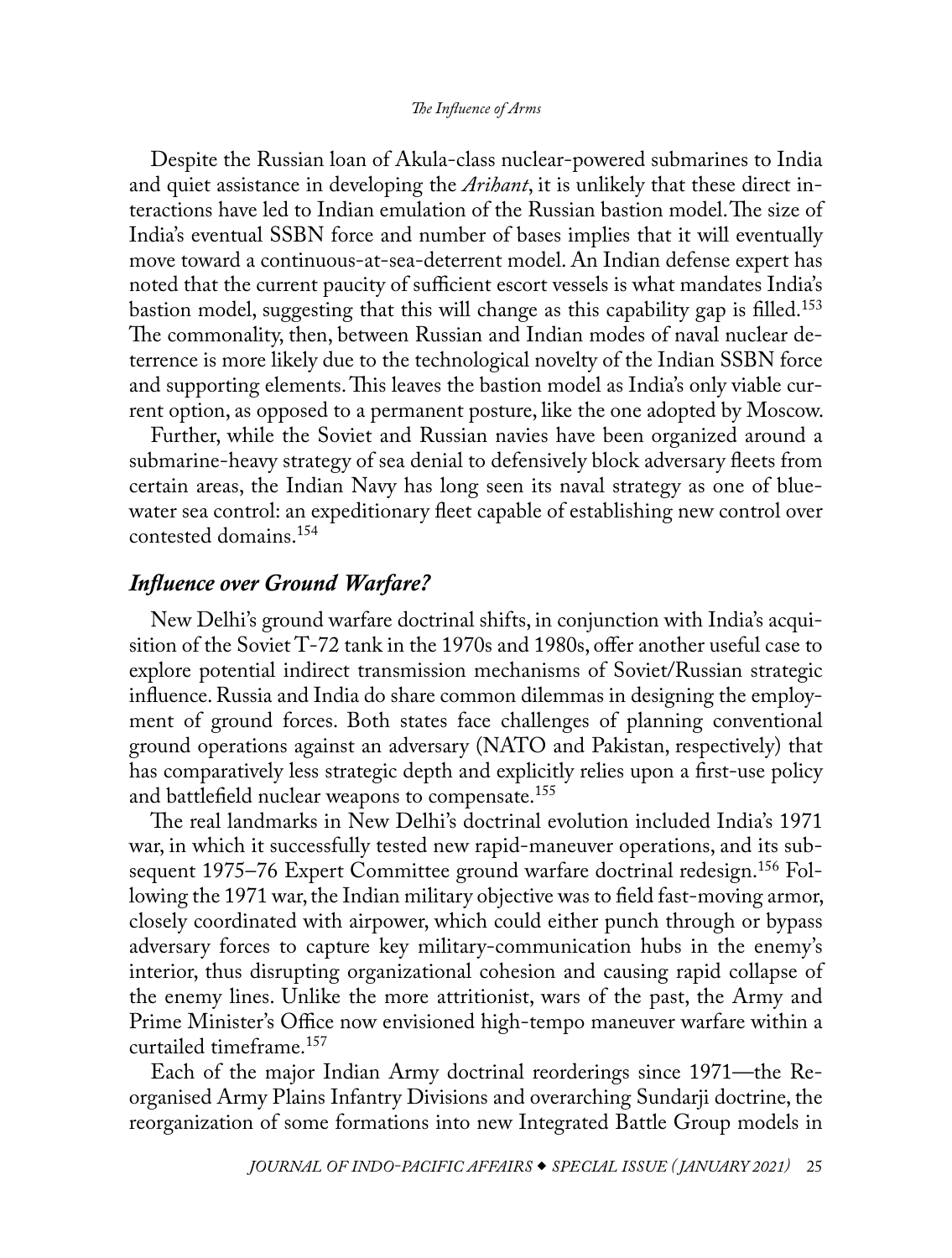<span id="page-24-0"></span>the 2004 Indian Army doctrine, and the more widespread reshaping of remaining Indian Army formations into Integrated Battle Groups as envisioned in the 2018 Indian Army doctrine—all carry some surface similarities to Soviet land-warfare strategic planning. The Soviet Operational Maneuver Group thinking of the late 1970s and early 1980s envisioned a similar reorganization of ground forces around highly maneuverable independent formations, operating just behind the initial breakthrough forces. However, India's rethinking of its operational art, as anchored in the 1971 experience and 1975–76 Expert Committee, ultimately predates that of the Soviet Union[.158](#page-39-0) The references to Soviet—and US—practice among Indian military strategists and strategic analysts are largely by way of *post hoc* analogization. This is intended to persuade holdouts within their own community that these Indian concepts stand alongside those of the Soviet Union and the United States in their levels of sophistication and modernity.[159](#page-39-0)

*The T-72 Tank Selection*. In selecting India's next major battle tank model in the 1970s, the Indian choice of the T-72 was far from automatic, and New Delhi had several options available to it. India's indigenous Arjun tank efforts had borne no fruit, refitted older models (like Centurions or T-54s and T-55s) did not match the desired strategy, and other potential options (AMX-40 and Chieftain-800) were still only prototype blueprints that were unproven. Indian Army officials conducted "paper evaluations concerning the firepower and mobility characteristics" of each model.<sup>160</sup> The emphasis on these key attributes, as opposed to armor strength, illuminates how the Indian Army was implementing a preconceived indigenous warfighting model.

The T-72 appeared to Indian evaluators to be modern and proven, featuring active Soviet service for nearly 10 years by 1980, holding the most powerful gun (measured by cannon diameter) among the above contenders, and demonstrating "excellent mobility," including a 60 km/hr top speed.[161](#page-39-0) The Indian Army began importing T-72s from 1979, although most of its fleet would be acquired over the period 1982–1986. Instead of emulating the Soviet order of battle assigning T-72s to the secondary follow-on role for rapid maneuver through adversary gaps, India chose to assign the breakthrough and follow-on missions to the T-72 and upgrade them to meet India's predetermined operational requirements more closely.<sup>[162](#page-39-0)</sup>

This stark difference in platform utilization highlights the absence of Soviet ground warfare doctrinal influence being directly or indirectly transmitted to India, through direct training or indirect arms sales. Therefore, the sole indirect mechanism of influence is that of India seeking subsequent analytic validation for operational concepts of indigenous Indian design from studying the practice of perceived cutting-edge global military powers.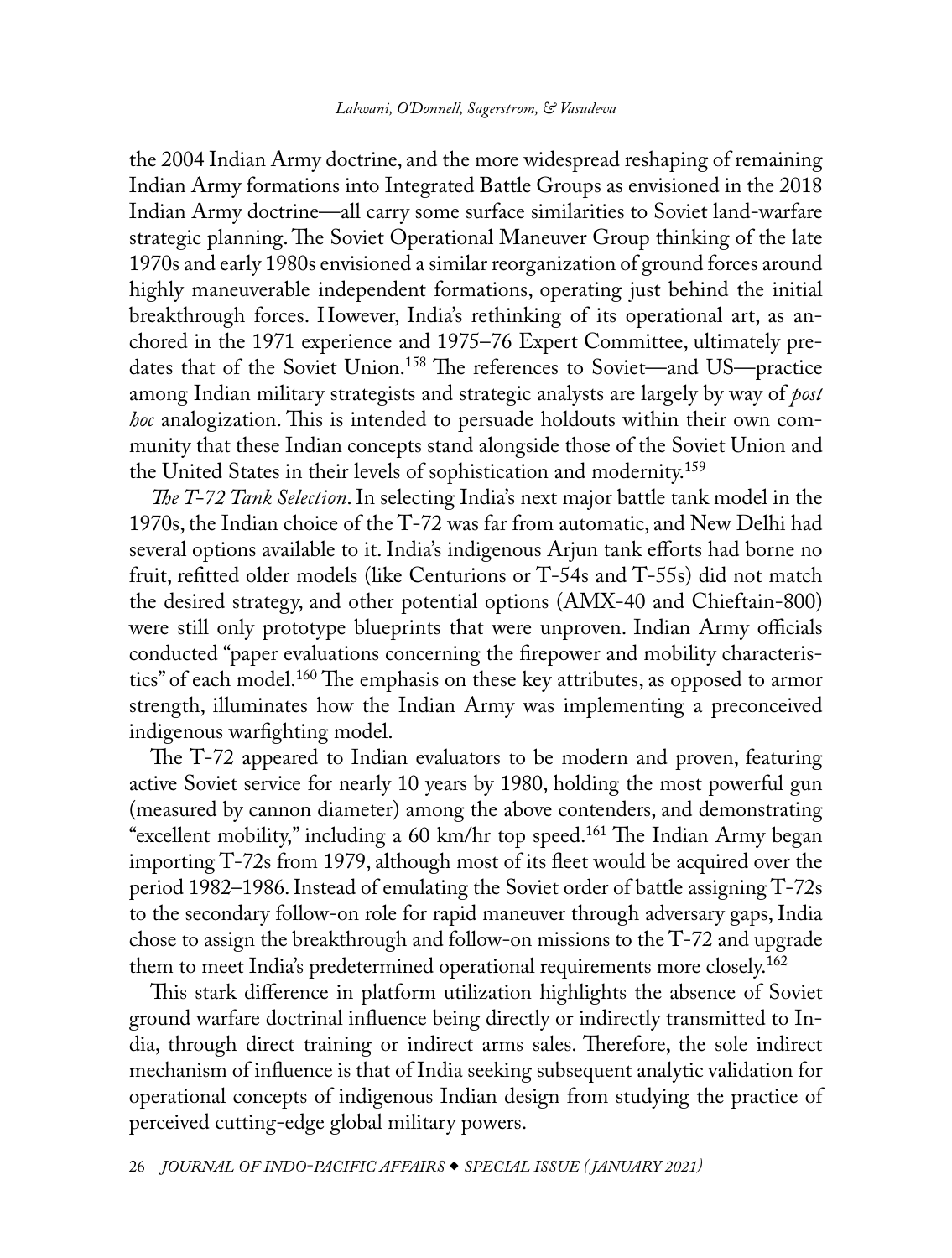<span id="page-25-0"></span>In considering the range of influence of Soviet arms sales, it appears that economic motives have primacy. For all its generous terms of arms sales and technology transfers, the Soviets did not appear to gain special access to basing or intelligence facilities, nor create a bridgehead of political influence in Asia. Moscow has also not shaped the doctrinal concepts or strategic thinking of Indian officers, owing to insufficient institutional or social links that might have fostered the "epistemic communities" that diffuse policy ideas.<sup>163</sup> The indirect influence of the sale of certain weapons platforms on Indian doctrine appears marginal, post hoc, and arguably neither sufficient nor necessary. It remains possible any prospects for Soviet influence were counteracted by the Western military doctrines reflecting the Indian military's British legacy.[164](#page-39-0) Where the Soviets did succeed was in creating path dependence for Indian procurement—perhaps unwittingly—that has continued to pay dividends for contemporary Russian arms sales. A question for future research would be to examine whether Soviet motives were driven by such economic foresight or some theory of regional stability that required a significant boost for India.

## Conclusion

In answer to the question we began with, this article argues that history, politics, and ideas all contributed to an enduring and deepening India–Russia partnership but that the material arms relationship has been the leading driver. That arms and technology transfers (specifically strategic technology) form the bedrock of the India–Russia relationship is not meant to dismiss these material ties but to underscore their strength and long-term durability.

First, the partnership's historical origins in the Cold War and explicit tilt in 1971, during one of India's most consequential crises, may have produced some reservoir of familiarity and goodwill that reified Russia–India cooperation after the dissolution of the USSR. Second, the geopolitical alignments of past and present have driven India and Russia together, despite some periodic friction. As in the past, both have mutually backed or acquiesced to each other's aggressive actions in their contested, western borders or spheres of influence. Moreover, they both worry about China's rise and regional assertiveness but prefer a more careful approach of economic engagement, hedging, and tethering China to themselves. Third, the relationship is undergirded by some significant overlap in ideas of a polycentric global order. Though they diverge on the rules-based order, which India defends and Russia assaults, the Indian strategy of multialignment is still compatible with Russia's efforts to undermine said order. Furthermore, the recent illiberal turn of the Indian government, including hostility toward civil liberties,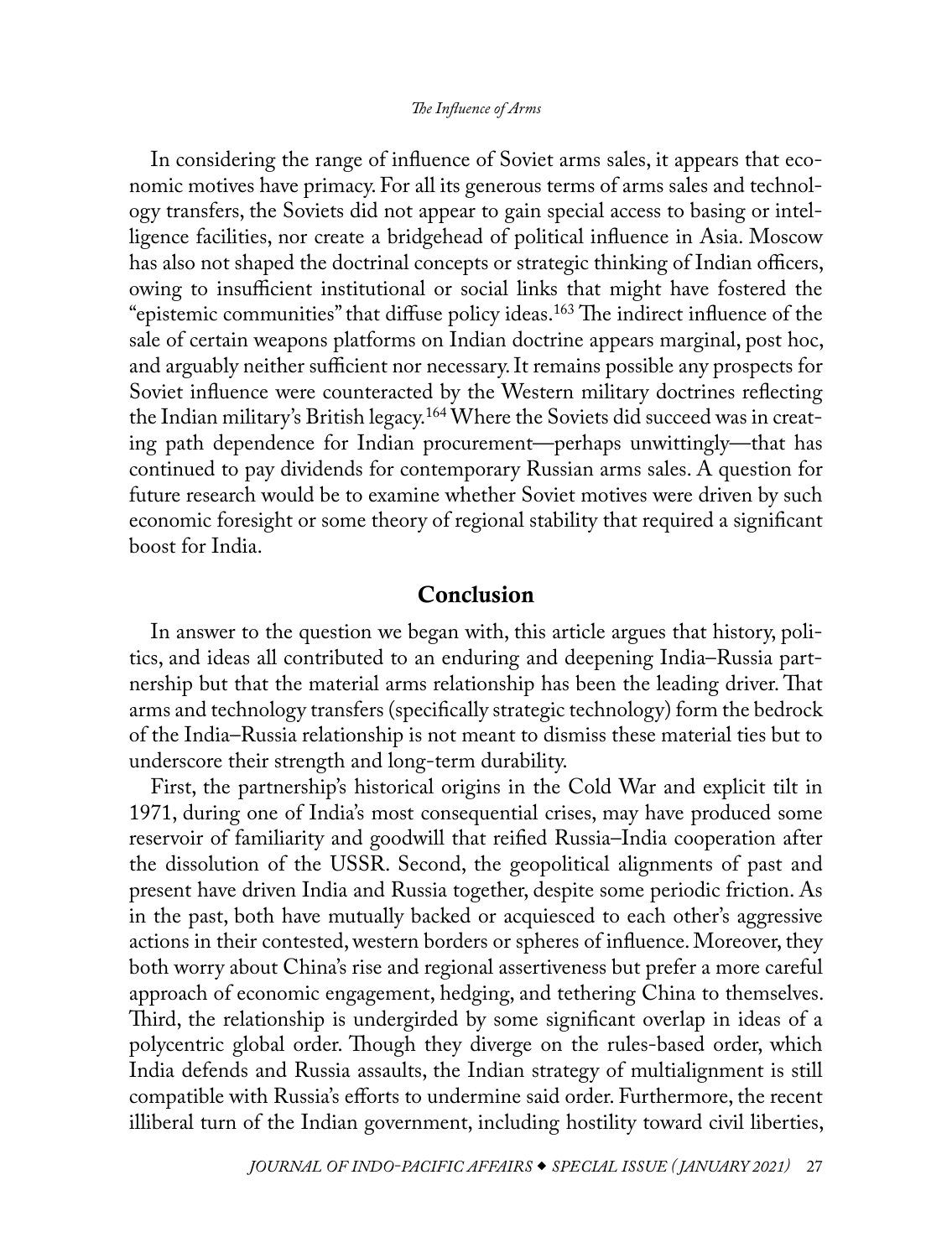<span id="page-26-0"></span>counter-majoritarian institutions, and the free flow of information may presage something greater.<sup>165</sup>

The lead driver undoubtedly is the Russia–India arms relationship, the depth of which is not fully appreciated in policy circles. Though American officials are hopeful that the inevitable turnover in India's strategic personnel will help tilt New Delhi toward Washington, the relative stock of Russian-origin military materiel that exerts a powerful influence on policy will remain largely unchanged.[166](#page-39-0) Despite some quibbles, India has been afforded access to advanced technologies at low or deferred prices and the opportunity to capture industrial production and indigenization benefits. No country transfers advanced technology or intellectual property for free, but the Soviets may have practiced "strategic altruism" toward India long before the United States did, offering more in this domain than most major power do for their treaty allies. In particular, Russian contributions to India's nuclear deterrent rarely get the attention they deserve but may approach the special France–Israel nuclear relationship or even the US–UK relationship over nuclear technology that has run from 1958 to the present.<sup>[167](#page-39-0)</sup>



## **Figure 4. Estimated Service Life of India's Major Russian Weapons Systems**

"India depends on Russia and will continue to do so for *several decades* for its military hardware needs," notes Dr. Arvind Gupta, who recently served as deputy National Security Advisor in the Modi-led Indian government.[168](#page-39-0) Even if India had not recently signed 15 billion USD in defense procurements from Russia that likely lock it in to several decades of dependence for supplies and parts (see fig. 4),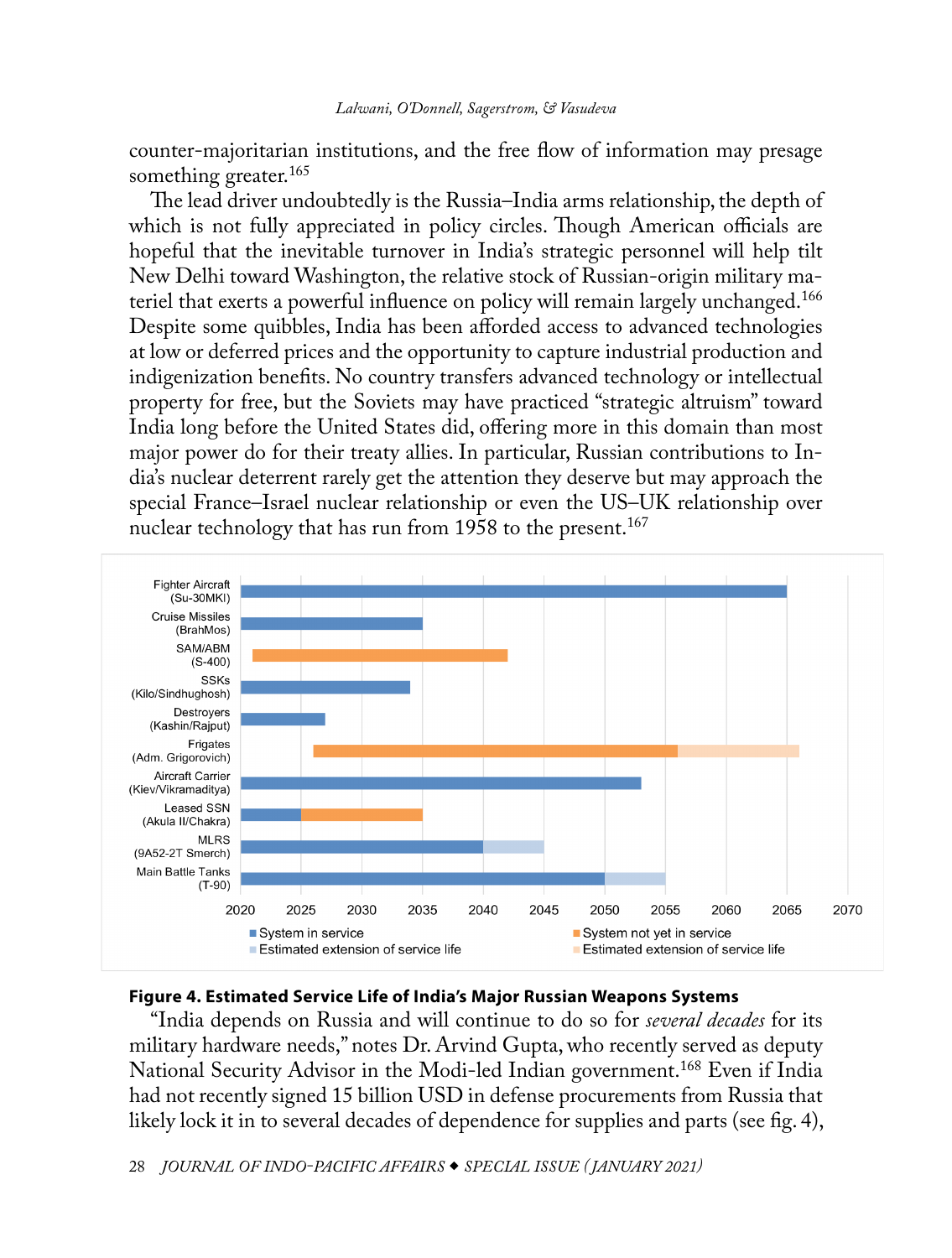<span id="page-27-0"></span>New Delhi would still have strong incentives to lean toward Russia.[169](#page-39-0) India's desire to access, codevelop, or lease the technology required to build its own systems still makes Russia an essential partner because of Moscow's *relatively* greater willingness to share the required sensitive technology and more relaxed standards for transfers.[170](#page-39-0) By contrast, stringent US guidelines on end-use of systems, classified technology, copyright protections, and operational restrictions pose a significant obstacle to licensing and transfer of defense technology to India. This is especially true when New Delhi demands operational autonomy, seeks to refit purchased systems with materials from other foreign suppliers, and is judged to have unsatisfactory handling of intellectual property rights or classified and sensitive US technology.[171](#page-39-0)

At the same time, we observe some limit to the influence of arms transfers. Even in the most likely cases, we do not find strong evidence of arms technology as a vector for transferring strategic concepts. Though this negative finding may encourage US policy makers who fear India's strategic theories have fallen under the sway of Russian thinking, it also speaks to how difficult it is to shape strategic thinking through arms transfers. The absence of Soviet strategic influence on India may foreshadow the insufficiency and potential limits of US arms transfers to India to shape interoperability and diffuse military strategy.  $\bullet$ 

### [Dr. Sameer Lalwani](#page-0-1)

Dr. Lalwani is a senior fellow and director of the South Asia Program at the Stimson Center where he researches nuclear deterrence, interstate rivalry, national security decision making, crisis behavior, and counter/insurgency. He is also a term member with the Council on Foreign Relations, a contributing editor to *War on the Rocks*, a nonresident fellow with the Sigur Center for Asian Studies at George Washington University (GWU), and a 2019 National Asia Research Program Fellow. He has been an adjunct professor at GWU's Elliott School of International Affairs and was previously a Stanton Nuclear Security Postdoctoral Fellow at the RAND Corporation. His work has been published by *Security Studies*, the *Journal of Strategic Studies*, *The Washington Quarterly*, *Asian Survey*, *Small Wars & Insurgencies*, *Foreign Affairs*, *Foreign Policy*, and *The New York Times*. Lalwani completed his PhD from MIT's Department of Political Science, where he was an affiliate of its Security Studies Program.

#### [Dr. Frank O'Donnell](#page-0-1)

Dr. O'Donnell is a nonresident fellow with Stimson's South Asia Program. His areas of expertise include nuclear doctrine and posture development, conventional military modernization, and national security policy-making processes in South Asia. He is a postdoctoral fellow in the National Security Affairs Department at the US Naval War College. He has been a Stanton Junior Faculty Fellow and Associate at the Belfer Center for Science and International Affairs at Harvard University, an Assistant Professor (UK: Lecturer) at the Britannia Royal Naval College, and has also held research positions at the University of Aberdeen and James Martin Center for Nonproliferation Studies. His work includes a co-authored book evaluating inadvertent and accidental escalation risks within the China–India–Pakistan trilateral nuclear rivalry (Georgetown University Press, 2018); a US Army War College Strategic Studies Institute book on Indian nuclear force developments and their relevance for US regional strategic interests; and articles on South Asian security topics in *Asian Security*, *Asian Survey*, *Comparative Strategy*, *Contemporary Security Policy*, *Orbis*, and *Survival* journals. His commentary on these issues has also appeared on *NPR*, *The Hindu*, *The Times of India*, and other international media. He is an editorial board member of the *Journal of Indo-Pacific Affairs*. O'Donnell holds a PhD in defense studies from King's College London, an MSc in strategic studies from the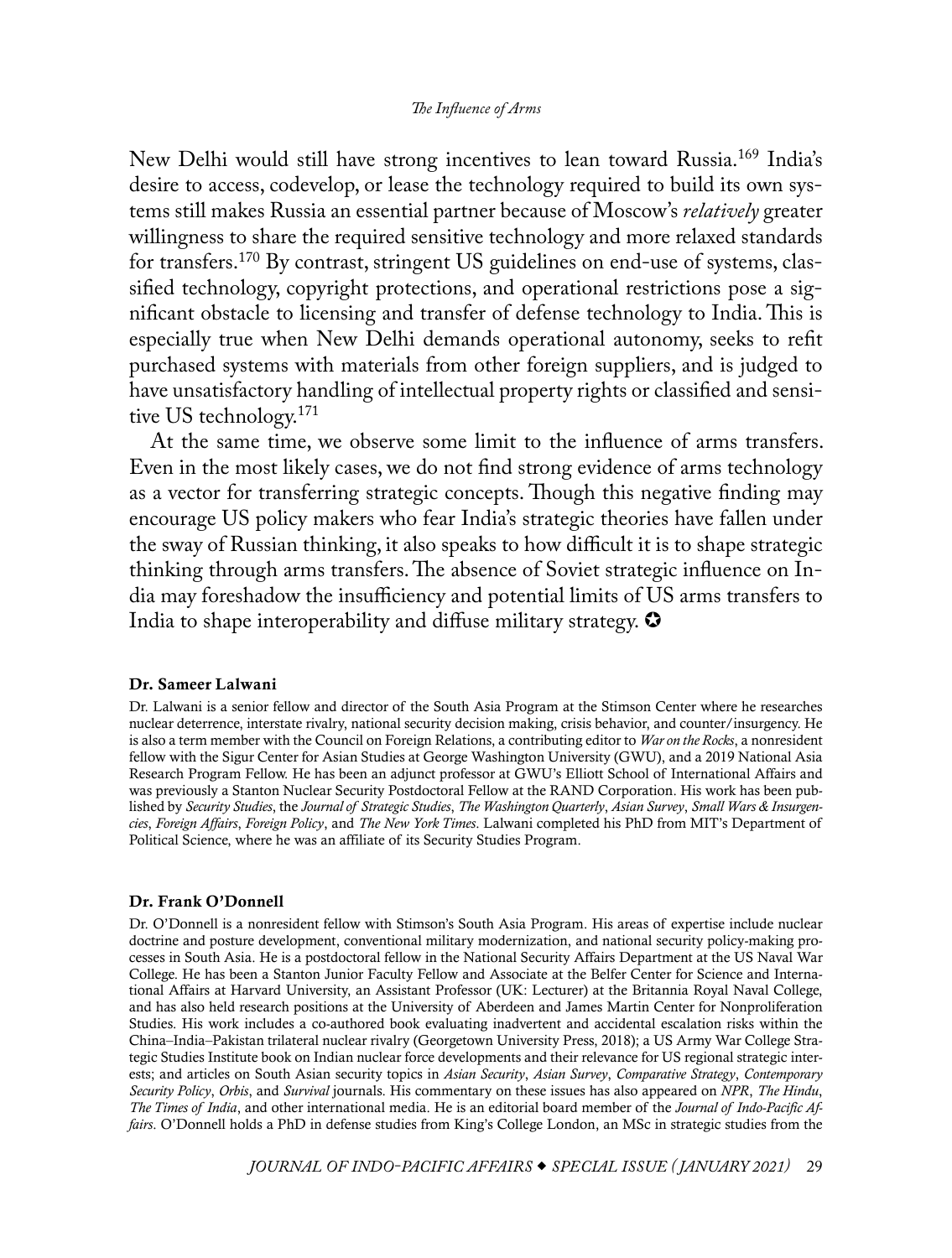#### *Lalwani, O'Donnell, Sagerstrom, & Vasudeva*

<span id="page-28-0"></span>University of Aberdeen, and an MA in international relations and Middle East studies from the University of St. Andrews.

#### [Tyler Sagerstrom](#page-0-1)

Tyler Sagerstrom is a research assistant with the South Asia Program at the Stimson Center. At Stimson, Tyler works on the Strategic Learning Initiative's online learning tools. His research focuses on India's foreign policy, strategic stability between India, Pakistan, and China, as well as great-power competition in the Indo-Pacific region. He also conducts text-as-data analysis on strategic thinking in the Pakistani military. He has presented his research at the CSIS 2020 Project on Nuclear Issues (PONI) Winter Conference. Prior to joining Stimson, he worked at Aid-Data. As an undergraduate research assistant, he examined state compliance with the nonproliferation regime and nuclear force structure. He graduated from The College of William & Mary, double majoring in International Relations and Economics.

#### [Akriti Vasudeva](#page-0-1)

Akriti Vasudeva is a research analyst with the South Asia Program at the Stimson Center. Her research focuses on US–India defense and strategic cooperation, geopolitics of South Asia and the Indo-Pacific, and Indian foreign policy. She is also editor-at-large at *South Asian Voices*, an online magazine featuring strategic analysis and commentary on the security, politics, and economics of the subcontinent. Previously, she worked as a print journalist in India, reporting on environmental issues for *The Indian Express* in Mumbai, and on education policy for *Hindustan Times*, New Delhi. She has also held research positions at the Embassy of India in Washington, DC, and the Institute for Defence Studies and Analyses in New Delhi, among others. She holds an MA in Asian studies from the Elliott School of International Affairs, George Washington University, and a bachelor's degree in information technology engineering from the University of Mumbai.

#### Acknowledgments

The authors are grateful for the feedback on earlier drafts of this paper provided Liv Dowling, Jack Gill, Harry Hannah, and Henry Sokolski, and to the Nonproliferation Policy Education Center for its support of this research.

#### **Notes**

[1](#page-0-1). Statements by President Obama and Prime Minister Modi of the Republic of India, New Delhi, India, 25 January 2015, [https://obamawhitehouse.archives.gov/.](https://obamawhitehouse.archives.gov/the-press-office/2015/01/25/statements-president-obama-and-prime-minister-modi-republic-india)

[2](#page-0-1). Address by Shri Atal Bihari Vajpayee, Prime Minister of India, Asia Society, New York, 7 September 2000, [https://asiasociety.org/](https://asiasociety.org/address-shri-atal-bihari-vajpayee); Narendra Modi, "For the U.S. and India, a Convergence of Interests and Values," *Wall Street Journal*, 25 June 2017, [https://www.wsj.com/;](https://www.wsj.com/articles/for-the-u-s-and-india-a-convergence-of-interests-and-values-1498424680) and David C. Mulford, "US-India Relationship to Reach New Heights," *Times of India*, 31 March 2005.

[3](#page-0-1). US Department of State, *A Free and Open Indo-Pacific: Advancing a Shared Vision*, 4 November 2019, 9; and Statement of Alice G. Wells Senior Bureau Official for South and Central Asian Affairs Before the House Foreign Affairs Subcommittee for Asia, the Pacific, and Nonproliferation, "U.S. Interests in South Asia and the FY 2020 Budget," 13 June 2019. A lead author of the *NDS* has echoed this sentiment. See: Elbridge Colby, "Take India's Side, America," *Wall Street Journal*, 12 March 2019.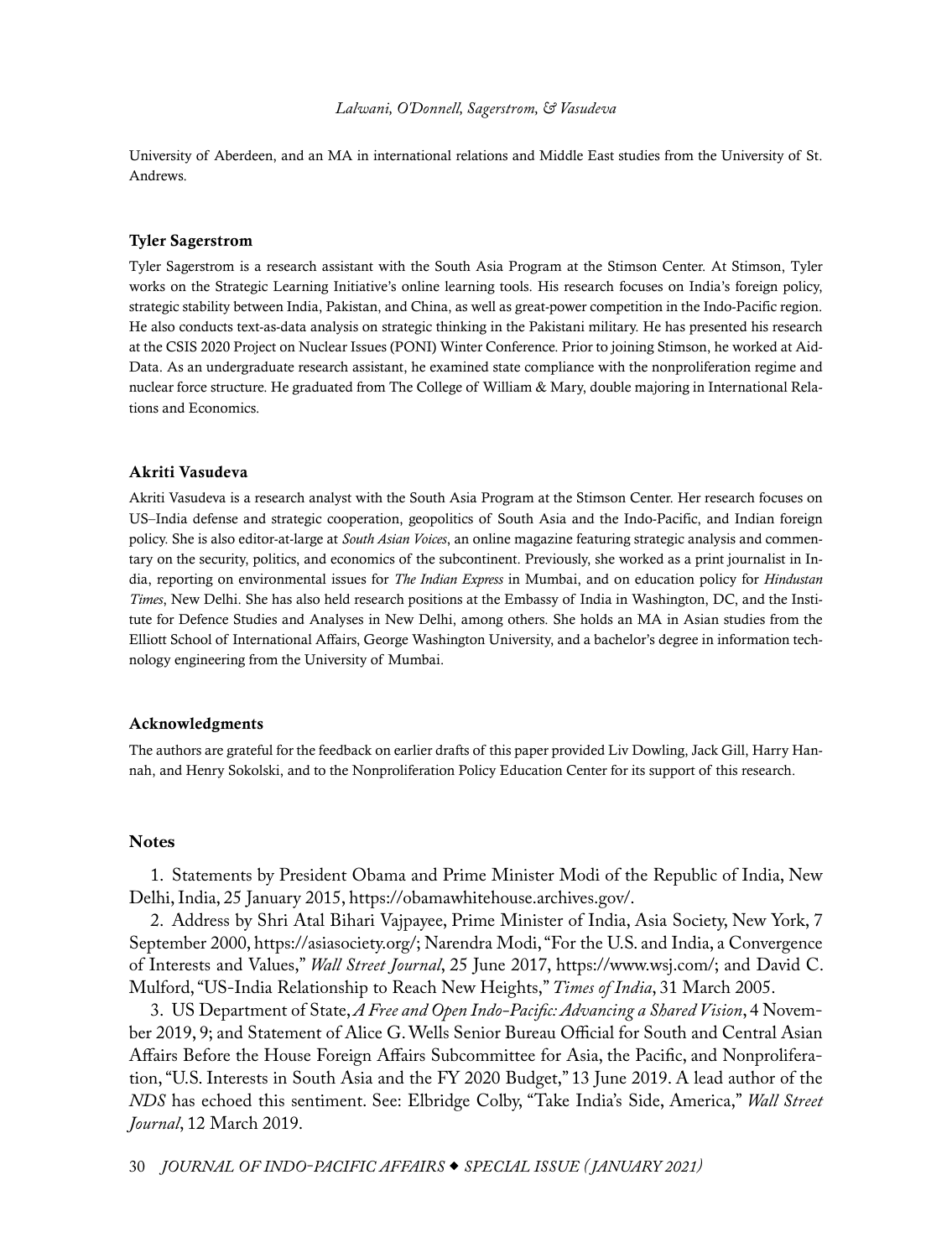<span id="page-29-0"></span>[4](#page-0-1). James Mattis, *Summary of the 2018 National Defense Strategy of the United States of America*, Washington, DC: Department of Defense.

[5](#page-0-1). Ministry of External Affairs, Government of India, "India-Russia Joint Statement during Visit of Prime Minister to Vladivostok," 5 September 2019, [https://www.mea.gov.in/.](https://www.mea.gov.in/bilateral-documents.htm?dtl/31795/India__Russia_Joint_Statement_during_visit_of_Prime_Minister_to_Vladivostok)

[6](#page-0-1). The term *anomalous* is used by Commodore C. Uday Bhaskar, "Why India's relationship with Russia is so special," *South China Morning Post*, 12 September 2019. Bewilderment comes through in discussions of this subject with US defense officials but also in analysis like Sumit Ganguly, "To Fight China, India Needs to Forget Russia," *Foreign Policy*, 16 July 2020, [https://](https://foreignpolicy.com/2020/07/16/india-fighting-china-means-forgetting-russia/) [foreignpolicy.com/;](https://foreignpolicy.com/2020/07/16/india-fighting-china-means-forgetting-russia/) and Vikram Singh, "How to Keep the US-India Defense Relationship Moving Ahead," *Defense One*, 7 August 2018, [https://www.defenseone.com/.](https://www.defenseone.com/ideas/2018/08/how-keep-us-india-defense-relationship-moving-ahead/150342/)

[7.](#page-1-0) Dipanjan Roy Chaudhury, "More than 60-70% of India Armed Forces Equipped with Russian Origin Weapons: Indian Envoy," *Economic Times*, 11 July 2020, [https://economictimes.indiatimes.com/](https://economictimes.indiatimes.com/news/defence/more-than-60-70-of-india-armed-forces-equipped-with-russian-origin-weapons-indian-envoy/articleshow/76903811.cms).

[8](#page-1-0). For instance, US policy makers speak of India needing to carefully weigh decisions, "because certain choices preclude other choices." See: Press Trust of India, "India's buying of S-400 from Russia will have serious implications on defence ties: US," *Economic Times*, 31 May 2019, [https://](https://economictimes.indiatimes.com/news/defence/indias-buying-of-s-400-from-russia-will-have-serious-implications-on-defence-ties-us/articleshow/69592036.cms) [economictimes.indiatimes.com/.](https://economictimes.indiatimes.com/news/defence/indias-buying-of-s-400-from-russia-will-have-serious-implications-on-defence-ties-us/articleshow/69592036.cms)

[9](#page-2-0). Ian C. C. Graham, "The Indo-Soviet MIG Deal and Its International Repercussions," *Asian Survey* 4, no. 5 (1964), 824.

[10](#page-2-0). Sumit Ganguly and Manjeet S. Pardesi, "Explaining Sixty Years of India's Foreign Policy," *India Review* 8, no. 1 (2009), 6.

[11](#page-2-0). Harsh V. Pant, *Indian Foreign Policy: An Overview* (Manchester, UK: Manchester University Press, 2016), 51.

[12](#page-2-0). Vojtech Mastny, "The Soviet Union's Partnership with India," *Journal of Cold War Studies* 12, no. 3 (Summer 2010), 64.

[13](#page-2-0). Arthur Stein, "India and the USSR: The post-Nehru Period," *Asian Survey* 7, no. 3 (1967), 165, 172.

[14](#page-2-0). Pant, *Indian Foreign Policy,* 52.

[15](#page-3-0). Tanvi Madan, *Fateful Triangle: How China Shaped U.S.-India Relations During the Cold War* (Washington, DC: Brookings Institution, 2020), 230–33, 242–45.

[16](#page-3-0). Srinath Raghavan, *1971: A Global History of the Creation of Bangladesh* (Cambridge, MA: Harvard University Press, 2013), 112, 125.

[17](#page-3-0). Raghavan, *1971*, 110, 127.

[18](#page-3-0). Ganguly and Pardesi, "Explaining Sixty Years of India's Foreign Policy," 9; and Raghavan, *1971*, 108–130.

[19](#page-3-0). Yogesh Joshi, "*Samudra*: India's convoluted path to undersea nuclear weapons," *Nonproliferation Review* 26, no. 5-6 (2019), 486; and Sujan Dutta, "That Same Fleet but New Face," *The Telegraph*, 17 December 2016, [https://www.telegraphindia.com/](https://www.telegraphindia.com/india/that-same-fleet-but-new-face/cid/1486069).

[20](#page-3-0). Joshi, "Samudra: India's convoluted path," 486; Dutta, "That Same Fleet but New Face"; Mastny, "The Soviet Union's Partnership with India," 70; and Zorawar Daulet Singh, "Calling the U.S.'s bluff in 1971," *The Hindu*, 19 December 2019, [https://www.thehindu.com/](https://www.thehindu.com/opinion/op-ed/calling-the-uss-bluff-in-1971/article30341831.ece).

[21](#page-3-0). Pant, *Indian Foreign Policy,* 54.

[22](#page-4-0). Mastny, "The Soviet Union's Partnership with India," 79.

[23](#page-4-0). Mastny, "The Soviet Union's Partnership with India," 67.

[24](#page-4-0). Mastny, "The Soviet Union's Partnership with India," 71, 74.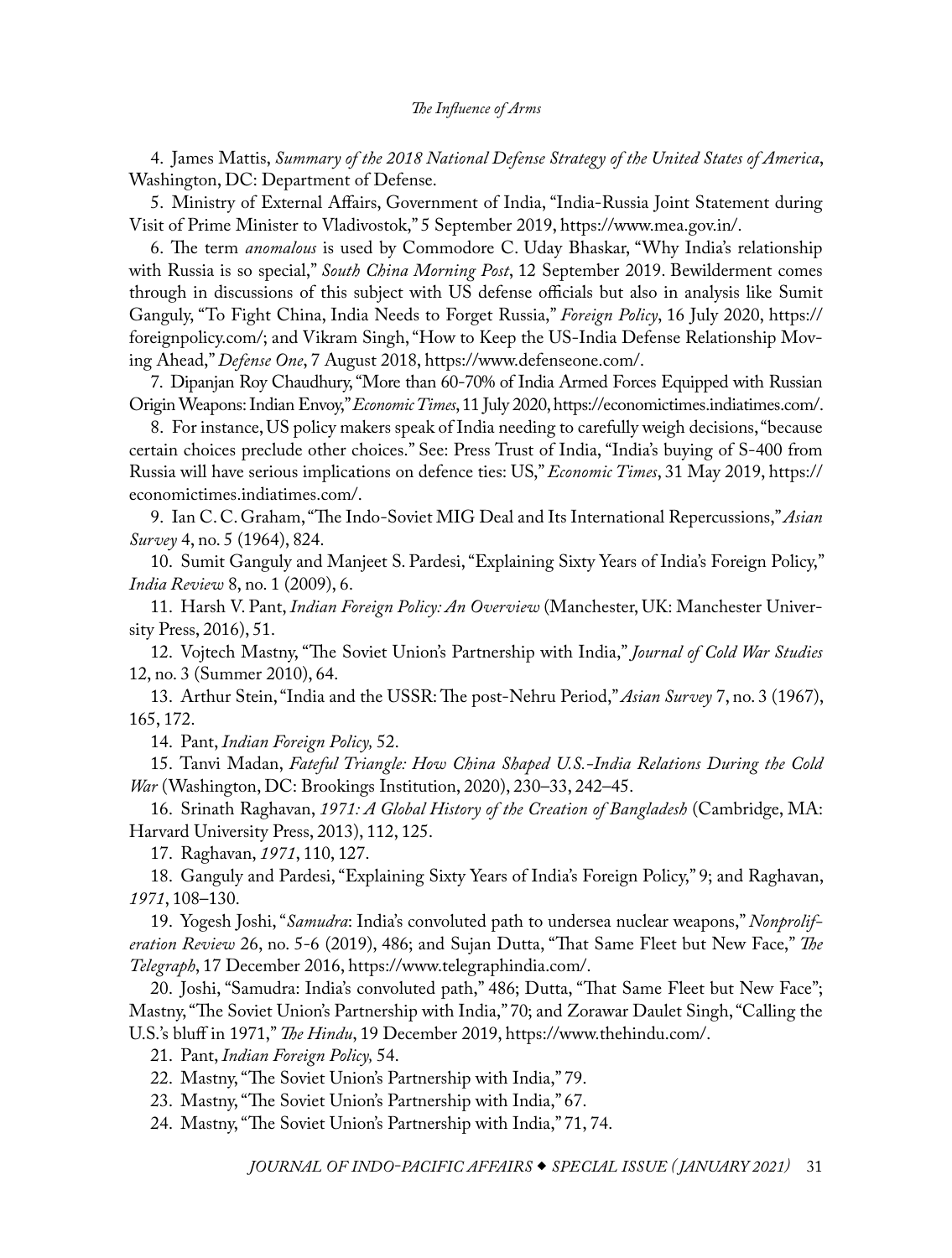#### *Lalwani, O'Donnell, Sagerstrom, & Vasudeva*

<span id="page-30-0"></span>[25](#page-4-0). G. Parthasarathy, "India, too, Has an All-Weather Friend," *Hindu Business Line*, 19 September 2019, [https://www.thehindubusinessline.com/;](https://www.thehindubusinessline.com/opinion/columns/g-parthasarathy/india-too-has-an-all-weather-friend/article29452072.ece) for instance, Jaishankar mentioned how warmly his mother received the Soviet defense ministers in 1960, see: Ministry of External Affairs, Government of India, "External Affairs Minister in Conversation at Raisina Dialogue 2020: The India Way," 16 January 2020, [https://mea.gov.in/.](https://mea.gov.in/interviews.htm?dtl/32305/External_Affairs_Minister_in_Conversation_at_Raisina_Dialogue_2020__The_India_Way)

[26](#page-4-0). Paul Pierson, "Increasing Returns, Path Dependence, and the Study of Politics," *American Political Science Review* 94, no. 2 (2000), 254.

[27](#page-5-0). It is conceivable that Russia also exhibits a "lock-in" challenge. Based on SIPRI data, the Indian market constitutes on average 30 percent of Russian arms exports, while the share of Russian arms exports to China has steadily gone down from 50 percent in 2000 to 15 percent in 2019.

[28](#page-5-0). Ramesh Thakur, "India and the Soviet Union: Conjunctions and Disjunctions of Interest," *Asian Survey* 31, no. 9 (1991), 838–39.

[29](#page-5-0). Thakur, "India and the Soviet Union," 838–39; and Parthasarathy, "India, too, Has an All-Weather Friend."

[30](#page-5-0). Dipanjan Roy Chaudhury, "Russian Support to India on Kashmir is Rooted in History," *Economic Times*, 20 January 2020, [https://economictimes.indiatimes.com/](https://economictimes.indiatimes.com/news/politics-and-nation/russian-support-to-india-on-kashmir-is-rooted-in-history/articleshow/73411150.cms).

[31](#page-5-0). Indrani Bagchi, "Putin, Pakistan, China: Why India Has Gone to Great Lengths to Protect the Special Quality of its Russia Relationship," *Globespotting* (blog), 14 October 2016, [https://](https://timesofindia.indiatimes.com/blogs/Globespotting/putin-pakistan-china-why-india-has-gone-to-great-lengths-to-protect-the-special-quality-of-its-russia-relationship/) [timesofindia.indiatimes.com/](https://timesofindia.indiatimes.com/blogs/Globespotting/putin-pakistan-china-why-india-has-gone-to-great-lengths-to-protect-the-special-quality-of-its-russia-relationship/); and Geeta Mohan, "India Backs Russia against UK Resolution about Chemical Weapons," *India Today*, 28 June 2018, [https://www.indiatoday.in/.](https://www.indiatoday.in/world/story/india-backs-russia-against-uk-resolution-about-chemical-weapons-1272064-2018-06-28)

[32](#page-5-0). Sameer Lalwani, "Revelations and Opportunities: What the United States Can Learn from the Sino-Indian Crisis," *War on the Rocks*, 10 July 2020, [https://warontherocks.com/](https://warontherocks.com/2020/07/revelations-and-opportunities-what-the-united-states-can-learn-from-the-sino-indian-crisis/).

[33](#page-6-0). Yogesh Joshi and Anit Mukherjee, "From Denial to Punishment: The Security Dilemma and Changes in India's Military Strategy towards China," *Asian Security* 15, no. 1 (2019): 25–43; Manoj Joshi, "India's Strategy in the China-Russia-USA Triangle"; Nitin Pai, "An Insider Look into What Russia actually Thinks of India," *The Print*, 18 December 2018, [https://theprint.in/;](https://theprint.in/opinion/an-insider-look-into-what-russia-actually-thinks-of-india/165344/) and Shannon Tiezzi, "China Eyes Land Giveaway Program in Russia's Far East," *The Diplomat*, 28 January 2015, [https://brncstrat.files.wordpress.com/](https://brncstrat.files.wordpress.com/2015/12/the-diplomat-china-eyes-land-giveaway-program-in-russia_s-far-east-2015.pdf).

[34](#page-6-0). Evan S. Medeiros and Michael Chase, "Chinese Perspectives on the Sino-Russian Relationship," in *Russia-China Relations: Assessing Common Ground and Strategic Fault Lines*, (Washington, DC: National Bureau of Asian Research, July 2017), 5, [https://carnegieendowment.org/;](https://carnegieendowment.org/files/SR66_Russia-ChinaRelations_July2017.pdf) and Harsh V. Pant and Kartik Bommakanti, "India's National Security: Challenges and Dilemmas," *International Affairs* 95, no. 4 (2019): 838–46.

[35](#page-6-0). Sameer Lalwani and Heather Byrne, "The Elephant in the Room: Auditing the Past and Future of the US-India Partnership," *War on the Rocks*, 26 June 2019, [https://warontherocks.com/;](https://warontherocks.com/2019/06/the-elephant-in-the-room-auditing-the-past-and-future-of-the-u-s-india-partnership/) and Rensselaer Lee and Artyom Lukin, *Russia's Far East: New Dynamics in Asia Pacific and Beyond* (London: Lynne Rienner Publishers, 2016), 203–37.

[36](#page-6-0). The recent Australia–Japan defense pact is an example of this more overt, assertive approach to balancing. See: Mari Yamaguchi, "Australia, Japan to bolster defense ties amid China's rise," *Associated Press*, 17 November 2020.

[37](#page-6-0). Patricia A. Weitsman, *Dangerous Alliances: Proponents of Peace, Weapons of War* (Redwood City, CA: Stanford University Press, 2004).

[38](#page-6-0). Christopher Weidacher Hsiung, "A Tenuous Trilateral? Russia-India-China Relations in a Changing World," *Swedish Institute of International Affairs*, January 2019, [https://www.ui.se/](https://www.ui.se/globalassets/ui.se-eng/publications/ui-publications/2019/ui-brief-no.-1-2019.pdf).

32 *JOURNAL OF INDO-PACIFIC AFFAIRS SPECIAL ISSUE ( JANUARY 2021)*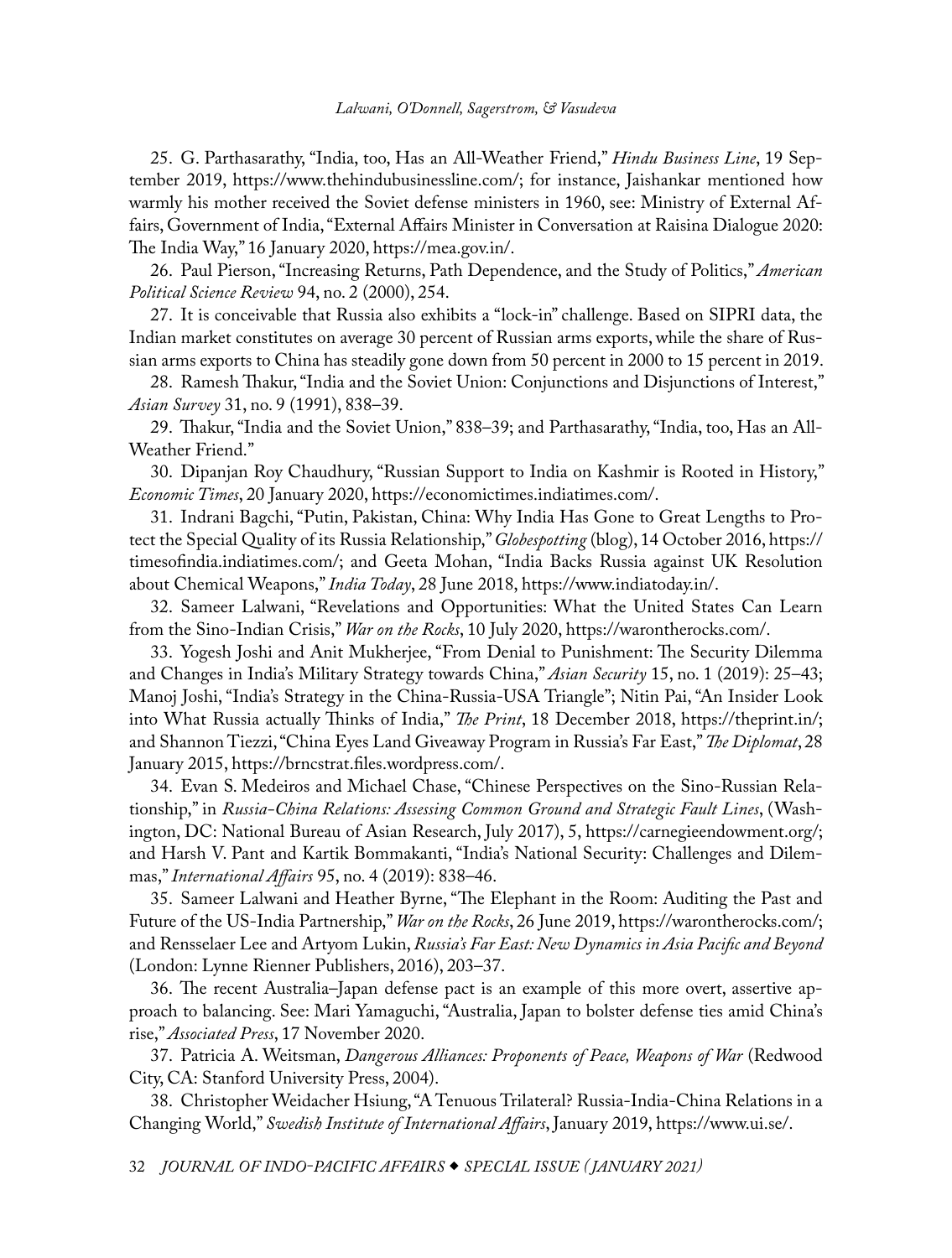<span id="page-31-0"></span>[39](#page-6-0). One senior Indian analyst stated in a private roundtable that if India is to become a 5 trillion USD economy, it will only be able to do so on the back of 250 billion USD in trade with China. Even instances of Indian confrontation of China have been rare and typically designed to avoid provocation. See: Rajesh Basrur, Anit Mukherjee, and T.V. Paul, "Introduction," in *India-China Maritime Competition: The Security Dilemma at Sea*, edited by Rajesh Basrur, Anit Mukherjee, and T.V. Paul (New York: Routledge, 2019), 7.

[40](#page-6-0). Anath Krishnan, "Modi-Xi bonhomie 2.0: All That Happened During the 'Informal' Wuhan Summit," *India Today*, 28 April 2017, [https://www.indiatoday.in/.](https://www.indiatoday.in/india/story/all-that-you-need-to-know-about-pm-modi-xi-s-informal-wuhan-summit-1222279-2018-04-28)

[41](#page-6-0). Ministry of External Affairs, Government of India, "Official Spokesperson's Response to a Query on Participation of India in OBOR/BRI," 13 May 2017, [https://mea.gov.in/](https://mea.gov.in/media-briefings.htm?dtl/28463/Official+Spokespersons+response+to+a+query+on+participation+of+India+in+OBORBRI+Forum).

[42](#page-7-0). Ananth Krishnan, "China and India Look to Cooperate Despite Belt and Road Disagreements," *South China Morning Post*, 25 April 2019, [https://www.scmp.com/.](https://www.scmp.com/week-asia/opinion/article/3007588/belt-and-road-differences-aside-china-and-india-agree-disagree) India implemented restrictions on FDI from China in spring 2020, though there is already discussion underway to ease it. See: Yogima Seth Sharma and Deepshikha Sikarwar, "Govt mulls easing rules for border nation FDI," *Economic Times*, 17 November 2020 [https://economictimes.indiatimes.com/.](https://economictimes.indiatimes.com/news/economy/foreign-trade/govt-mulls-easing-rules-for-border-nation-fdi/articleshow/79253468.cms)

[43](#page-7-0). Krzysztof Iwanek, "Fully Invested: India Remains the China-led AIIB's Biggest Borrower," *The Diplomat*, 6 September 2019; and Ananth Krishnan, "Following the Money: China Inc's growing stake in India-China relations," Brookings India Impact Series 032020-01, March 2020, Brookings Institution India Center. It is worth noting that these could total more than the actualized investments in the "flagship" China–Pakistan Economic Corridor.

[44](#page-7-0). On the balancing strategies of declining powers, see: David A. Lake, "Anarchy, Hierarchy, and the Variety of International Relations," *International Organization* 50, no. 1 (1996), 15. Joshi, "India's Strategy in the China-Russia-USA Triangle"; Joshua R. Itzkowitz Shifrinson, *Rising Titans, Falling Giants: How Great Powers Exploit Power Shifts* (Ithaca, NY: Cornell University Press, 2018); and Anna Kireeva, "A New Stage in Russia-Japan Relations: Rapprochement and its Limitations," *Asia-Pacific Review* 26, no. 2 (2019): 76–104.

[45](#page-7-0). On the value of "preclusion" as a basis for alliance formation, see: Glenn Snyder, "Alliance Theory: A Neorealist First Cut," *Journal of International Affairs* 44, no. 1 (1990): 103–23. On the conditions under which rising powers align with declining powers to limit opposing coalitions, see: Itzkowitz Shifrinson, *Rising Titans, Falling Giants*, 4. On extractive strategies, see: Joshi, "India's Strategy in the China-Russia-USA Triangle."

[46.](#page-7-0) Aleksei Zakharov, "While Criticizing the Indo-Pacific, Russia Steps up Its Presence," *Observer Research Foundation*, 6 February 2020, [https://www.orfonline.org/;](https://www.orfonline.org/expert-speak/while-criticizing-the-indo-pacific-russia-steps-up-its-presence-61102/) "Minister-level Quad Meet an Elevation of Indo-Pacific Dialogue, says US," *Hindustan Times*, 28 September 2019, [https://](https://www.hindustantimes.com/india-news/minister-level-quad-meet-an-elevation-of-indo-pacific-dialogue-says-us/story-JU7P3AT9Vmd6tUjiumZJCM.html) [www.hindustantimes.com/;](https://www.hindustantimes.com/india-news/minister-level-quad-meet-an-elevation-of-indo-pacific-dialogue-says-us/story-JU7P3AT9Vmd6tUjiumZJCM.html) and Amanda Macias, "India, Facing Sanctions for Russian Arms Deal, Says It Wants to Pivot Spending to the US," *CNBC*, 23 May 2019, [https://www.cnbc.com/](https://www.cnbc.com/2019/05/23/india-to-pivot-spending-to-the-us-amid-russia-arms-deals-sanctions.html).

[47](#page-7-0). For an excellent summary and preface to a series on these trends, see: Andrea Kendall-Taylor, David Shullman, and Dan McCormick, "Navigating Sino-Russian Defense Cooperation," *War on the Rocks*, 5 August 2020, [https://warontherocks.com/.](https://warontherocks.com/2020/08/navigating-sino-russian-defense-cooperation/)

[48](#page-7-0). Though this has not manifested in the 2020 crisis, Indian analysts repeatedly worry about this prospect.

[49](#page-8-0). Daniel Kliman, Iskander Rehman, Kristine Lee, and Joshua Fitt, "Imbalance of Power: India's Military Choices in an Era of Strategic Competition with China," *Center for a New American Security*, October 2019, 26, [https://www.cnas.org/](https://www.cnas.org/publications/reports/imbalance-of-power).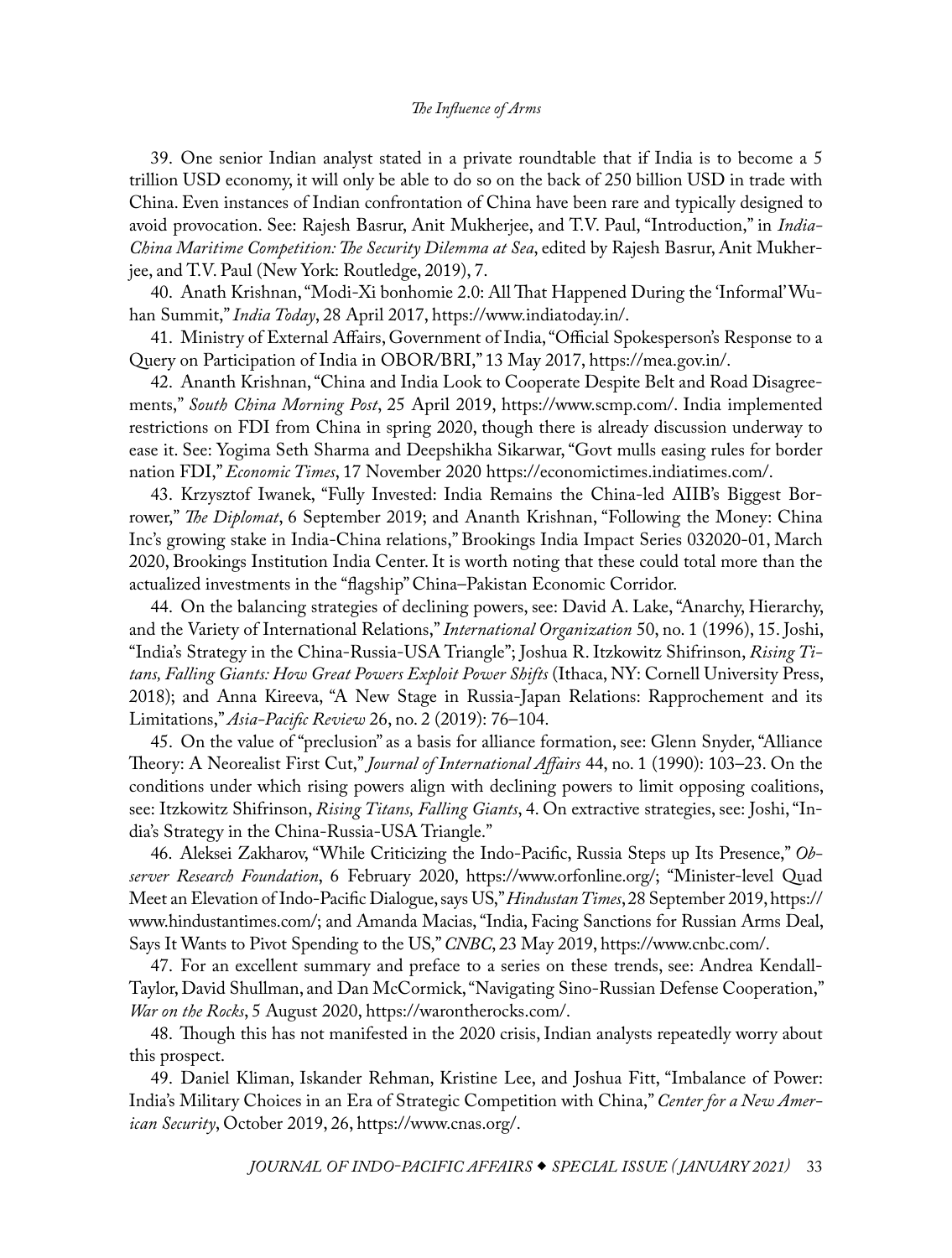<span id="page-32-0"></span>[50](#page-8-0). Tanvi Madan, "Between a Cold War Ally and an Indo-Pacific Partner: India's US-Russia Balancing Act," *War on the Rocks*, 16 October 2018, [http://warontherocks.com/](http://warontherocks.com/2018/10/between-a-cold-war-ally-and-an-indo-pacific-partner-indias-u-s-russia-balancing-act/).

[51](#page-8-0). Some details in Madan, *Fateful Triangle*, 230.

[52.](#page-8-0) Nandan Unnikrishnan, "The Enduring Relevance of India-Russia Relations," *ORF Issue Brief*, no. 179, May 2017, 3, [https://www.orfonline.org/](https://www.orfonline.org/wp-content/uploads/2017/05/ORF_IssueBrief_179_India-Russia_Nandan_FinalForUpload.pdf); Franz-Stefan Gady, "Pakistan Begins Receiving Advanced Attack Helicopters From Russia," *The Diplomat*, 12 April 2018, [https://thediplomat.com/;](https://thediplomat.com/2018/04/pakistan-begins-receiving-advanced-attack-helicopters-from-russia/) Madan, "Between a Cold War Ally and an Indo-Pacific Partner"; and Imar Farooq Khan, "Pakistan-Russia Hold Military Drill," *Times of India*, 22 October2018, [https://timesofindia.indiatimes.com/](https://timesofindia.indiatimes.com/world/pakistan/pakistan-russia-hold-joint-military-drill/articleshow/66317808.cms).

[53](#page-8-0). Olga Oliker, "Be Careful What You Wish For: Legacies, Realignments, and Russia's Evolving Role in South Asia," *War on the Rocks*, 27 December 2017, [https://warontherocks.com/;](https://warontherocks.com/2017/12/careful-wish-legacies-realignments-russias-evolving-role-south-asia/) and Madan, "Between a Cold War Ally and an Indo-Pacific Partner."

[54](#page-8-0). Kapoor, "Russia-Pakistan Relations and Its Impact on India"; Unnikrishnan, "The Enduring Relevance of India-Russia Relations," 3–4.; Harsh V. Pant and Avinash Paliwal, "India's Afghan Dilemma Is Tougher Than Ever," *Foreign Policy*, 19 February 2019, [https://foreignpolicy.](https://foreignpolicy.com/2019/02/19/indias-afghan-dilemma-is-tougher-than-ever/) [com/;](https://foreignpolicy.com/2019/02/19/indias-afghan-dilemma-is-tougher-than-ever/) and Avinash Paliwal, "The 'India Question' in Afghanistan," *Lawfare*, 6 October 2019, [https://www.lawfareblog.com/](https://www.lawfareblog.com/india-question-afghanistan) .

[55](#page-8-0). Shashank Joshi, "Indian Power Projection: Ambition, Arms and Influence," *RUSI Whitehall Papers* no. 85, December 2015, 113–14; and Thomas F. Lynch III, "After ISIS: Fully Reappraising US Policy in Afghanistan," *Washington Quarterly* 38, no. 2 (2015), 126.

[56](#page-8-0). Foreign policy alignments can derive from more foundational ideas and worldviews. See for instance, Judith Goldstein and Robert O. Keohane, *Ideas and Foreign Policy: Beliefs, Institutions, and Political Change,* (Ithaca, NY: Cornell University Press, 1993); and Alexander L. George, "The 'Operational Code': A Neglected Approach to the Study of Political Leaders and Decision-Making," *International Studies Quarterly* 13, no. 2 ( June 1969): 190–222.

[57](#page-8-0). Sergey Lavrov, "Remarks at the 73rd Session of the UN General Assembly," speech delivered at the United Nations, New York, 28 September 2018; Ajai Malhotra, "India-Russia Ties: Exploring Convergences and Divergences," in *India's Foreign Policy: Surviving in a Turbulent World*, ed. Arvind Gupta and Anil Wadhwa (Thousand Oaks, CA: Sage, 2020), 266–80.

[58](#page-9-0). Alexander Gabuev, "Russian-U.S. Flashpoints in the Post-Soviet Space: The View from Moscow," *Carnegie Moscow Center*, 23 February 2018, [https://carnegie.ru/](https://carnegie.ru/2018/02/23/russian-u.s.-flashpoints-in-post-soviet-space-view-from-moscow-pub-75631); and C. Raja Mohan, "Modi and the Indian Ocean: Restoring India's Sphere of Influence," *Asia Maritime Transparency Initiative*, 18 June 2015, [https://amti.csis.org/.](https://amti.csis.org/modi-and-the-indian-ocean-restoring-indias-sphere-of-influence/)

[59](#page-9-0). David Smilde, "[Trump](https://www.taylorfrancis.com/books/e/9780429425073/chapters/10.4324/9780429425073-4) and Venezuela: Return to the Monroe Doctrine," in *The Future of US Empire in the Americas: The Trump Administration and Beyond*, ed. Timothy M. Gill (New York: Routledge, 2020), 37–58; and Giorgio Cafiero, "Trump Fights Iran's 'Axis of Resistance' in Latin America," *Iran Source* (blog), 28 February 2020, [https://www.atlanticcouncil.org/.](https://www.atlanticcouncil.org/blogs/iransource/trump-fights-irans-axis-of-resistance-in-latin-america/)

[60](#page-9-0). Stephen Watts, Nathan Beauchamp-Mustafaga, Benjamin N. Harris, and Clint Reach, "Alternative Worldviews Understanding Potential Trajectories of Great-Power Ideological Competition," RAND Research Report, 2020, 8, 16.

[61](#page-9-0). Milan Vaishnav, "Religious Nationalism and India's Future," in *The BJP in Power: Indian Democracy and Religious Nationalism*, ed. Milan Vaishnav (Washington, DC: Carnegie Endowment, April 2019), 5–22; and Sumit Ganguly, "An Illiberal India?" *Journal of Democracy* 31, no. 1 (2020), 193–202.

[62](#page-9-0). Tara Kartha, "Allowing US in Maldives to keep China out is a heavy price to pay. So why is India doing it?" *The Print*, 30 October 2020.

34 *JOURNAL OF INDO-PACIFIC AFFAIRS SPECIAL ISSUE ( JANUARY 2021)*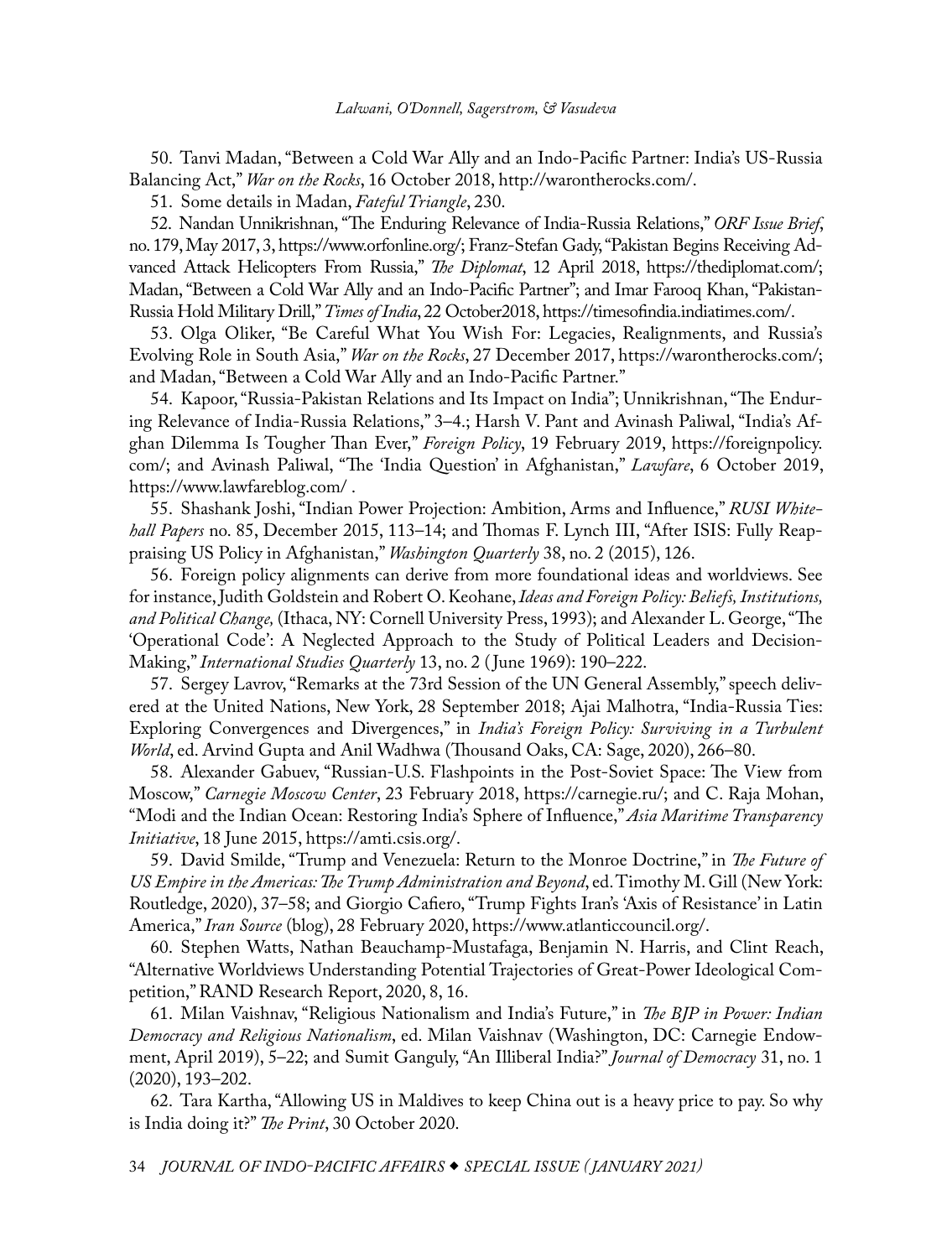<span id="page-33-0"></span>[63](#page-9-0). Mastny, "The Soviet Union's Partnership with India," 74.

[64](#page-9-0). Based on author discussions with officials in US Departments of State and Defense. For instance, India also pursued a diplomatic strategy that threatens pushing the United States out of Diego Garcia. See: Robert Thorpe, "Mauritius Scores a Pyrrhic Victory in the Indian Ocean," *War on the Rocks*, 12 July 2019, [https://warontherocks.com/](https://warontherocks.com/2019/07/mauritius-scores-a-pyrrhic-victory-in-the-indian-ocean/).

[65](#page-9-0). N Sathiya Moorthy, "India's Traditional Sphere of Influence and the Importance of the 'Indo-Pacific,'" *Observer Research Foundation*, 7 March 2020, [https://www.orfonline.org/.](https://www.orfonline.org/expert-speak/indias-traditional-sphere-of-influence-and-the-importance-of-indo-pacific-62020/)

[66](#page-9-0). Ashley Tellis, "Troubles Aplenty: Foreign Policy Challenges for the Next Indian Government," *Carnegie Endowment for International Peace*, 20 May 2019, [https://carnegieendowment.](https://carnegieendowment.org/2019/05/20/troubles-aplenty-foreign-policy-challenges-for-next-indian-government-pub-79161) [org/;](https://carnegieendowment.org/2019/05/20/troubles-aplenty-foreign-policy-challenges-for-next-indian-government-pub-79161) and Iskander Rehman, "India, China, and Differing Conceptions of the Maritime Order," *Brookings Institute*, 20 June 2017, 4–6.

[67](#page-9-0). David Brewster, "An Indian Sphere of Influence in the Indian Ocean?" *Security Challenges*, 6, no. 3 (2010), 15–17; and Tellis, "Troubles Aplenty."

[68](#page-9-0). Dipanjan Roy Chaudhury, "Russia and India Agree on Multipolarity: PM Modi," *Economic Times*, 6 October 2018, [https://economictimes.indiatimes.com/](https://economictimes.indiatimes.com/news/defence/russia-and-india-agree-on-multipolarity-pm-modi/articleshow/66094091.cms?from=mdr).

[69](#page-10-0). On the Cold War's bipolar distribution of power, see: R. Harrison Wagner, "What Was Bipolarity?," *International Organization* 47, no. 1 (1993): 77–106; Department of Defense, *Summary of the 2018 National Defense Strategy of the United States of America* (Washington, DC: Department of Defense, January 2018), 9; and Victor D. Cha, "Powerplay: Origins of the US Alliance System in Asia," *International Security* 34, no.3 (2010): 158–96.

[70](#page-10-0). M.K. Narayan, "Non-alignment to Multi-Alignment," *The Hindu*, 5 January 2016; and Ian Hall, "Multialignment and Indian Foreign Policy under Narendra Modi," *The Commonwealth Journal of International Affairs* 105, no. 3 (2016): 271–86.

[71](#page-10-0). Aleksei Zakharov "Friends in Need: Whither the Russia-India Strategic Partnership?," *French Institute of International Relations*, October 2019, 11. [https://www.ifri.org/](https://www.ifri.org/sites/default/files/atoms/files/rnv_116_zakharov_russia_india_2019.pdf).

[72](#page-10-0). Ministry of External Affairs, Government of India, "Prime Minister's Keynote Address at Shangri La Dialogue," 1 June 2018, [https://www.mea.gov.in/.](https://www.mea.gov.in/Speeches-Statements.htm?dtl/29943/Prime+Ministers+Keynote+Address+at+Shangri+La+Dialogue+June+01+2018)

[73](#page-10-0). Ministry of External Affairs, "Prime Minister's Keynote Address at Shangri La Dialogue"; and DOD, *National Defense Strategy*, 1. Based on a discussion in January 2020 with an East Asia analyst who claimed Japanese Prime Minister Shinzo Abe was livid after this opening. To be fair, US officials have since expressed that the Free and Open Indo-Pacific is open to China and simultaneously termed it a revisionist power that threatens the system.

[74](#page-10-0). Thomas Wright, "The Return to Great-Power Rivalry Was Inevitable," *The Atlantic*, 12 September 2018, [https://www.theatlantic.com/](https://www.theatlantic.com/international/archive/2018/09/liberal-international-order-free-world-trump-authoritarianism/569881/); and Andrew Radin and Clint Reach, *Russian Views of the International Order* (Santa Monica, CA: RAND, 2017), [https://www.rand.org/](https://www.rand.org/pubs/research_reports/RR1826.html).

[75](#page-10-0). Michael Kofman, "Raiding and International Brigandry: Russia's Strategy for Great Power Competition," *War on the Rocks*, 14 June 2018, [https://warontherocks.com/](https://warontherocks.com/2018/06/raiding-and-international-brigandry-russias-strategy-for-great-power-competition/).

[76](#page-11-0). C. Raja Mohan, "India, Libya and the Principle of Non-Intervention," *ISAS Insights*, No. 122, 13 April 2011; and Moorthy, "India's Traditional Sphere of Influence."

[77](#page-11-0). It was estimated that India's debt to Russia ran between 12–16 billion USD by the time the USSR collapsed and was eventually settled in 1993. See: Prashant Dikshit, "India and Russia Revisiting the Defence Relations," *IPCS Special Report*, No. 52, March 2008, 4.

[78](#page-11-0). Thakur, "India and the Soviet Union," 828.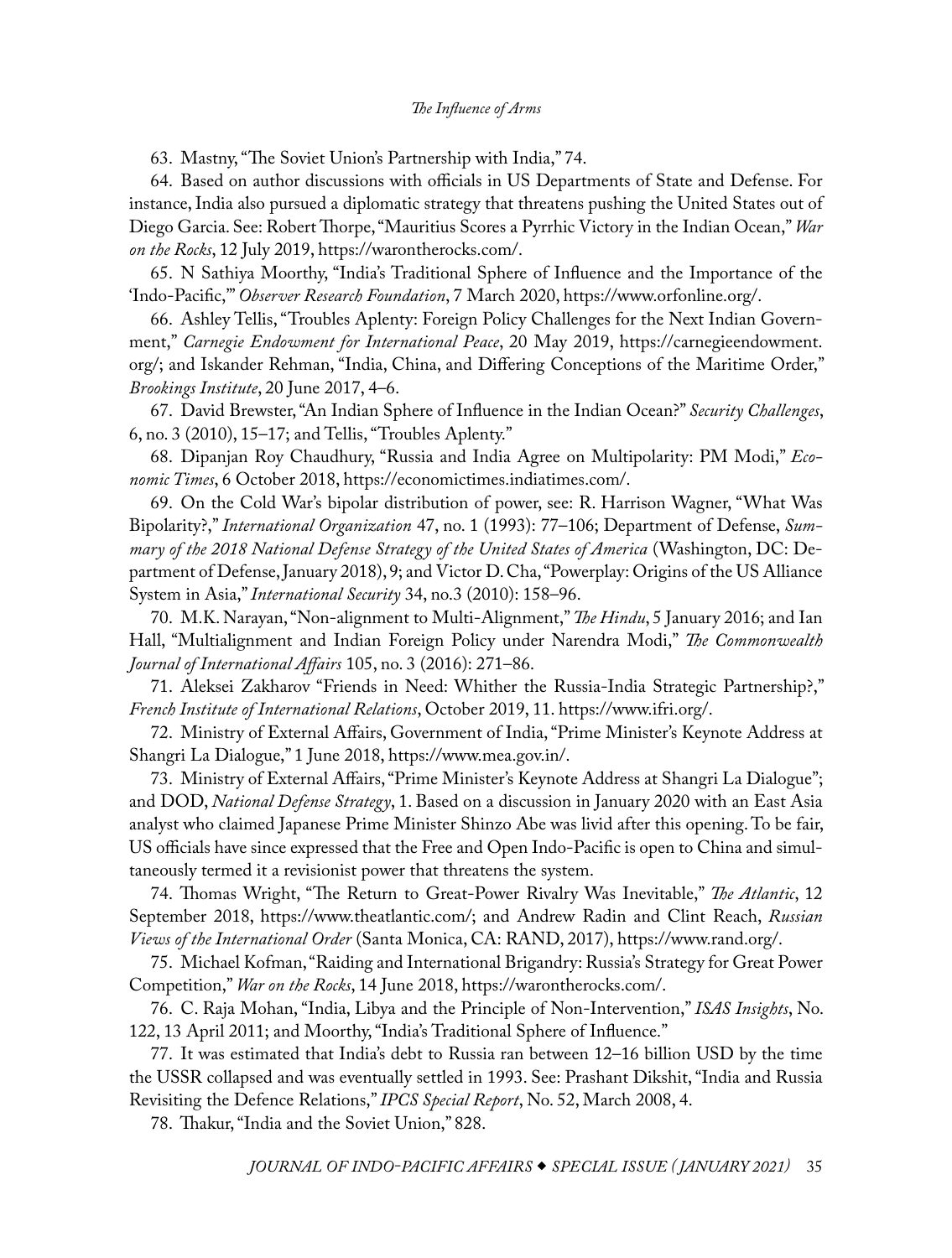## *Lalwani, O'Donnell, Sagerstrom, & Vasudeva*

<span id="page-34-0"></span>[79](#page-12-0). Though SIPRI data estimates only 40 billion USD since 1991, other sources suggest a higher figure. See: "Russia Plans S-400 Deliveries to India in 2021," *Moscow Times*, 5 February 2020, [https://www.themoscowtimes.com/](https://www.themoscowtimes.com/2020/02/05/russia-plans-s-400-deliveries-to-india-in-2021-a69166).

[80](#page-12-0). Data on China's arms purchases from Russia come from SIPRI, Manoj Joshi, "India's Strategy in the China-Russia-US Triangle," *Observer Research Foundation,* 20 December 2019, [https://www.orfonline.org/](https://www.orfonline.org/research/indias-strategy-in-the-china-russia-usa-triangle-59417/).

[81](#page-12-0). It is worth noting that SIPRI date records on 3.9 billion USD in sales, most likely because final purchase and transfer of many of these signed agreements has yet to take place. See: Ajai Shukla, "Russian Arms Sales Boom in Face of Prickly Ties, Possible Sanctions," *Business Standard*, 12 March 2019, [https://www.business-standard.com/](https://www.business-standard.com/article/defence/russian-arms-sales-boom-despite-prickly-ties-possible-sanctions-119031100955_1.html).

[82.](#page-12-0) Graham, "The Indo-Soviet MIG Deal," 824, 828; and Dikshit, "India and Russia Revisiting," 3.

[83](#page-13-0). Ravinder Pal Singh, "India," in *Arms Procurement Decision Making*, volume 1: *China, India, Israel, Japan, South Korea and Thailand*, ed. Ravinder Pal Singh (Oxford: Oxford University Press, 1998), 63–64.

[84](#page-13-0). Stephen P. Cohen and Sunil Dasgupta, *Arming without Aiming: India's Military Modernization* (Washington, DC: Brookings Institution Press, 2012), 20; and Singh, "Arms Procurement Decision Making," 64.

[85](#page-13-0). Cohen and Dasgupta, *Arming without Aiming*, 25.

[86](#page-13-0). Singh, "Arms Procurement Decision Making," 64–65; and Joshi, "India's Strategy in the China-Russia-USA Triangle."

[87](#page-13-0). Yuriy Kirshin, "Conventional Arms Transfers during the Soviet Period," in *Russia and the Arms Trade*, ed. Ian Anthony (Oxford: Oxford University Press, 1998), 66.

[88](#page-13-0). Shri Ram Sharma, *India-USSR Relations: 1972-91, A Brief Survey* (New Delhi: Discovery Publishing House, 1999), 139.

[89](#page-13-0). Richard J. Samuels, *Rich Nation, Strong Army: National Security and the Technological Transformation of Japan* (Ithaca, NY: Cornell University Press, 1994), 229, 246; Daniel Senor and Saul Singer, *Start-up Nation: The Story of Israel's Economic Miracle* (New York: Twelve, 2009); and NB Singh, "Building a Defence Industrial Base," *CLAWS*, 6 April 2017, [https://archive.claws.in/.](https://archive.claws.in/1726/building-a-defence-industrial-base-lt-gen-nb-singh.html)

[90.](#page-13-0) Andrea Gilli and Mauro Gilli, "Why China Has Not Caught Up Yet: Military-Technological Superiority and the Limits of Imitation, Reverse Engineering, and Cyber Espionage," *International Security* 43, no. 3 (2018/19), 142, 155-162; Ksenia Zubacheva, "Why India Fails to Fully Localise Russian Defence Technology," *Russia Beyond*, 15 March 2017, [https://www.rbth.com/;](https://www.rbth.com/defence/2017/03/15/minor-obstacles-hamper-transfer-of-military-technology-from-russia-to-india_720123) Jyotsna Bakshi, "India-Russia Defence Co-operation," *Strategic Analysis* 30, no. 2 (2006), 457-58; Karthik Bommakanti, "India-Russia Military-Technical Cooperation: Beyond Commercial Relations," *ORF Issue Brief*, No. 184, June 2017, 3; Singh, "Arms Procurement Decision Making," 66; Smita Purushottam, "Russia, China and the 'reset' with the West," *CLAWS*, 9 November 2010, [https://](https://archive.claws.in/444/russia-china-and-the-reset-with-the-west-smita-purushottam.html) [archive.claws.in/;](https://archive.claws.in/444/russia-china-and-the-reset-with-the-west-smita-purushottam.html) and Dennis Childs and Michael Kidron, "India, the USSR and the MiG Project" *Economic and Political Weekly* 8, no. 38 (22 September 1973): 1721–28.

[91](#page-14-0). Bommakanti, "India-Russia Military-Technical Cooperation," 3, 5.

[92](#page-14-0). Arun Sahgal, "India-Russia Defense Cooperation: Perspectives and Prospects," in *India-Russia Strategic Partnership: Challenges and Prospects*, ed. Nivedita Das Kundu (New Delhi: Academic Foundation, 2010), 25–36.

[93](#page-14-0). Pravin Sawhney, "Missile with Make in India label," *The Pioneer*, 30 June 2016, [https://](https://www.dailypioneer.com/2016/columnists/missile-with-make-in-india-label.html) [www.dailypioneer.com/](https://www.dailypioneer.com/2016/columnists/missile-with-make-in-india-label.html).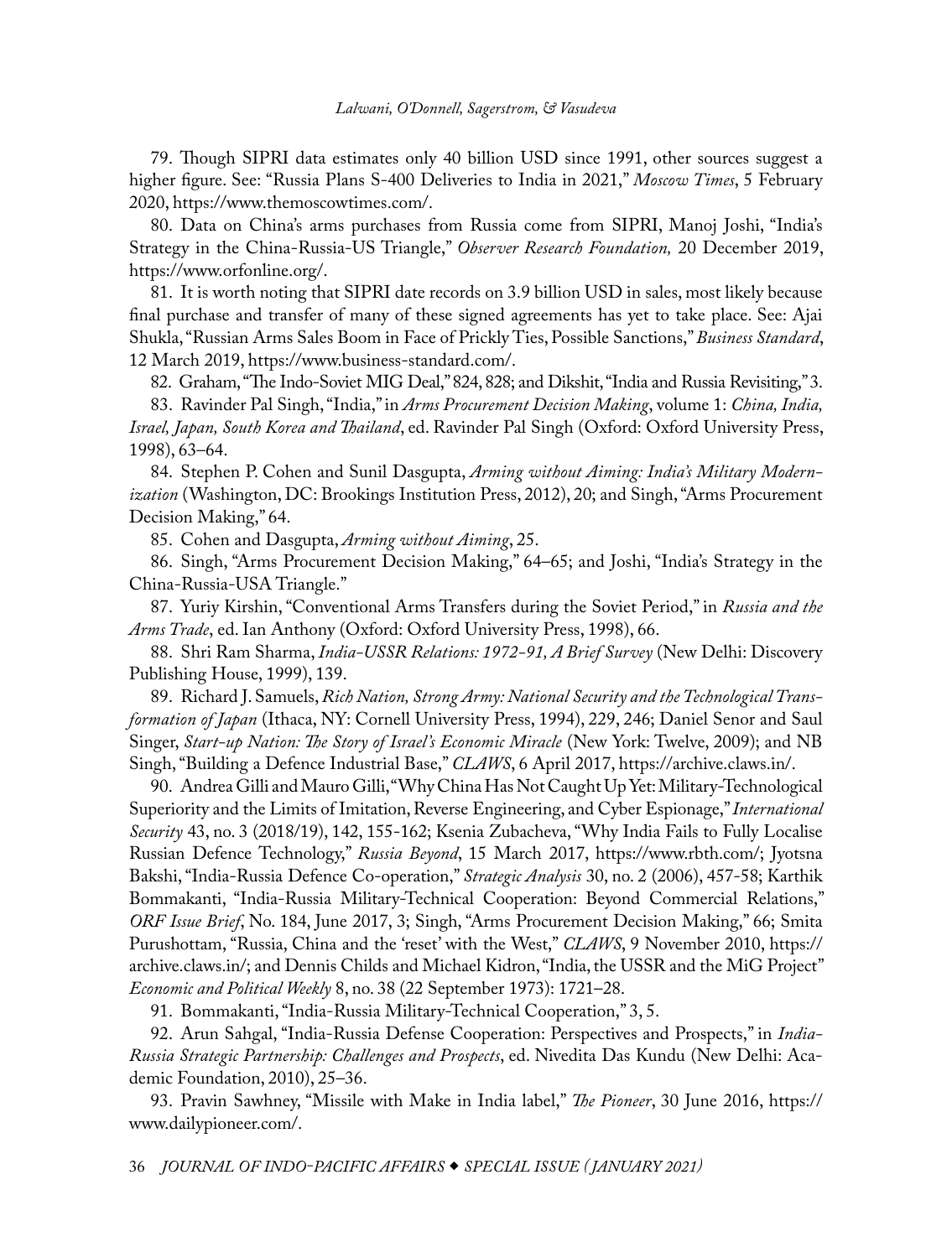<span id="page-35-0"></span>[94](#page-14-0). "India developing seekers for BRAHMOS, other missiles: Sudhir Mishra," *Brahmand.com*, 1 April 2016[,](http://www.brahmand.com/news/India-developing-seekers-for-BRAHMOS-other-missiles-Sudhir-Mishra/14739/1/10.html) [http://www.brahmand.com/.](http://www.brahmand.com/news/India-developing-seekers-for-BRAHMOS-other-missiles-Sudhir-Mishra/14739/1/10.html)

[95](#page-14-0). John Pike, "3M55 Oniks / P-800 Yakhont / P-800 Bolid / SS-N-26," *Global Security*, 4 October 2019,<https://www.globalsecurity.org/>.

[96](#page-14-0). Ramesh Thakur, "The Impact of the Soviet Collapse on Military Relations with India," *Europe-Asia Studies* 45, no. 5 (1993), 838–39.

[97](#page-15-0). "Russia leases out Nerpa nuclear-powered attack submarine to India," *India Today*, 31 December 2011[,](https://www.indiatoday.in/world/asia/story/russia-leases-out-nerpa-nuclear-submarine-to-india-150449-2011-12-31) [https://www.indiatoday.in/;](https://www.indiatoday.in/world/asia/story/russia-leases-out-nerpa-nuclear-submarine-to-india-150449-2011-12-31) and Vivek Raghuvanshi, "India Signs \$3 Billion contract with Russia for Lease of a Nuclear Submarine," *Defense News*, 8 March 2019, [https://www.](https://www.defensenews.com/global/asia-pacific/2019/03/08/india-signs-3-billion-contract-with-russia-for-lease-of-a-nuclear-submarine/) [defensenews.com/](https://www.defensenews.com/global/asia-pacific/2019/03/08/india-signs-3-billion-contract-with-russia-for-lease-of-a-nuclear-submarine/).

[98](#page-15-0). Richard Weitz, "The Maturing of Russia-India Defence Relations," *Journal of Defence Studies* 6, no. 3 (2012), 85[,](http://www.idsa.in/jds/6_3_2012_TheMaturingofRussiaIndiaDefenceRelations_RichardWeitz) [http://www.idsa.in/.](http://www.idsa.in/jds/6_3_2012_TheMaturingofRussiaIndiaDefenceRelations_RichardWeitz)

[99](#page-15-0). Vivek Raghuvanshi, "India signs [\\$](https://www.defensenews.com/naval/2018/10/30/india-signs-950-million-contract-with-russia-to-buy-two-stealth-frigates/)950 million contract with Russia to buy two stealth frigates," *Defense News*, 30 October 2018, [https://www.defensenews.com/.](https://www.defensenews.com/naval/2018/10/30/india-signs-950-million-contract-with-russia-to-buy-two-stealth-frigates/)

[100](#page-15-0). Kryzysztof Iwanek, "How India's Aircraft Carriers Tell the Story of Its Diplomatic History," *The Diplomat*, 24 October 2019, [https://thediplomat.com/](https://thediplomat.com/2019/10/how-indias-aircraft-carriers-tell-the-story-of-its-diplomatic-history/).

[101](#page-15-0). Manu Pubby, "Russia offers to jointly design, build submarines," *Economic Times*, 6 July 2018, [https://economictimes.indiatimes.com/](https://economictimes.indiatimes.com/news/defence/russia-offers-to-jointly-design-build-submarines/articleshow/64877908.cms).

[102](#page-15-0). "Russia, India to ink Sukhoi deal on Dec 28," *Rediff.com*, 26 December 2000[,](https://www.rediff.com/news/2000/dec/26sukhoi.htm) [https://](https://www.rediff.com/news/2000/dec/26sukhoi.htm) [www.rediff.com/.](https://www.rediff.com/news/2000/dec/26sukhoi.htm)

[103](#page-15-0). Reuben F. John[so](https://www.ainonline.com/aviation-news/defense/2017-01-25/russia-and-india-negotiating-su-30-combat-jet-support-deal)n, "Russia and India Negotiating Su-30 Combat Jet Support Deal," *AIN Online*, 25 January 2017, [https://www.ainonline.com/](https://www.ainonline.com/aviation-news/defense/2017-01-25/russia-and-india-negotiating-su-30-combat-jet-support-deal).

[104](#page-15-0). Interview with an Indian Air Force veteran, 29 October 2018. In fact, India's former air chief, S. Krishnaswamy, raised concerns that India's role in the joint development of the FGFA may be circumscribed. "India can at best only be a partner in funding and a partner in risk-sharing. Besides details of the program have never been shared with India. The term fifth generation has no meaning unless the capability, design, performance, structure and material, sensors, weapon systems, survivability are known," he said. From: Dr. Rajan Kumar, "Indo-Russian Defence Cooperation," in *Significance of Indo-Russian Relations in the 21st Century*, ed. VD Chopra (Delhi: Kalpaz Publications, 2008), 149.

[105](#page-15-0). "India, Russia to make fifth generation fighter jets," *Times of India*, 24 January 2007, [https://timesofindia.indiatimes.com/](https://timesofindia.indiatimes.com/India-Russia-to-make-5th-generation-fighter-jets/articleshow/1433785.cms).

[106](#page-15-0). Sudha Ramachandran, "India, Russia still brothers in arms," *Asia Times*, 27 October 2007, [http://www.atimes.com/](http://www.atimes.com/atimes/South_Asia/IJ27Df01.html).

[107](#page-15-0). Ajai [Sh](https://www.business-standard.com/article/companies/india-to-develop-25-of-fifth-generation-fighter-110010600047_1.html)ukla, "India to develop 25% of fifth generation fighter," *Business Standard*, 21 January 2013, [https://www.business-standard.com/](https://www.business-standard.com/article/companies/india-to-develop-25-of-fifth-generation-fighter-110010600047_1.html); and Jay Me[n](https://www.business-standard.com/article/companies/india-to-develop-25-of-fifth-generation-fighter-110010600047_1.html)on, "India Concerned about FGFA Work Share with Russia," *Aviation Week*, 21 October 2013, [https://aviationweek.com/](https://aviationweek.com/defense-space/india-concerned-about-fgfa-work-share-russia).

[108](#page-15-0). "India tells Russia to go ahead with fifth generation fighter aircraft project; says it may join at a later stage," *New Indian Express*, 14 July 2018[,](http://www.newindianexpress.com/nation/2018/jul/14/india-tells-russia-to-go-ahead-with-fifth-generation-fighter-aircraft-project-says-it-may-join-at-a-1843133.html) [http://www.newindianexpress.com/](http://www.newindianexpress.com/nation/2018/jul/14/india-tells-russia-to-go-ahead-with-fifth-generation-fighter-aircraft-project-says-it-may-join-at-a-1843133.html); Mark Episkopos, "Russia's Su-57 Stealth Fighter Could Fly for India. Here's Why," *National Interest*, 22 July 2019, [https://nationalinterest.org/;](https://nationalinterest.org/blog/buzz/russias-su-57-stealth-fighter-could-fly-india-heres-why-68347) and Franz-Stefan Gady, "Russia Offers India its Su-57 Stealth Fighter (Again)," *The Diplomat*, 16 July 2019, [https://thediplomat.com/.](https://thediplomat.com/2019/07/russia-offers-india-its-su-57-stealth-fighter-again/)

[109](#page-15-0). Franz-Stefan Gady, "India, Russia 5th Generation Fighter Jet Deal to Be Signed 'Soon,'" *The Diplomat*, 9 May 2017, [https://thediplomat.com/;](https://thediplomat.com/2017/05/india-russia-5th-generation-fighter-jet-deal-to-be-signed-soon/) and Gady, "Russia Offers India its Su-57 Stealth Fighter (Again)."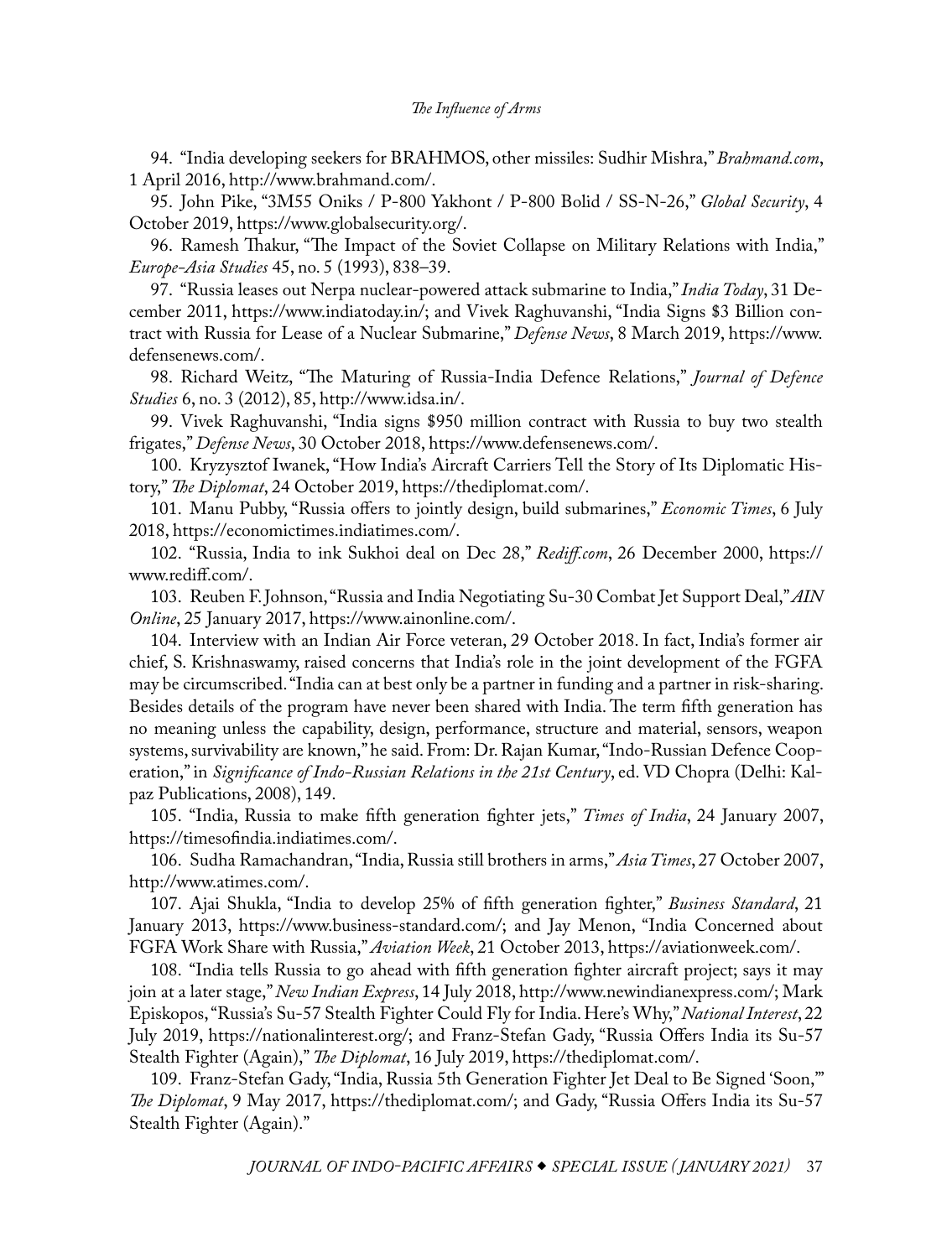<span id="page-36-0"></span>[110](#page-17-0). Devika Sharma, "India-Russia Energy Cooperation" in *India-Russia Strategic Partnership: Challenges and Prospects*, ed. Nivedita Das Kundu (New Delhi: Academic Foundation, 2010), 76; and Sanjeev Miglani and Geert De Clercq, "Russia Signs Pact for Six Nuclear Reactors on New Site in India," *Reuters*, 5 October 2018, [https://www.reuters.com/.](https://www.reuters.com/article/us-india-russia-nuclear/russia-signs-pact-for-six-nuclear-reactors-on-new-site-in-india-idUSKCN1MF217)

[111](#page-17-0). G. Balachandran, "India-Russia Civil Nuclear Cooperation" in *India-Russia Strategic Partnership: Challenges and Prospects*, ed. Nivedita Das Kundu (New Delhi: Academic Foundation, 2010), 86–89.

[112](#page-17-0). P. R. Chari, "Indo-Soviet Military Cooperation: A Review," *Asian Survey* 19, no. 3 (March 1979), 239; and Bakshi, "India-Russia Defence Co-operation," 452–55.

[113](#page-17-0). Andrew North, "Why are India's air force planes falling out of the sky?," *BBC*, 16 October 2014, [https://www.bbc.com/](https://www.bbc.com/news/world-asia-india-29639897).

[114](#page-17-0). Rahul Singh, "Su-30 fleet plagued by engine woes, poor serviceability," *Hindustan Times*, 17 March 2015[,](https://www.hindustantimes.com/india/su-30-fleet-plagued-by-engine-woes-poor-serviceability/story-CUNvrCuhWdK0w4J6jVecIK.html) [https://www.hindustantimes.com/](https://www.hindustantimes.com/india/su-30-fleet-plagued-by-engine-woes-poor-serviceability/story-CUNvrCuhWdK0w4J6jVecIK.html). At the same time, India's French and Indian made fighter aircraft have also suffered numerous crashes, raising questions of whether maintenance or training are also the culprits. See: "12 Planes Lost, at Least 30 Air Force Personnel Killed in Crashes This Year So Far," *India Today*, 25 September 2019, [https://www.indiatoday.in/](https://www.indiatoday.in/india/story/indian-air-force-planes-crashes-personnel-killed-in-2019-1603033-2019-09-25).

[115](#page-17-0). Discussion with US officials.

[116](#page-17-0). "India Upset at Russian Military Parts Supply*," Aviation* Week, 4 April 2011, [https://](https://aviationweek.com/india-upset-russian-military-parts-supply) [aviationweek.com/](https://aviationweek.com/india-upset-russian-military-parts-supply); Vivek Raghuvanshi, "Russia Allows Companies to Work with India to Supply Weapon Spares," *Defense News*, 23 January 2017, [https://www.defensenews.com/](https://www.defensenews.com/pentagon/2017/01/23/russia-allows-companies-to-work-with-india-to-supply-weapon-spares/); and Vivek Raghuvanshi, "India's Sukhoi fleet faces problems despite Russian spare parts deal," *Defense News*, 22 March 2017[,](https://www.defensenews.com/air/2017/03/22/india-s-sukhoi-fleet-faces-problems-despite-russian-spare-parts-deal/) [https://www.defensenews.com/.](https://www.defensenews.com/air/2017/03/22/india-s-sukhoi-fleet-faces-problems-despite-russian-spare-parts-deal/)

[117](#page-17-0). Kiran Sharma, "India-Russia Pact Marks Turning Point in Asian Arms Race," *Nikkei Asian Review,* 24 September 2019.

[118](#page-17-0). Singh, "Arms Procurement Decision Making," 64–65.

[119](#page-18-0). CIA, India's Navy and Its Indian Ocean Strategy: Pursing Regional Predominance, June 1988, 19, [https://www.cia.gov/](https://www.cia.gov/library/readingroom/docs/CIA-RDP89S01450R000300330001-8.pdf); and Rahul K. Bhonsle. "Hindrances in Indo-Russian Defence Cooperation" in *India-Russia Strategic Partnership: Challenges and Prospects*, ed. Nivedita Das Kundu (New Delhi: Academic Foundation, 2010), 62.

[120](#page-18-0). "The Indian SSN Project: An Open Literature Analysis," *Federation of American Scientists*, December 1996, [https://fas.org/.](https://fas.org/nuke/guide/india/sub/ssn/part01.htm)

[121](#page-18-0). Singh, "Arms Procurement Decision Making," 66.

[122](#page-18-0). Bommakanti, "India-Russia Military-Technical Cooperation," 3–5.

[123](#page-18-0). Mastny, "The Soviet Union's Partnership with India," 70.

[124](#page-18-0). Rakesh Krishnan Simha, "Arihant: How Russia Helped Deliver India's Baby Boomer," *Russia Beyond*, 26 October 2015, [https://www.rbth.com/;](https://www.rbth.com/blogs/stranger_than_fiction/2015/10/26/arihant-how-rusia-helped-deliver-indias-baby-boomer_533849) Rahul Datta, "With Russian Help, India to Join ICBM Big League Soon," *Daily Pioneer*, 8 October 2011, [https://web.archive.org/;](https://web.archive.org/web/20120426233305/http://dailypioneer.com/columnists/item/47621-with-russian-help-india-to-join-icbm-big-league-soon.html) and Steven Lee Myers, "Russia Is Helping Extend Range of Missile, US Aides Say," *New York Times*, 27 April 1988, [https://www.nytimes.com/.](https://www.nytimes.com/1998/04/27/world/russia-is-helping-india-extend-range-of-missile-us-aides-say.html)

[125](#page-18-0). Praful Bidwai, "Sinking Billions into Nuclear Weapons," *Rediff*, 3 August 2009, [http://](http://news.rediff.com/column/2009/aug/03/sinking-billions-into-nuclear-weapons.htm) [news.rediff.com/;](http://news.rediff.com/column/2009/aug/03/sinking-billions-into-nuclear-weapons.htm) and Jyoti Malhotra, "How India's Pride INS Arihant Was Built," *Business Standard*, 19 August 2013, [https://www.business-standard.com/](https://www.business-standard.com/article/specials/how-india-s-pride-ins-arihant-was-built-113081100745_1.html).

[126](#page-18-0). Parthasarathi, "Concern over a Pernicious Agreement."

[127](#page-18-0). Chris Clary and Vipin Narang, "India's Counterforce Temptations: Strategic Dilemmas, Doctrine, and Capabilities," *International Security* 43, no. 3 (2019); and Frank O'Donnell and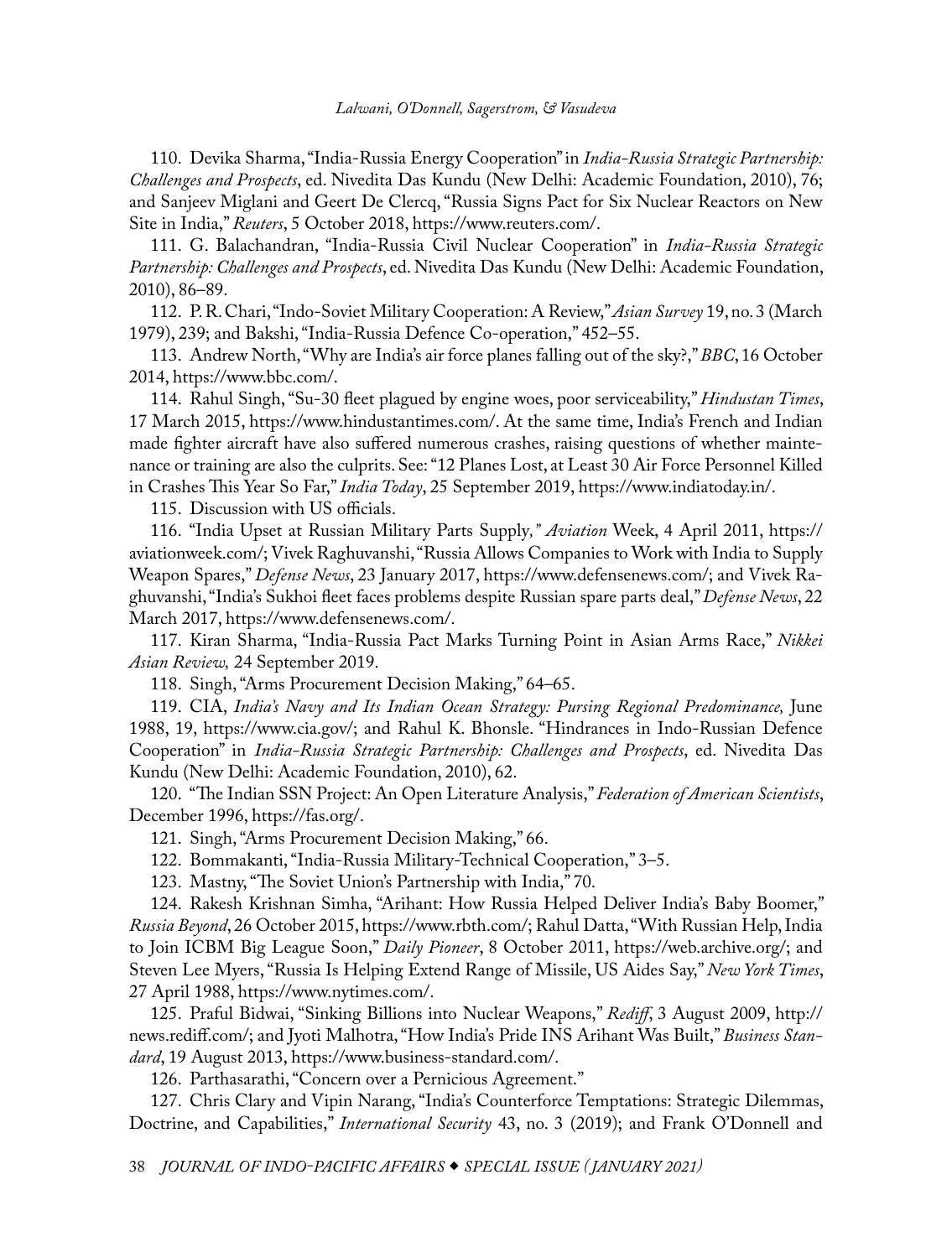<span id="page-37-0"></span>Alexander Bollfrass, "The Strategic Postures of China and India: A Visual Guide," *The Belfer Center*, March 2020, [https://www.belfercenter.org/.](https://www.belfercenter.org/publication/strategic-postures-china-and-india-visual-guide)

[128](#page-18-0). Thakur, "India and the Soviet Union," 831–32.; Jyotsna Bakshi, "Prime Minister's Moscow Visit," *Strategic Analysis* 29, no. 4 (2005), [https://idsa.in/;](https://idsa.in/strategicanalysis/PrimeMinistersMoscowVisit_jbakshi_1005) and K.S. Jayaraman, "India to Launch Russian GLONASS Satellite," *Space News*, 27 March 2006, [https://spacenews.com/](https://spacenews.com/india-launch-russian-glonass-satellite/).

[129](#page-19-0). Bakshi, "Prime Minister's Moscow Visit"; and Jayaraman, "India to Launch Russian GLONASS Satellite."

[130.](#page-19-0) Sandeep Dikshit, "India Strikes Deal with Russia on GLONASS," *The Hindu*, 19 December 2011, [https://www.thehindu.com/;](https://www.thehindu.com/news/national/india-strikes-deal-with-russia-on-glonass/article2726888.ece) and Victoria Samson, "India-US: New Dynamism in Old Partnership," in *Space India 2.0: Commerce, Policy, Security and Governance Perspectives*, ed. Rajeswari Pillai Rajagopalan and Narayan Prasad (New Delhi: Observer Research Foundation, 2017).

[131](#page-19-0). Yogesh Joshi, "Indo-Russian Defense Relationship Will Continue to Withstand Washington's Displeasure," *Center for the Advanced Study of India*, 1 July 2019, [https://casi.sas.upenn.](https://casi.sas.upenn.edu/iit/yjoshi) [edu/](https://casi.sas.upenn.edu/iit/yjoshi); and Joshi, "India's Strategy in the China-Russia-USA Triangle."

[132](#page-19-0). Parthasarathy, "India, too, Has an All-Weather Friend."

[133](#page-19-0). Private correspondence.

[134](#page-19-0). Mastny, "The Soviet Union's Partnership with India," 71.

[135](#page-20-0). Andrew J. Pierre*, The Global Politics of Arms Sales* (Princeton, NJ: Princeton University Press, 1982), 14–27. These motives were reiterated to me by a former senior US defense official, December 2019.

[136](#page-20-0). The effort of military training and education was stepped up in the Third World during the 1970s to help steer and control the transition to "scientific socialism." For example, by 1984, the USSR had extensive military training programs to wield influence and shape military operations and strategy in developing countries. This involved 19,000 military personnel stationed in these states (not including those of the Warsaw Pact) as advisors, technicians, and instructors. Moreover, more than 4,000 trainees from the Middle East, Africa, Latin America, and South Asia were hosted at Soviet training facilities and military academies. See: Alexander R. Alexiey, *The New Soviet Strategy in the Third World* (Santa Monica, CA: RAND, 1983); and CIA, *The Soviet Military Advisory and Training Program for the Third World*, April 1984, [https://www.cia.gov/](https://www.cia.gov/library/readingroom/docs/DOC_0000497180.pdf).

[137](#page-20-0). See: Michael J. Eisenstadt and Kenneth M. Pollack, "Armies of Snow and Armies of Sand: The Impact of Soviet Military Doctrine on Arab Militaries," in *The Diffusion of Military Technology and Ideas*, ed. Emily O. Goldman and Leslie C. Eliason (Stanford, CA: Stanford University Press, 2003), 68.

[138](#page-21-0). The Soviets leveraged "massive arms transfers" for the purpose of "socioeconomic and political restructuring of client Third World societies," but often supplied only limited quantities of spare parts and ammunition to make the client dependent, particularly in crisis situations. See: Alexiey, *The New Soviet Strategy in the Third World*, v, 19–20.

[139](#page-21-0). Rouben Azizian, "Russia-India Relations: Stability Amidst Strategic Uncertainty," *Asia Pacific Center for Security Studies*, Honolulu, Hawaii, October 2004, 1–6, [https://apps.dtic.mil/.](https://apps.dtic.mil/sti/pdfs/ADA591913.pdf)

[140](#page-21-0). CIA, *Soviet Military Advisory and Training Program*, 16–18.

[141](#page-21-0). Author interview with retired Indian admiral, 19 October 2018; Ramesh Thakur, "The Impact of the Soviet Collapse on Military Relations with India," *Europe-Asia Studies* 45, no. 5 (1993); and Azizian, "Russia-India Relations," 1–6. For evidence of Soviet attendance at the staff college, see: David O. Smith, *The Wellington Experience* (Washington, DC: The Stimson Center,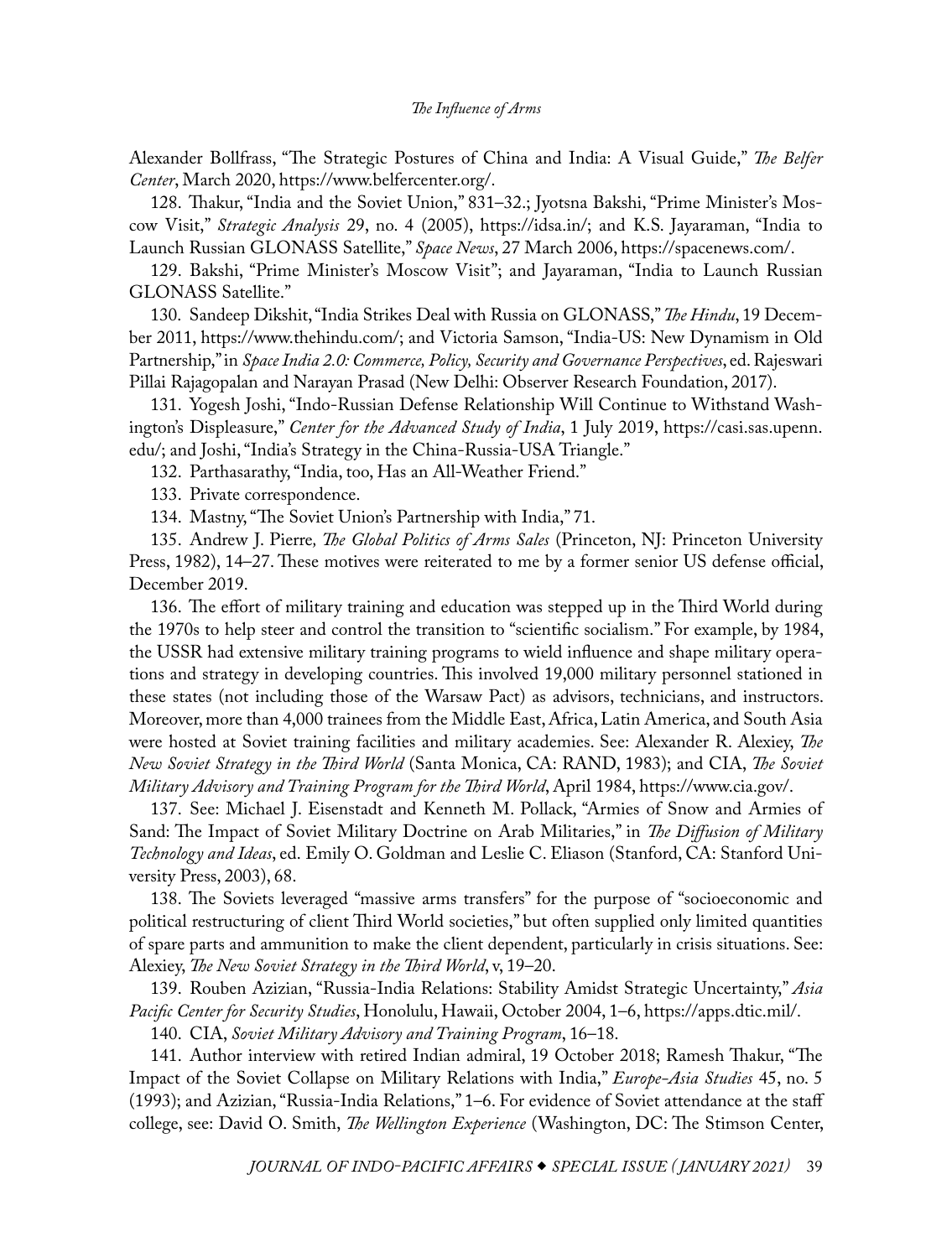<span id="page-38-0"></span>2020), 75, 79, 191. Although it is acknowledged, the Soviets preferred not to send their students to the DSSC.

[142](#page-21-0). Smith, *The Wellington Experience*, 79, 84.

[143](#page-21-0). Interview with a retired Indian admiral, 19 October 2018.

[144](#page-21-0). John Pike, "Project 971 Shuka-B Akula Class," *Global Security,* 3 May 2019, [https://www.](https://www.globalsecurity.org/military/world/india/s-akula.htm) [globalsecurity.org/.](https://www.globalsecurity.org/military/world/india/s-akula.htm)

[145](#page-21-0). Bakshi, "India-Russia Defence Co-operation," 461.

[146.](#page-21-0) Chari, "Indo-Soviet Military Cooperation: A Review," 242–43. There is an isolated example of Ayni Air Base in Tajikistan. This is a Russian air base, which India "started operating . . . in 2002 with Russian acquiescence." However, the base reportedly does not host Russian or Indian Air Force combat squadrons, and instead its "main function is to transport India's relief and reconstruction supplies into Afghanistan." See: Micha'el Tanchum, "China's Tajikistan Military Base Eclipses India's Central Asian Ambitions," *East Asia Forum*, 23 March 2019, [https://www.eastasiaforum.org/.](https://www.eastasiaforum.org/2019/03/23/chinas-tajikistan-military-base-eclipses-indias-central-asian-ambitions/)

[147](#page-21-0). Chari, "Indo-Soviet Military Cooperation." 243. In fact, one analyst quipped that "the Indian act of taking Soviet support while giving little tangible in return is one of the more outstanding feats of the contemporary international scene." See: Thomas P. Thornton, "The Security of South Asia: Analysis and Speculation," in *The Security of South Asia: American and Asian Perspectives*, ed. Stephen P. Cohen (Urbana: University of Illinois Press, 1987), 21.

[148](#page-22-0). Joshi, "*Samudra*," 486; Ashley O'Keefe, "Sea Control 127 – Dr. Tom Fedyszyn on Russian Navy Ops, Acquisition and Doctrine," *Center for International Maritime Security*, 1 February 2017, [http://cimsec.org/.](http://cimsec.org/sea-control-127-dr-tom-fedyszyn-russian-navy-ops-acquisition-doctrine/30799)

[149](#page-22-0). See: Kier Lieber, *War and the Engineers: The Primacy of Politics over Technology* (Ithaca, NY: Cornell University Press, 2005).

[150.](#page-22-0) Barry R. Posen, "U.S. Maritime Strategy: A Dangerous Game," *Bulletin of the Atomic Scientists* 43, no. 7 (1987), 24. For a more recent analysis, see: Hans M. Kristensen, "Russian SSBN Fleet: Modernizing but not Sailing Much," *Federation of American Scientists*, 3 May 2013[,](https://fas.org/blogs/security/2013/05/russianssbns/) [https://fas.org/](https://fas.org/blogs/security/2013/05/russianssbns/).

[151](#page-22-0). Yogesh Joshi, "Angles and Dangles: Arihant and the Dilemma of India's Undersea Nuclear Weapons," *War on the Rocks*, 14 January 2019, [https://warontherocks.com/](https://warontherocks.com/2019/01/angles-and-dangles-arihant-and-the-dilemma-of-indias-undersea-nuclear-weapons/); and Sandeep Unnithan, "I[N](https://www.indiatoday.in/india/story/ins-arihant-returned-yesterday-from-20-day-deterrent-patrol-1383188-2018-11-05)S Arihant Returned Yesterday from 20-day Deterrent Patrol," *India Today*, 5 November 2018, [https://www.indiatoday.in/.](https://www.indiatoday.in/india/story/ins-arihant-returned-yesterday-from-20-day-deterrent-patrol-1383188-2018-11-05)

[152.](#page-22-0) Saurav Jha, "India's Undersea Deterrent," *The Diplomat*, 30 March 2016[,](https://thediplomat.com/2016/03/indias-undersea-deterrent/?allpages=yes&print=yes) [https://](https://thediplomat.com/2016/03/indias-undersea-deterrent/?allpages=yes&print=yes) [thediplomat.com/](https://thediplomat.com/2016/03/indias-undersea-deterrent/?allpages=yes&print=yes).

[153](#page-23-0). Jha, "India's Undersea Deterrent."

[154](#page-23-0). On naval strategy, see: Yogesh Joshi, "Sailing through the Cold War: Indian Navy's Quest for a Submarine Arm, 1947-67," *India Review* 17, no. 5 (2018): 1–29. As revealed through writings of Indian naval officers in *USI Journal* in the 1940s and 1950s through to the content of Indian maritime doctrines today, see: Capt. Sanjay Sachdeva, ["](https://www.indiannavy.nic.in/sites/default/themes/indiannavy/images/pdf/resources/article_12.pdf)Sea Control by the Indian Navy: A Pragmatic Assessment," *Naval War College Journal* (2014), [https://www.indiannavy.nic.in/](https://www.indiannavy.nic.in/sites/default/themes/indiannavy/images/pdf/resources/article_12.pdf); and Joshi, "Sailing through the Cold War," 13, 21.

[155.](#page-23-0) For background on the similarities and differences between NATO–Warsaw Pact and India–Pakistan strategic dynamics, see: David O. Smith, "The US Experience with Tactical Nuclear Weapons: Lessons for South Asia," Stimson Center, 4 March 2013[,](https://www.stimson.org/content/smith-tactical-nuclear-weapons-south-asia) [https://www.stimson.org/.](https://www.stimson.org/content/smith-tactical-nuclear-weapons-south-asia)

[156](#page-23-0). Ali Ahmed, *India's Limited War Doctrine: The Structural Factor* (IDSA Monograph Series No. 10), December 2012, 20. The 1971 Indian operational plan sought to rapidly advance through East Pakistan territory to seize key communications and geographical points, as opposed to